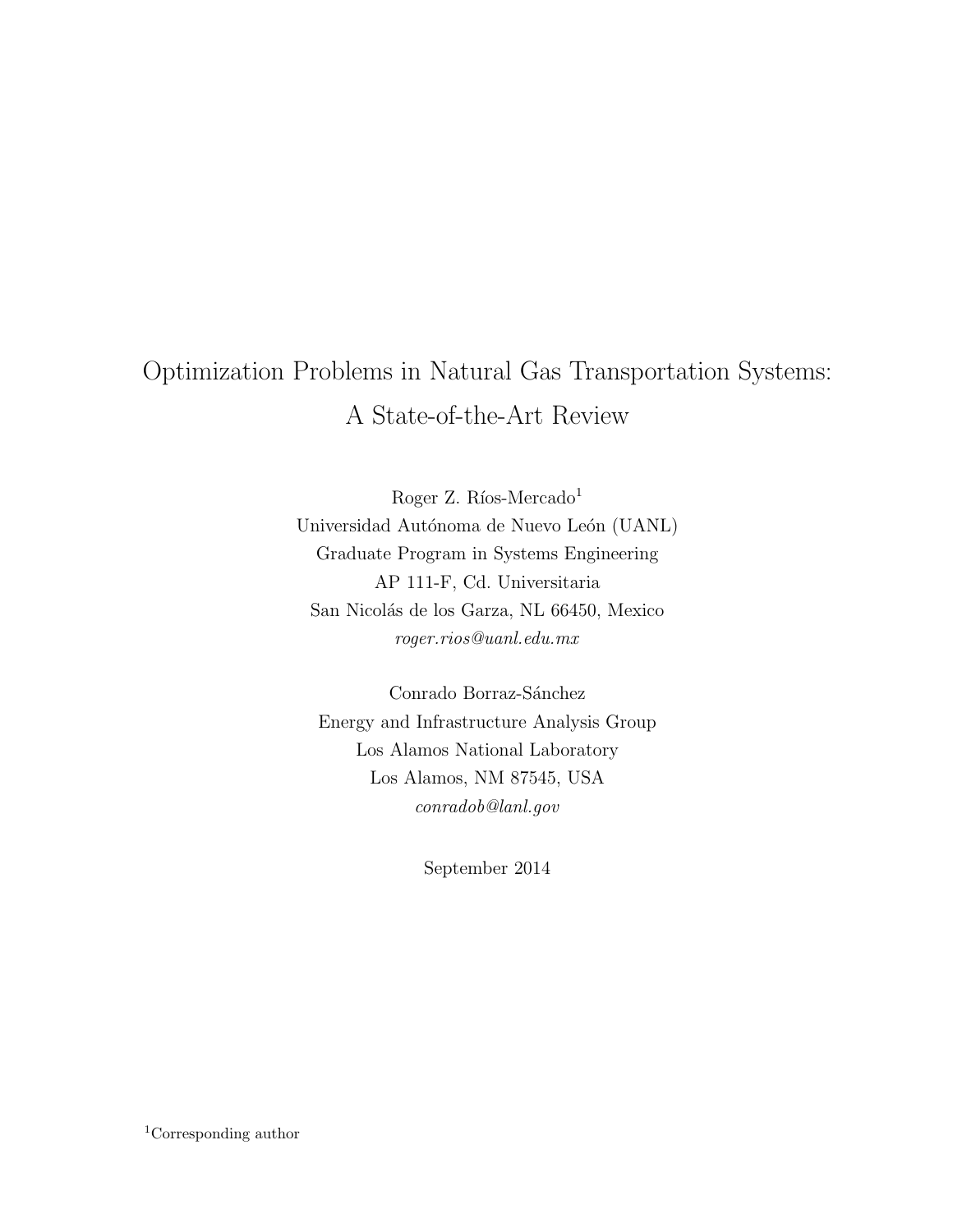# Abstract

This paper provides a review on the most relevant research works conducted to solve natural gas transportation problems via pipeline systems. The literature reveals three major groups of gas pipeline systems, namely gathering, transmission, and distribution systems. In this work, we aim at presenting a detailed discussion of the efforts made in optimizing natural gas transmission lines.

There is certainly a vast amount of research done over the past few years on many decisionmaking problems in the natural gas industry and, specifically, in pipeline network optimization. In this work, we present a state-of-the-art survey focusing on specific categories that include short-term basis storage (line-packing problems), gas quality satisfaction (pooling problems), and compressor station modeling (fuel cost minimization problems). We discuss both steady-state and transient optimization models highlighting the modeling aspects and the most relevant solution approaches known to date.

Although the literature on natural gas transmission system problems is quite extensive, this is, to the best of our knowledge, the first comprehensive review or survey covering this specific research area on natural gas transmission from an operations research perspective. The paper includes a discussion of the most important and promising research areas in this field. Hence, this paper can serve as a useful tool to gain insight into the evolution of the many real-life applications and most recent advances in solution methodologies arising from this exciting and challenging research area of decision-making problems.

*Keywords:* Operations research; Natural gas; Pipeline optimization; Transmission systems; Nonlinear programming; Mixed-integer linear programming; Mixed-integer nonlinear programming; Steady-state models; Transient models; Line-packing problem; Pooling problem; Fuel cost minimization problem.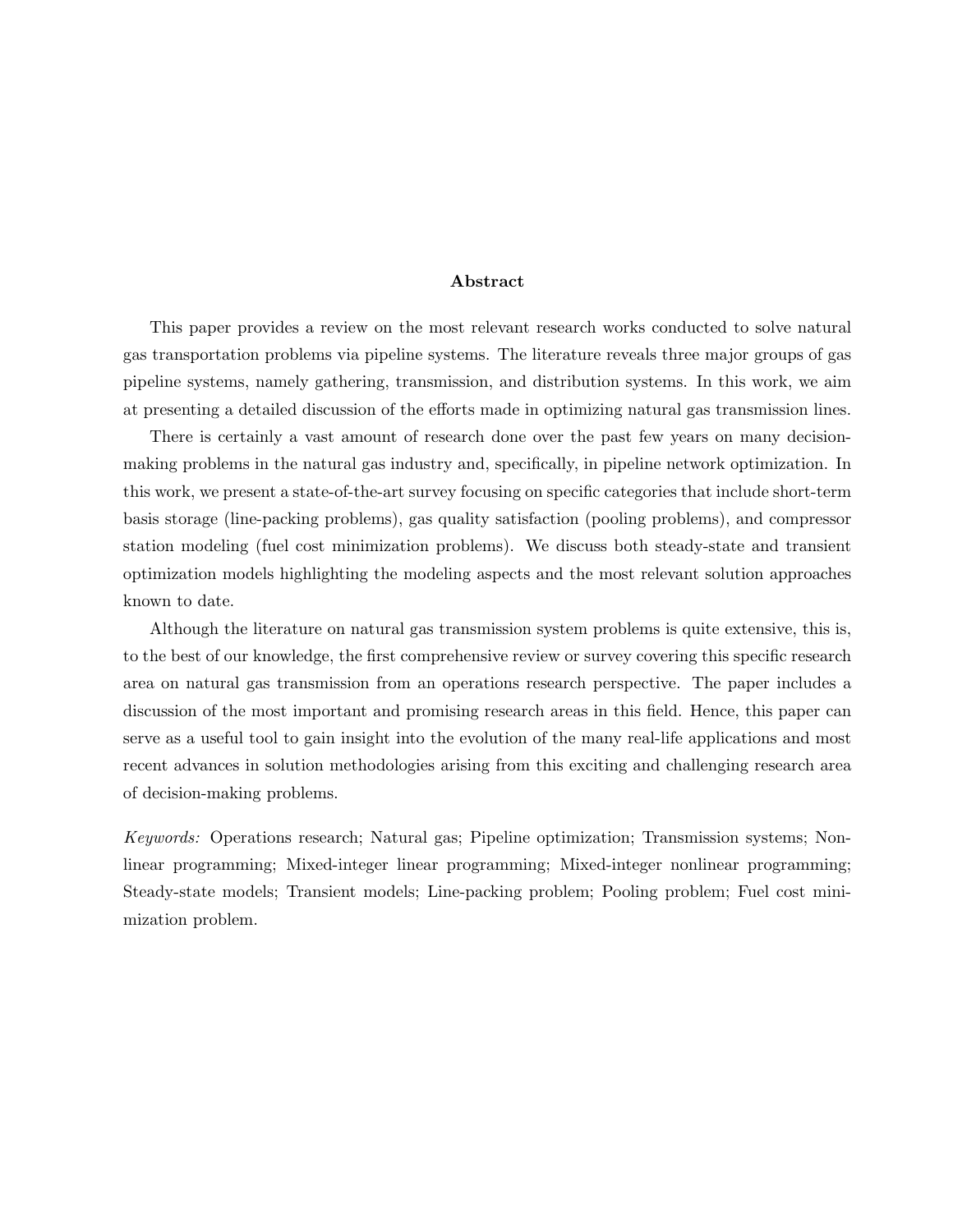# 1 Introduction

Natural gas [93] is believed by many to be an essential energy source for the future. The abundance of natural gas coupled with its environmental soundness and multiple applications across all sectors, means that natural gas will continue to play an increasingly important role in meeting demand for energy in many countries.

While short term factors can significantly affect the demand for natural gas, it is the long term demand factors that reflect the basic trends for natural gas use into the future.

In order to analyze those factors that affect the long term demand for natural gas, it is most beneficial to examine natural gas demand by sector. The three most important sectors are: residential and commercial demand, industrial demand, and electric generation demand.

**Residential and commercial:** According to the U.S. Energy Information Administration (EIA), the energy demand in the U.S. residential and commercial sectors for example, is expected to increase 6% between 2009 and 2035. Natural gas consumption in the residential sector accounts for 21% of all consumption in the U.S.

Probably the most important long term driver of natural gas demand in the residential sector is future residential heating applications. Between 1991 and 1999, 66% of new homes, and 57% of multifamily buildings constructed used natural gas heating. In 2010, 54% of new single family homes constructed used natural gas. The increase in the number of new homes using natural gas for heat over the next 20 years is expected to provide a strong driver for residential natural gas demand (see Figure 1.)



Figure 1: New houses by heating fuel type  $2000 - 2007$  (Source: EIA - US Natural Gas Markets: Mid-Term Prospects for Natural Gas Supply - 2008)

Regarding the energy demand in the commercial sector, the EIA expects that it increases at an average annual rate of 1.1% through 2035. Commercial floor space is expected to increase at a rate of 1.2% per year over the same period, so the energy demand per area of commercial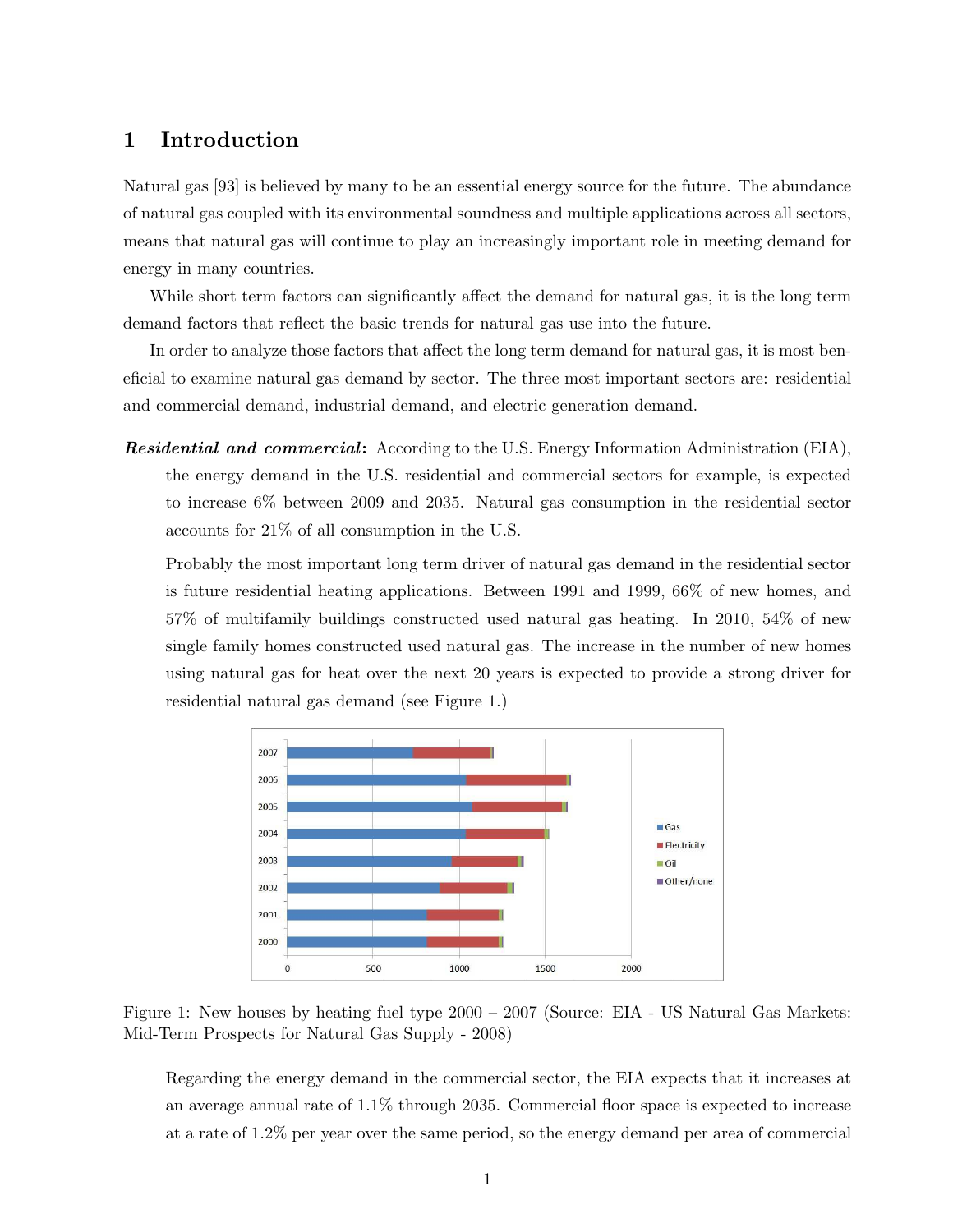floor space is actually expected to decrease 0.1% per year reflecting improvements in energy efficiency. Natural gas currently supplies 15% of the energy consumed in the commercial sector and will do so through 2035.

- Industrial: The EIA projects that industrial energy demand will increase at an average rate of 0.9% per year to 2035. The estimate represents energy requirements for both energyintensive manufacturing industries (which are expected to decline), and non energy-intensive manufacturing industries (which are expected to grow). Industrial demand accounts for 27% of natural gas demand. The primary force shaping the demand for natural gas in the industrial sector is the movement away from energy-intensive manufacturing processes. There are two driving forces behind this shift: the increased energy efficiency of equipment and processes used in the industrial sector, as well as a shift to the manufacture of goods that require less energy input. This trend is expected to hold into the future, and is the reason for modest increases in energy demand for the industrial sector.
- **Electric generation:** The demand for electricity is predicted by the EIA to increase by an average rate of 1% per year through 2035. In order to meet this growing demand, EIA predicts that 223 gigawatts of new electric generation capacity will be needed by 2035. Because of the relatively low capital requirements for building natural gas-fired combined cycle generation plants, as well as the reduction of emissions that can be earned from using natural gas as opposed to other fossil fuels, the EIA expects 60% of new electric generation capacity built by 2035 will be natural gas combined-cycle or combustion turbine generation.

While natural gas-fired electric generation accounted for 16% of all generation in 2002, the EIA predicts it will account for 24% of all generation in 2035. In addition to increased demand for natural gas powered central station generation, distributed electricity generation (as discussed for residential, commercial, and industrial sectors) may serve to increase the demand for natural gas for electricity generation purposes in the future.

The EIA, in its Annual Energy Outlook 2011 [121], projects that natural gas demand in the United States could be 26.55 trillion cubic feet (Tcf) by the year 2035. That is an increase of 16% over 2009 demand levels. In comparison total energy consumption is expected to increase by 20% (from 94.79 quadrillion British thermal units to 114.19) by 2035. The EIA predicts an annual energy demand increase of 0.7% over the next 26 years.

On an international arena, assessments in natural gas demand, production and reserves also foresee a continual increase in the decades ahead. According to global projections provided by the EIA in its International Energy Outlook 2011 [122], natural gas consumption increases at an average rate of 1.6% per year through 2035. Models used to generate these projections are based on macroeconomic assumptions and obey the Organization for Economic Cooperation and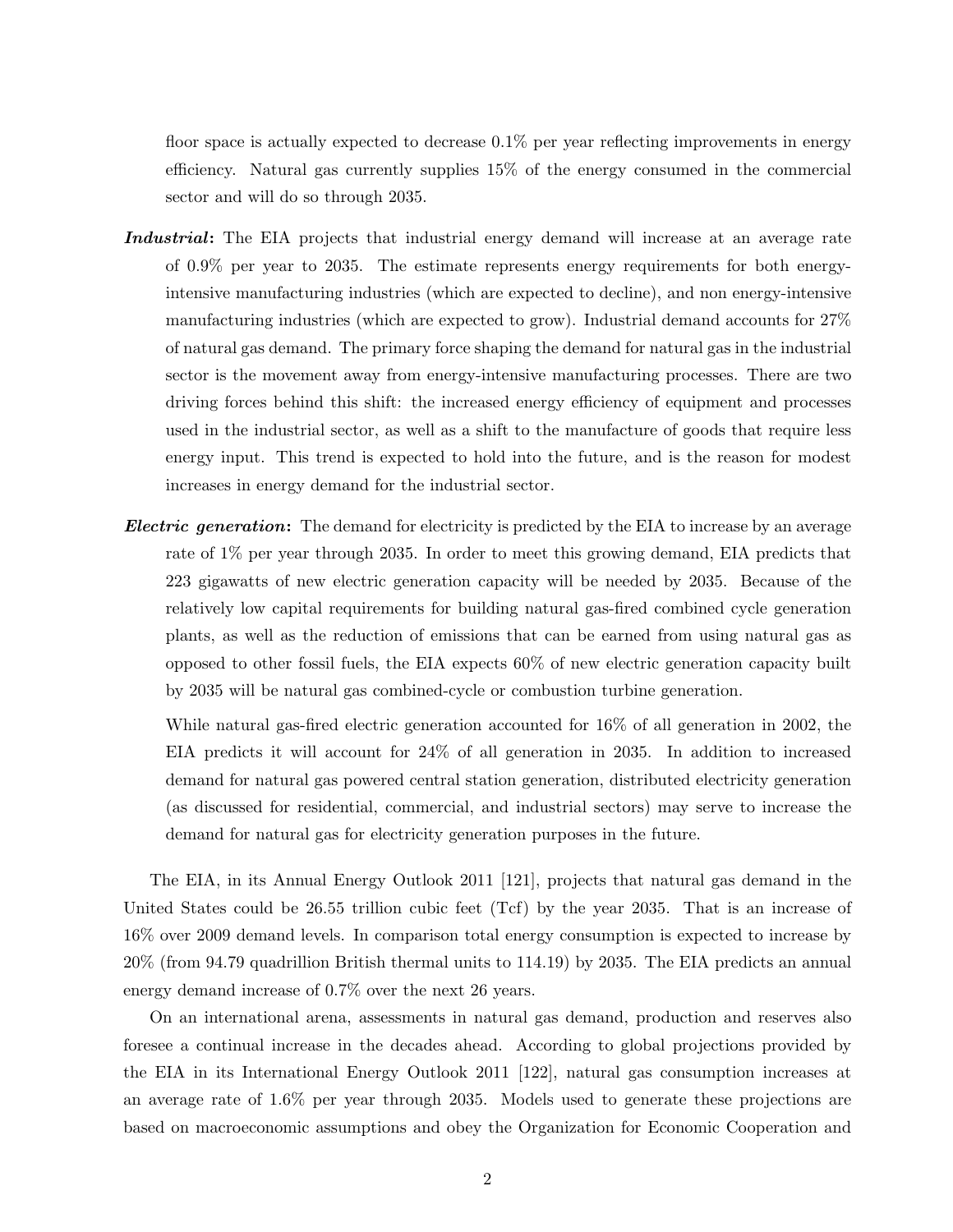Development members (OECD) and non-members (non-OECD). OECD countries are split into three subgroups: OECD Americas (United States, Canada, and Mexico/Chile), OECD Europe, and OECD Asia (Japan, South Korea, and Australia/New Zealand). Non-OECD countries are split into five regional subgroups: non-OECD Europe and Eurasia (which includes Russia); non-OECD Asia (which includes China and India); Middle East; Africa; and Central and South America (which includes Brazil). Figure 2 shows global projections in natural gas consumption for OECD and non-OECD members. Results indicate that growth in natural gas consumption is most concentrated in non-OECD countries while accounting for 76% of the total world increment in natural gas consumption.



Figure 2: Annual projection values of world natural gas consumption through 2035 for OECD and non-OECD members (Source: Oil and Gas Journal and EIA)



Figure 3: Projected world energy consumption by end-use sector and fuel (Source: EIA - International Energy Statistics database, March 2011)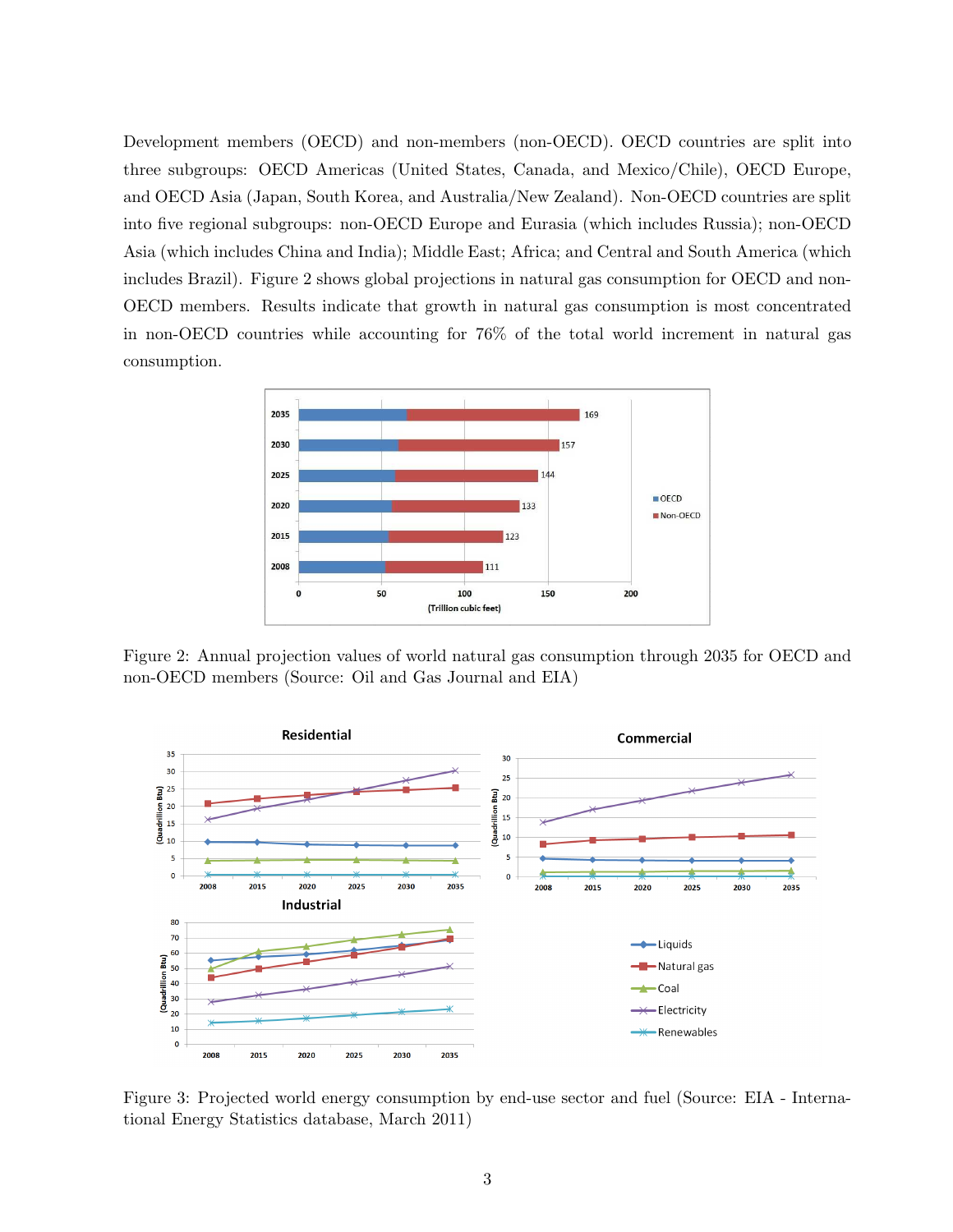World projections of energy consumption by end-use sector and fuel through 2035 are shown in Figure 3. Electric power sector projections are shown separately in Figure 4, with the addition of nuclear power projections. Figures reveal that most of natural gas consumption is concentrated in the industrial and electric power sectors, accounting for 87% of the total world natural gas consumption. By comparison with other hydrocarbon fuels, figures also indicate that natural gas continues to be the fuel of choice through 2035. Natural gas consumption growth is observed at an average of 1.7% and 2.0% per year in the industrial and electric power sectors, respectively.



Figure 4: Projected world energy consumption of the electric power sector (Source: EIA - International Energy Statistics database, March 2011)

Factors such as low greenhouse gas emissions and relatively reduced capital costs make natural gas position competitive in most of the sectors among other energy sources, particularly for new power generation facilities. In addition, global projections in natural gas reserve levels support growth in markets through 2035. Figure 5 shows global projections in natural gas reserves by geographic regions. In the figure, the largest concentrations are observed in Eurasia and the Middle East, where as of January 2011 four of non-OECD Middle East's more important producers, namely Qatar, Iran, Saudi Arabia and the United Arab Emirates, claim together more than 40% of the world's proved natural gas reserves.

Regarding world natural gas production estimates, OECD and non-OECD countries reveal increases at an average rate of 0.9% and 2.0% per year through 2035, respectively (see Figures 6– 7). Projected values for non-OECD countries also indicate a production growth that accounts for more than 81% of the total growth in world natural gas production, which exceeds their own projected consumption growth. As a result, export trades to OECD countries are also projected through 2035.

Among OECD subgroups, despite the 84% projected increase in Norway's natural gas production, OECD Europe shows a decline in its projections while falling from 10.6 trillion cubic feet in 2008 to 8.3 trillion cubit feet in 2035. OECD Asia reveals the strongest growth in natural gas production among OECD regions, with an average rate of 4.5% per year.

Among non-OECD subgroups, Middle East projects the largest growth in natural gas production while increasing its values from 13.5 trillion cubic feet in 2008 to 28.8 trillion cubic feet in 2035.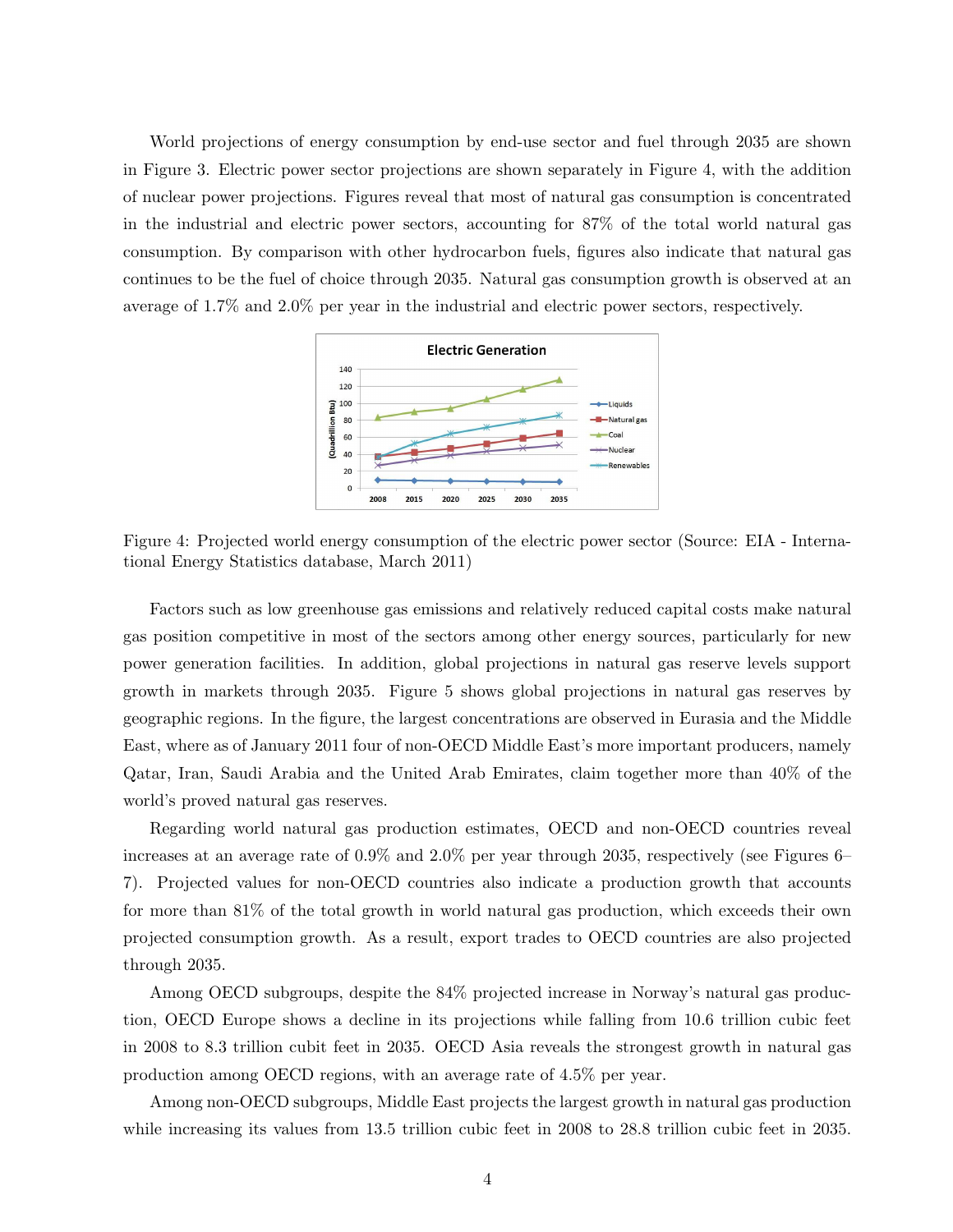

Figure 5: Projected world natural gas reserves by geographic region (trillion cubic feet) – Sources: Oil&Gas Journal and EIA

Europe and Eurasia also project a strong growth in natural gas production with a 32% increase from 2008 to 2035, where Russia is the dominant natural gas producer, contributing with more than 75% of the production estimates. Readers interested in a detailed analysis on global trends in natural gas demand, production and reserves are referred to [122].



Figure 6: Projected world natural gas production by OECD subgroups (trillion cubic feet)

It is important to note that the projected global steady climb on trends in demand, production and reserves levels for natural gas could increase as climate change legislation grows demand for low-carbon fuels such as clean natural gas. While forecasts made by different federal agencies may differ in their exact expectations on natural gas global tendencies, one result is recurrent across studies: natural gas consumption, production and reserves will continue to increase for the foreseeable future.

The following stages are involved in the process of getting the natural gas out of the ground, and driven to its end destination.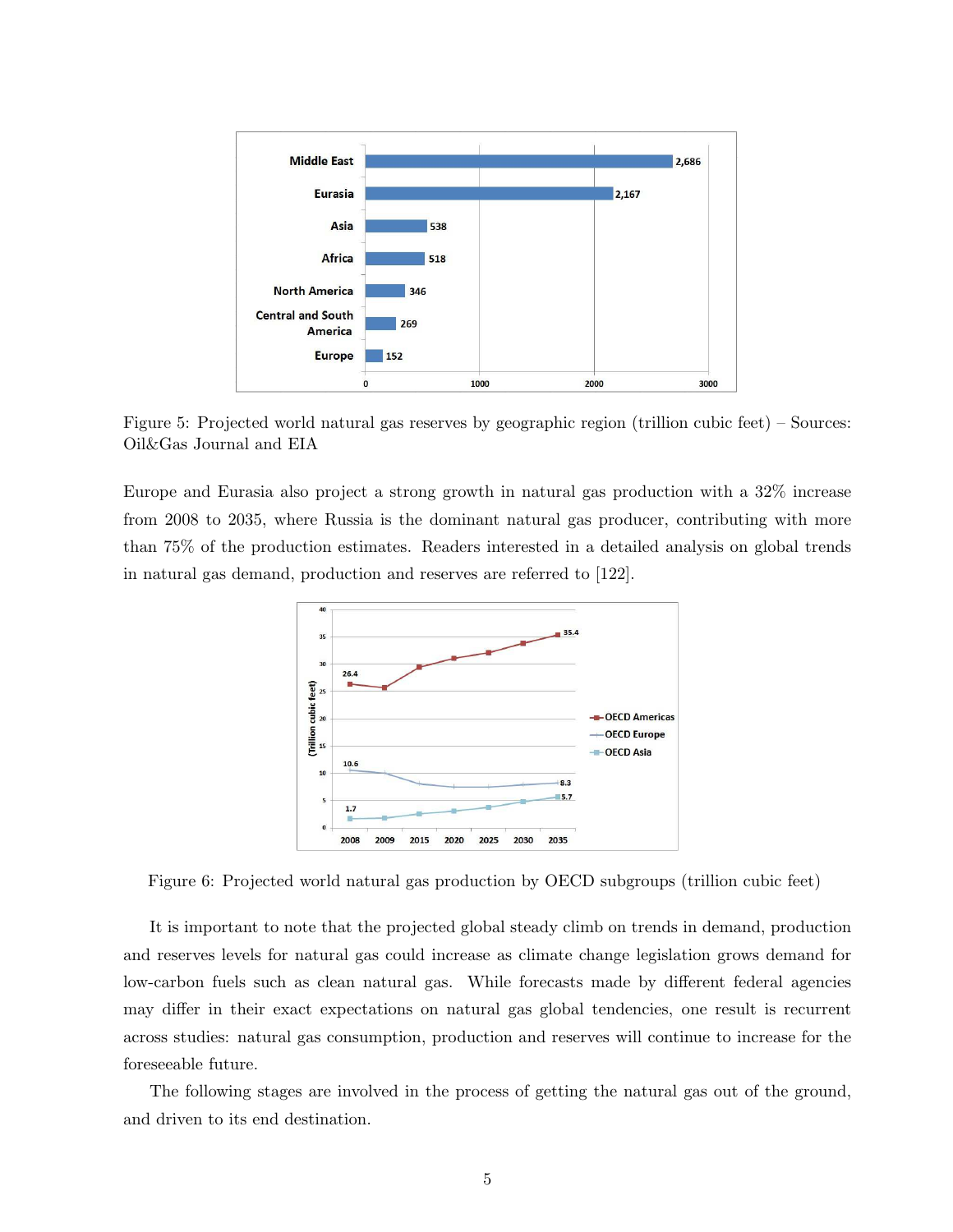

Figure 7: Projected world natural gas production by non-OECD subgroups (trillion cubic feet)

- **Exploration:** In this stage, the issue of how natural gas is found and how companies decide where to drill wells for it is addressed.
- **Extraction:** This stage deals with the drilling process, and how natural gas is brought from its underground reservoirs to the surface.
- **Production:** In this stage the processing of natural gas once is brought out from the underground takes place.
- **Transport:** The natural gas is transported from the processing plant to local distribution companies across a pipeline network in this stage.
- **Storage:** This stage accounts for the storage of natural gas.

**Distribution:** In this stage, natural gas is delivered from the major pipelines to the end users.

**Marketing:** This stage involves the buying/selling activity from the natural gas marketers.

The efficient and effective movement of natural gas from producing regions to consumption regions requires an extensive and elaborate transportation system. In many instances, natural gas produced from a particular well will have to travel a great distance to reach its point of use. The transportation system for natural gas consists of a complex network of pipelines, designed to quickly and efficiently transport natural gas from its origin, to areas of high natural gas demand. Transportation of natural gas is closely linked to its storage: should the natural gas being transported not be immediately required, it can be put into storage facilities for when it is needed.

There are three major types of pipelines along the transportation route: the gathering system, the interstate pipeline system, and the distribution system. The gathering system consists of low pressure, small diameter pipelines that transport raw natural gas from the wellhead to the processing plant. Should natural gas from a particular well have high sulfur and carbon dioxide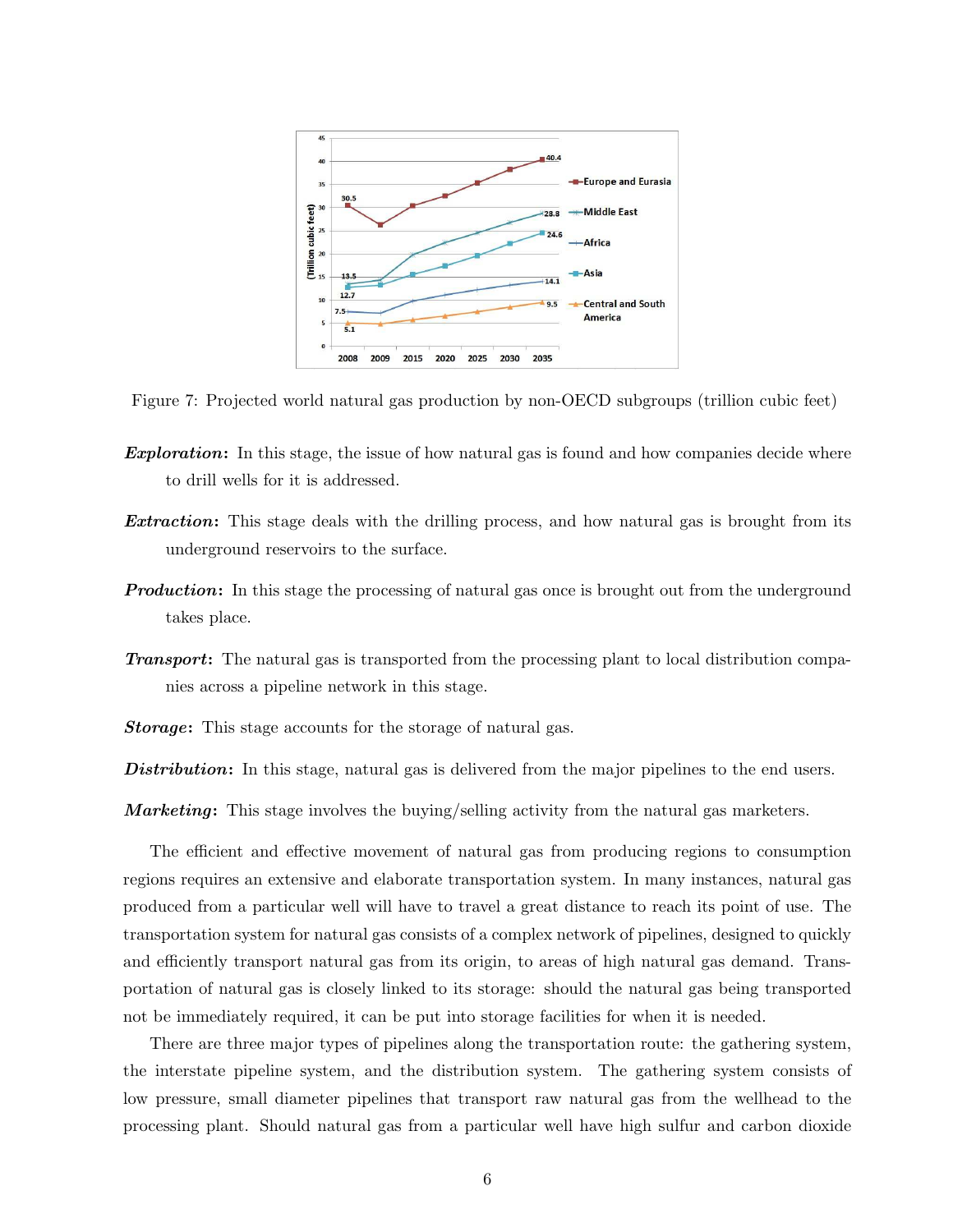contents (sour gas), a specialized sour gas gathering pipe must be installed. Sour gas is corrosive, thus its transportation from the wellhead to the sweetening plant must be done carefully.

The field of Operations Research has taken a major role in the natural gas industry as a number of important and relevant problems in design, extraction, production, transportation, storage, distributing, and marketing, have been successfully tackled by OR models and techniques over the past 40 years. Zheng et al. [137] provide a recent survey on optimization models in the natural gas industry while focusing on three specific aspects: production, transportation, and market. The authors basically discuss a mathematical formulation of the underlying problem and provide a literature revision of the existing optimization techniques that solve it. Their study covers six general problems, namely the production scheduling problem, the maximal recovery problem, the network design problem, the fuel cost minimization problem, and the regulated and deregulated market problems. Our goal in this paper is to discuss the most relevant research work that has been done in the natural gas transport industry from the operations research perspective. The paper covers works on three specific optimization areas posed by the gas transport industry when optimizing its transmission systems. This involves problems in short-term basis storage, pipeline resistance and gas quality satisfaction, and fuel cost minimization via pipeline transmission networks.

The paper is organized as follows. We provide next a more in-depth insight into the natural gas industry. Particularly, we emphasize the main components of natural gas transmission pipeline systems and highlight those stages that define the focus of the present work. Some concepts regarding the modeling and optimization of natural gas transportation problems used throughout the text are also discussed. In Section 3 we address the effective application of the optimization theory on the transport and storage of natural gas towards the contractual demands satisfaction. The section particularly discusses the existing, although very limited literature on the efficient transport and short-term basis storage of natural gas along transmission lines, also referred to as the line-packing problem. In Section 4 we deal with the pipeline resistance and gas quality problems in natural gas transportation systems. The research works discussed here are based on pipeline resistance studies, also referred to as the maximum flow capacity in a pipeline, and gas blending-type constraints to meet gas quality requirements, also referred to as the pooling problem. In Section 5 we discuss the problem of how to transport the gas through a pipeline network at minimum cost referred to as pipeline optimization. Final remarks and discussion on major challenges in the field are presented in Section 6.

# 2 Background: Network Properties and Classification

Natural gas industry is a fast-growing infrastructure. It provides consumers with a virtually almostfree natural gas access in its front end. By simply turning on the main valves (taps) for delivering gas from a pipeline system, end users can make use of a wide list of home or industrial gas appliances.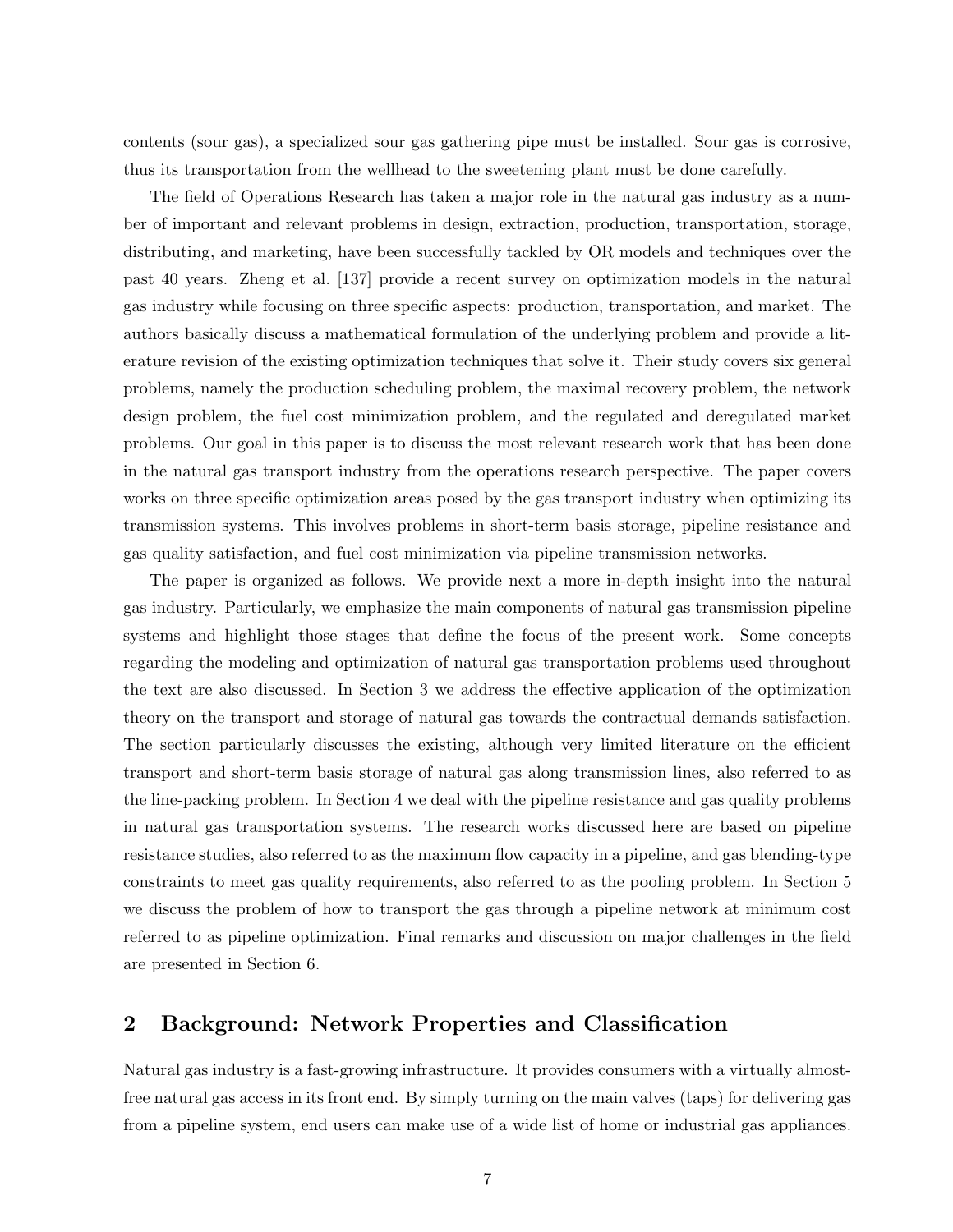Nevertheless, the long trip that natural gas covers from the wellheads (as a raw material) to get to residential or businesses (as a clean and efficient source of energy, i.e., as we know it, see Figure 8), entails a considerable number of complex tasks. Such tasks correspond to different transitional stages of natural gas that can be classified into two primary groups:

- (a) Exploration, drilling, extraction, production and long-term storage of natural gas.
- (b) Gathering, short-term storage, transportation and distribution of natural gas.

This classification obeys the key instrument used for the service to be achievable, namely *pipeline network systems*. Unlike group (a), long pipelines of various diameters are essentially required for the group (b) dynamics.



Figure 8: Natural gas.

Moreover, the 20th century witnessed the outbreak of business giants that captured most of the transitional stages involved with natural gas from the wellheads to end users. Yet the changing nature of the natural gas infrastructure called for new upgrades. Nowadays, small and medium size companies are transforming the natural gas industry worldwide. Unlike the former corporations, these companies derive profit by focusing their efforts on one or two specific transitional stages of natural gas. As a result, the monopolistic control of the natural gas industry observed back in the last century has been declining to some extent.

In this study, we focus primarily on works related to gas transport industry problems. Particularly, we discuss the most relevant works in the field of optimization that deal with short-term storage, quality, and compressor fuel cost of natural gas pipeline network systems. Hence, we provide next some insights into the gas transportation via pipelines.

# 2.1 Natural Gas Transportation Via Pipelines

The natural gas transportation is a crucial activity performed by the gas industry in which the gas has to be moved from one location to another. Several types of transportation means might be applied to transport the gas, yet it is well known that pipelines represent the most economical means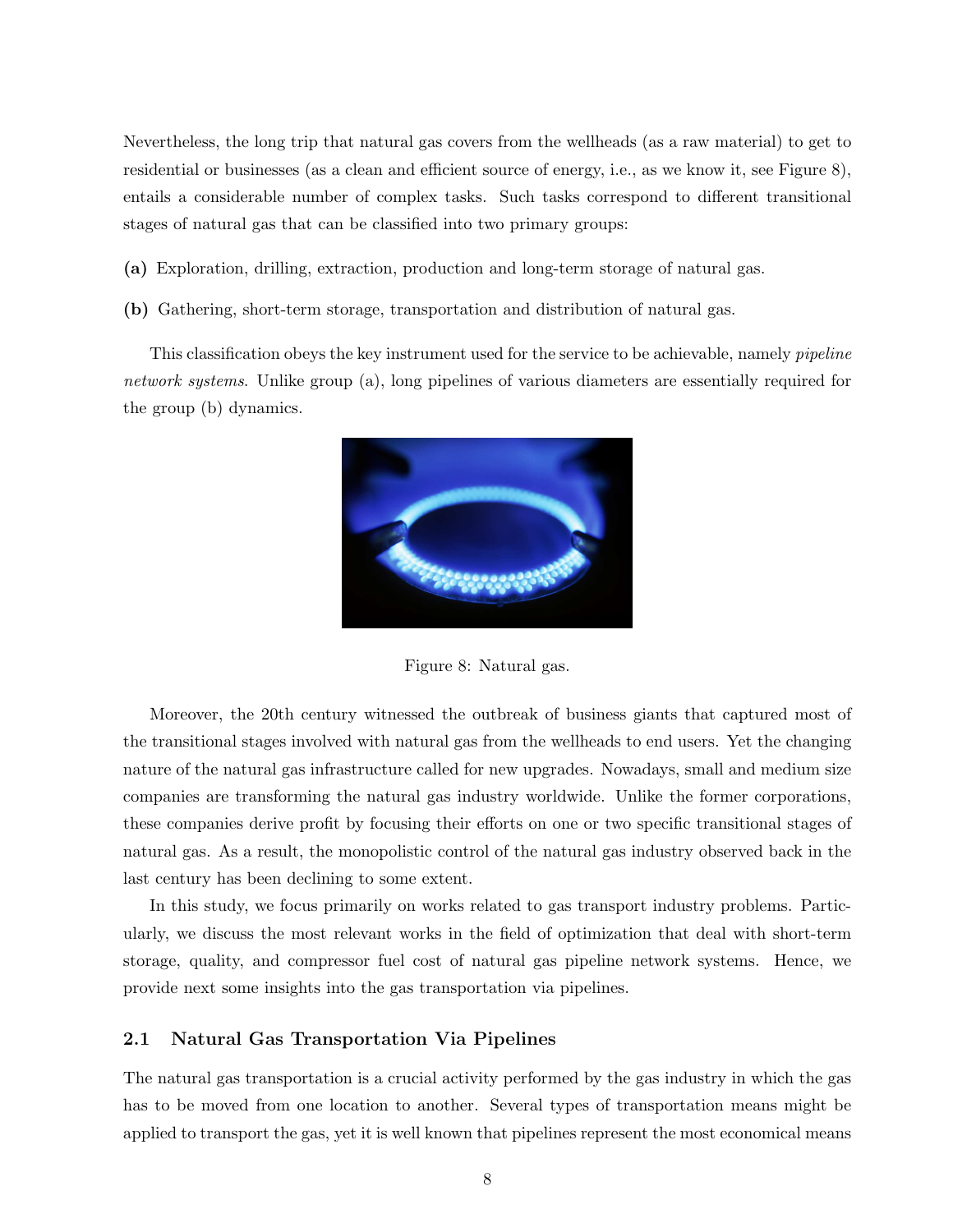to transport large quantities of natural gas. In addition, the advent of metallurgical improvements and welding techniques, coupled with the exponential increase of pipeline networks during the last decades all over the world, have made the gas transportation via pipelines more economically attractive.

Currently, pipelines are used both offshore and onshore, with a remarkable difference in terms of security and construction prices. Building pipeline systems under the sea is highly costly and technically demanding, a lot more than onshore. For example, according to *Gazprom*<sup>1</sup> , *the Nord Stream*<sup>2</sup> (41 in) pipeline project is expected to cost around  $\in$  14.8 billion [96], of which 40.5% [40] corresponds to the 965.7 km long onshore pipeline system on Russian and German territories, whereas the remaining 59.5% is destined to the 259.4 km long offshore section of the project. Hence, when financial, political or environmental issues arise, gas transportation operators look for different alternatives to perform this task. This includes tanker ships and flatboats, by which natural gas can be transported as LNG (liquefied natural gas), MLG (medium conditioned liquefied gas), or CNG (compressed natural gas). More detailed information on commercially applicable methods for natural gas storage and transport can be found in [24, 47, 58, 50].

Moreover, it is a common practice that the location, construction and operation of natural gas pipeline systems are regulated by federal and state regulations. Nonetheless, in several countries, including USA, Canada, and Brazil, pipeline systems are fully-privatized, i.e., they are private company-owned and thus operated independently. In these scenarios, the fuel cost minimization problem (see Section 5) has a priority focus. This, however, is not exactly the case in most of the European countries. For example, in Nordic countries like Norway and Denmark, the compressor stations located in transmission lines are usually kept on to their maximum capacity for long periods of time, thus this problem is either completely neglected or becomes a lesser matter.

There are essentially three major types of pipelines (usually buried underground) along the transportation lines, ranging in size from 4 inches to 48 inches in diameter (100 to 1,220 mm): gathering systems, transmission systems, and distribution systems. Gathering pipeline systems gather raw natural gas from production wells. Transmission pipeline systems transport natural gas thousands of miles across the world to bring natural gas from the pre-processing plants or storage facilities to distribution systems. Distribution pipeline systems can be found in communities and distribute natural gas to homes and businesses.

 $1$ OAO Gazprom (Open Joint Stock Company) is the Russian state-owned energy monopoly established as the largest extractor of natural gas in the world.<br><sup>2</sup>Nord Stream is a two-line gas submarine pipeline to link Russia and the European Union via the Baltic Sea.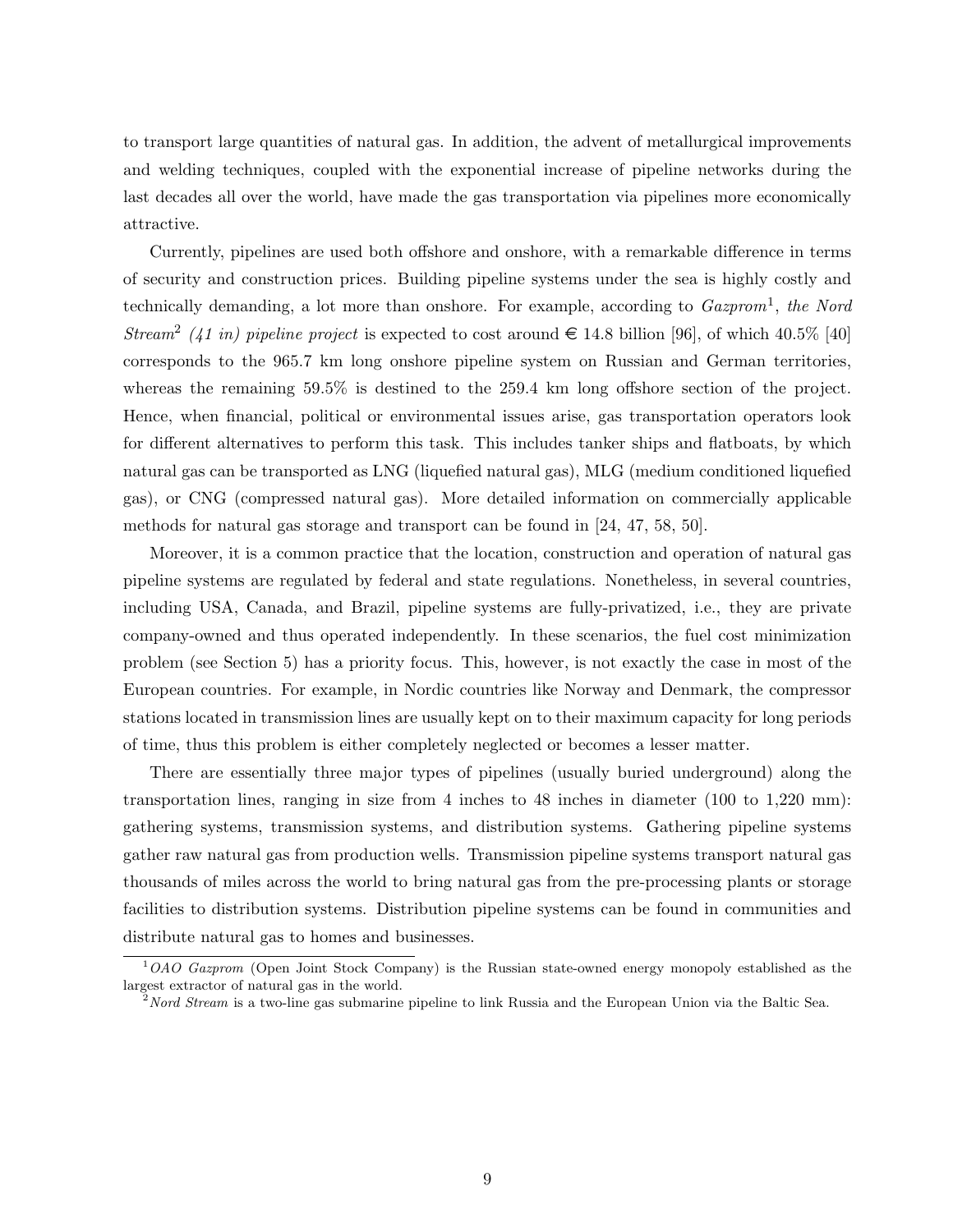

Figure 9: Transportation pipelines.

The main differences among these systems are the physical properties of the pipelines used, such as diameter, stiffness, material, etc., and the specifications of the maximum and minimum upstream and downstream pressures. For instance, gathering and transmission lines are constructed from steel pipe (see Figure 9), whereas distribution lines can be constructed from steel or modern plastic pipe. A more detailed description of these pipeline systems is presented next.

# 2.2 Gathering Systems

Gathering lines are pipelines that collect gas from multiple flow lines, which in turn are connected to a single wellhead in a production field. Flow lines are composed of narrow pipelines typically buried 4 ft underground and working at a roughly 250 psi pressure. According to an Environmental Protection Agency (EPA) study [123], flow lines represent one of the largest sources of emissions in the gas industry due to methane leakage [61].

Gathering systems are composed of medium size steel pipelines, usually no more than 18 inches in diameter, and working at a roughly 700 psi pressure. These systems basically carry raw oil or nonodorous raw gas to centralized points, such as production and long-term storage facilities, or marine docks. Submarine pipelines that collect gas from the deep water production platforms are also considered gathering systems.

At the production facilities, also known as processing plants, the raw gas undertakes a number of purification procedures. These procedures typically remove impurities like water, carbon oxide  $(CO)$ , carbon dioxide  $(CO_2)$ , mercury  $(Hg)$  and sulfur  $(S)$  to prevent corrosion of the pipelines, or inert gases like helium (He) to increase the energy value of the gas. Heavier hydrocarbons like propane  $(C_3H_8)$  and butane  $(C_4H_{10})$  are also removed and treated as by-product of natural gas (a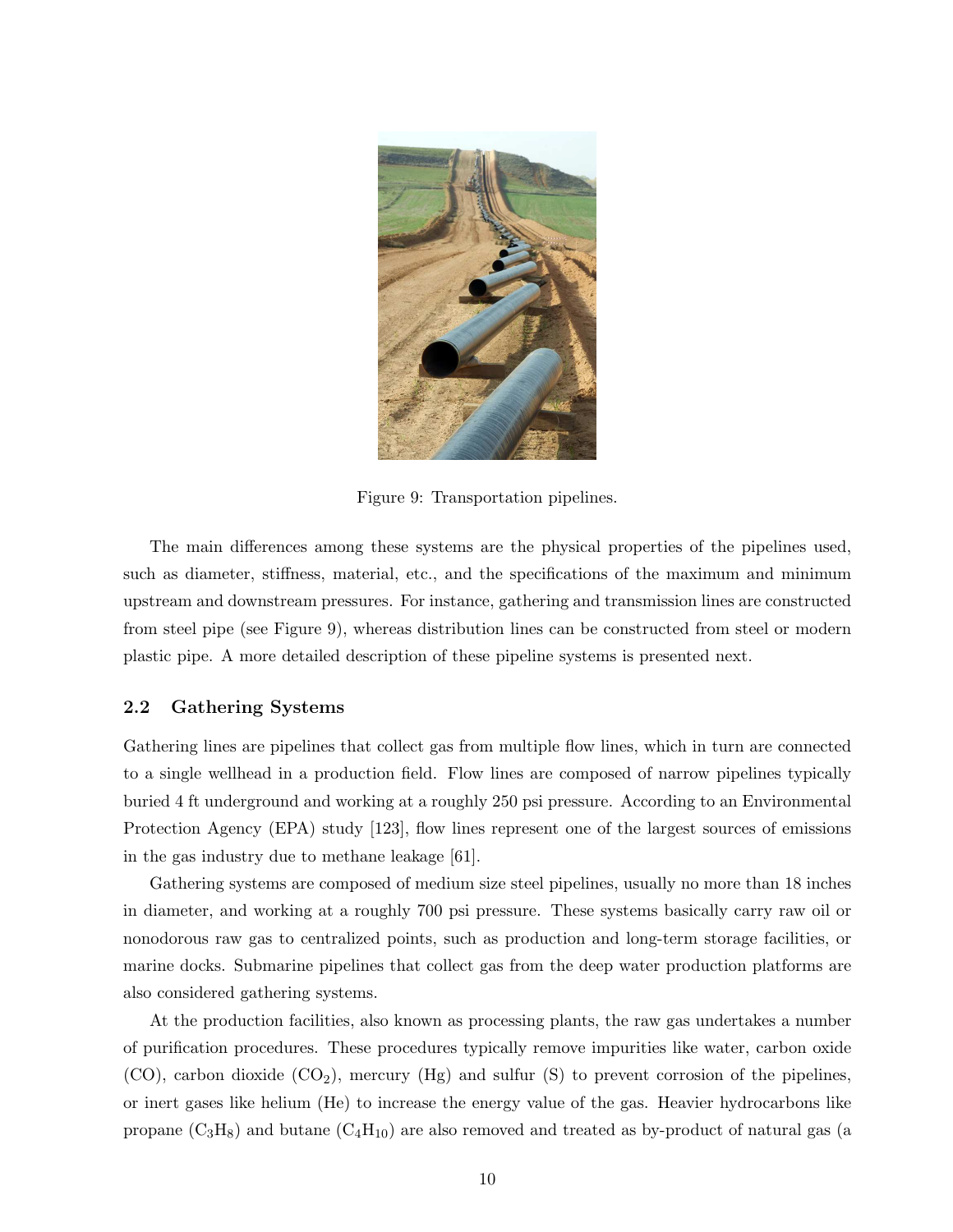typical mixture known as liquefied petroleum gas, LPG, or LP gas).

After pre-processing, the gathering systems are also used to transport natural gas from the production facilities to the transmission lines for its final sell and distribution. In some cases, the raw gas is directly transported from the wellheads to a main transmission line or to a long-term storage facility for its further treatment and use.

# 2.3 Transmission Systems

A transmission line is a pipeline mainly used to transport large amounts of natural gas across long distances from a gathering, processing or storage facility to a distribution system, which may include far-away storage facilities and large-volume customers. Note that the large-volume customer category are those factories, power plants, petrochemical facilities, and gas institutional users that are not downstream from a distribution center.

Several devices such as valves, regulators, pipelines, compressors, pressure gauges, junction nodes, among others, play a key role in natural gas transmission systems to efficiently perform the gas transportation task. These systems, federally regulated, are characterized for having long steel pipelines (ranging from 3 inches to 48 inches in diameter) that may cross cities, states or even countries. Large amounts of natural gas are typically transported by means of compressor stations installed at strategic points along the transmission line. These compressor stations usually work at a pressure of approximately 200 psi to 1,400 psi.

# 2.4 Distribution Systems

Distribution lines, also known as "main", are pipelines used to supply natural gas to end users. They are part of a network system of piping located downstream of a natural gas transmission line, i.e., they are the middle step between high pressure pipelines and low pressure service pipelines.

Natural gas (local) distribution companies (LDCs) are establishments in charge of distributing natural gas to end users. These companies usually face a number of management problems related to natural gas purchase under conditions of uncertain demands and frequent price changes (variable price rate). A good example is that of the Chilean local distribution system built in 1994, which was aimed at serving residential, commercial, and industrial customers while lacked of local storage facilities. Yet, it started its operations in 1997 and grew quite fast during the next decade, becoming one of the largest LDC in Chile while serving gas to more than 200,000 residential customers [32]. In [32], Contesse et al. present a MIP model to optimize the purchasing and transportation contracts for this Chilean LDC in the absence of local storage resources.

Natural gas distribution systems are small- to mid-size pipelines (ranging from 2 inches to 20 inches in diameter) which are constructed out of plastic, cast iron, and steel. They are usually installed underground along streets and roadways. Due to safety reasons, distribution pipelines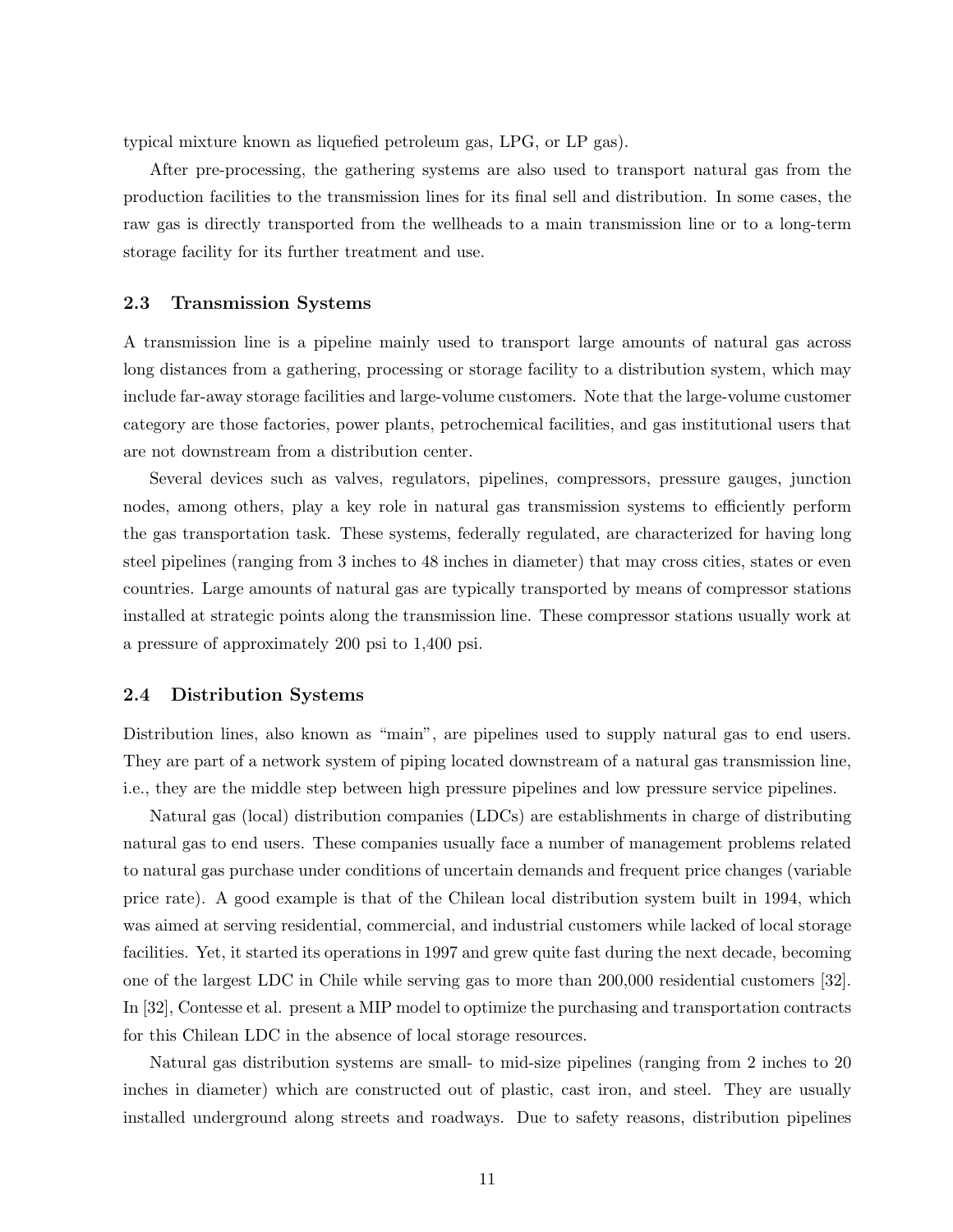typically operate below their capacity and work at a pressure of approximately 0.5 psi up to 200 psi.

These systems connect with the main transmission lines at "city gate" stations. The key function of a city gate station is to reduce the incoming gas pressure in order to meet safety regulations and to allow gas distribution through primarily underground mains and service lines. According to the U.S. Environmental Protection Agency (EPA)'s 2011 report [124], for example, there were more than 1,200,000 miles of distribution lines in USA in 2009. This reflects an increase of roughly 5 times over the US distribution system observed back in 1990.

# 2.5 Technicalities of Gas Transmission Network Components

#### Compressor Stations

As mentioned above, compressor stations play a crucial role in the natural gas industry. They are considered one of the most important assets in the considerably high number of transmission pipeline network systems worldwide. Note that a compressor station may be composed of several compressor units connected in series or in parallel.

A simple definition of a compressor is that of a device to increase the pressure of natural gas by reducing its volume, thus providing the required propel force or boost to keep it moving along the transmission line. These are devices strategically installed along the gas transmission lines that provide enough energy to natural gas for its transmission. More precisely, a compressor unit along a natural gas transmission system is a large mechanical device that receives the gas at pressures ranging from 200 psi to 600 psi, and compresses it back up to 1000 psi to 1400 psi. (As a reference, the typical vehicle tires work with compressed air at roughly 30 to 50 pounds of pressure per square inch.) As a result, natural gas overcomes frictional losses and maintains required pressures to keep moving through the transportation line towards another compressor station or end users.

Several types of gas compressors units can be found in the gas industry. Among the most frequently used are those compressors characterized by a centrifugal dynamic movement or by means of reciprocating positive displacements. The latter is a compressor in which the compressing element is a piston having a reciprocating motion in a cylinder.

In many cases, the decision whether to use a centrifugal or reciprocating compressor unit includes, among other factors, a thorough analysis of operating conditions, hydraulic pipeline studies, emission requirements, and general lifecycle cost estimates [91, 92]. In addition, the pressure and flow characteristics of pipelines, coupled with the steady-state and transient capabilities of the network system, also influence the design and arrangement of compressor units in a station [6, 75]. Readers interested in design and arrangement of compressor stations in natural gas transmission systems are referred to the works of Akhtar [6], Kurz [74], Mokhatab, Santos, and Cleveland [92], and Santos [113].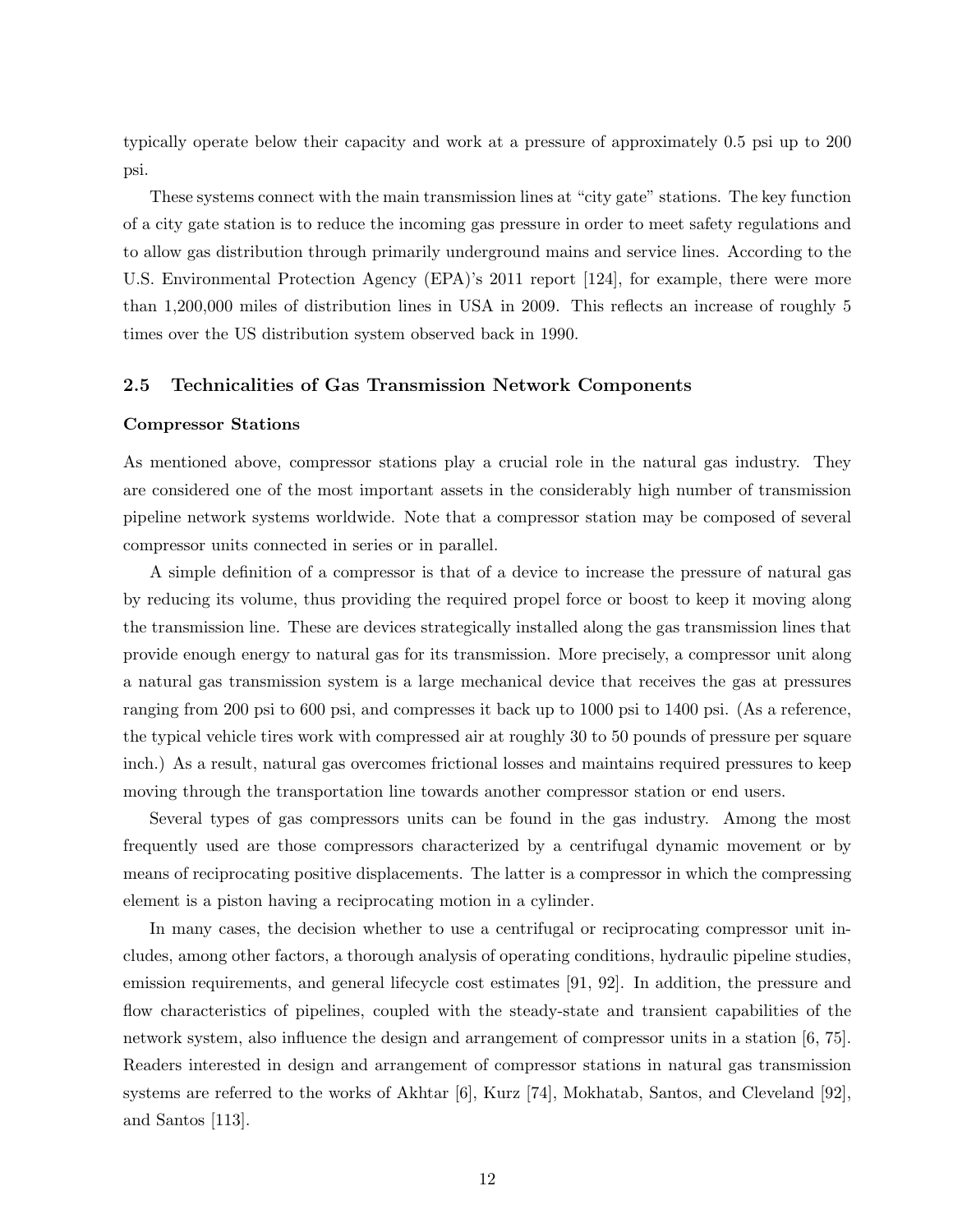#### Gate Settings

Gate settings are installed periodically (about every 10 miles) along the natural gas transmission system to help control the gas flow when, e.g., a particular section of the pipeline must be isolated for safety reasons or due to a scheduled maintenance. These are specific locations where the gas streams can be stopped by closing a valve, and are usually bounded by fences to prevent unauthorized operation of the valves.

When multiple lines are located parallel to each other in the same rights-of-way, crossover piping that connects all of the pipelines together is built at the gate sites. This allows diversion of the flow of the natural gas between the adjacent pipelines. The flexibility to divert gas from one pipeline to an adjacent pipeline is extremely useful to allow one pipeline to be isolated and worked on while gas continues to flow down the parallel pipeline system.

# Rights-of-Way Corridors

Most natural gas transmission pipelines are located underground in rights-of-way corridors. This terminology has to do with the fact that the pipeline owner has to obtain permissions from affected landowners that give the operator the right to construct, operate, and maintain the pipeline for its entire length. That is, a rights-of-way consists of consecutive property easements acquired by, or granted to, the pipeline company. The main goal is to obtain enough space to perform unforeseen or scheduled maintenance (or inspections) of the pipelines.

Since pipelines have a long life span, typically many decades long, the original owner or owners of the land who gave permission to build the pipeline in its current location may not be the current owners of the land. In the life of a pipeline, the landowners may change numerous times. Keeping up with who the current owners are is a major task for the pipeline operator.

#### Valves and Regulators

Valves and regulators are typical components in a pipeline system. They are installed for operational and safety reasons. That is, by means of a valve, the gas operator can restrict or direct the gas flow from one point to another so that scheduled maintenance or demand requirements are met. The operator may also require to completely shut down the gas flow through a specific pipeline section due to malfunctions in order to prevent loss of fluid. In real-practice, regulatory requirements [87] force the transporter to install mainline block valves at certain fixed spacing along the transmission line.

Valves are constructed of steel due to regulations and specifications imposed by the American Petroleum Institute (API), the American National Standards Institute (ANSI), and the American Gas Association (AGA) [87].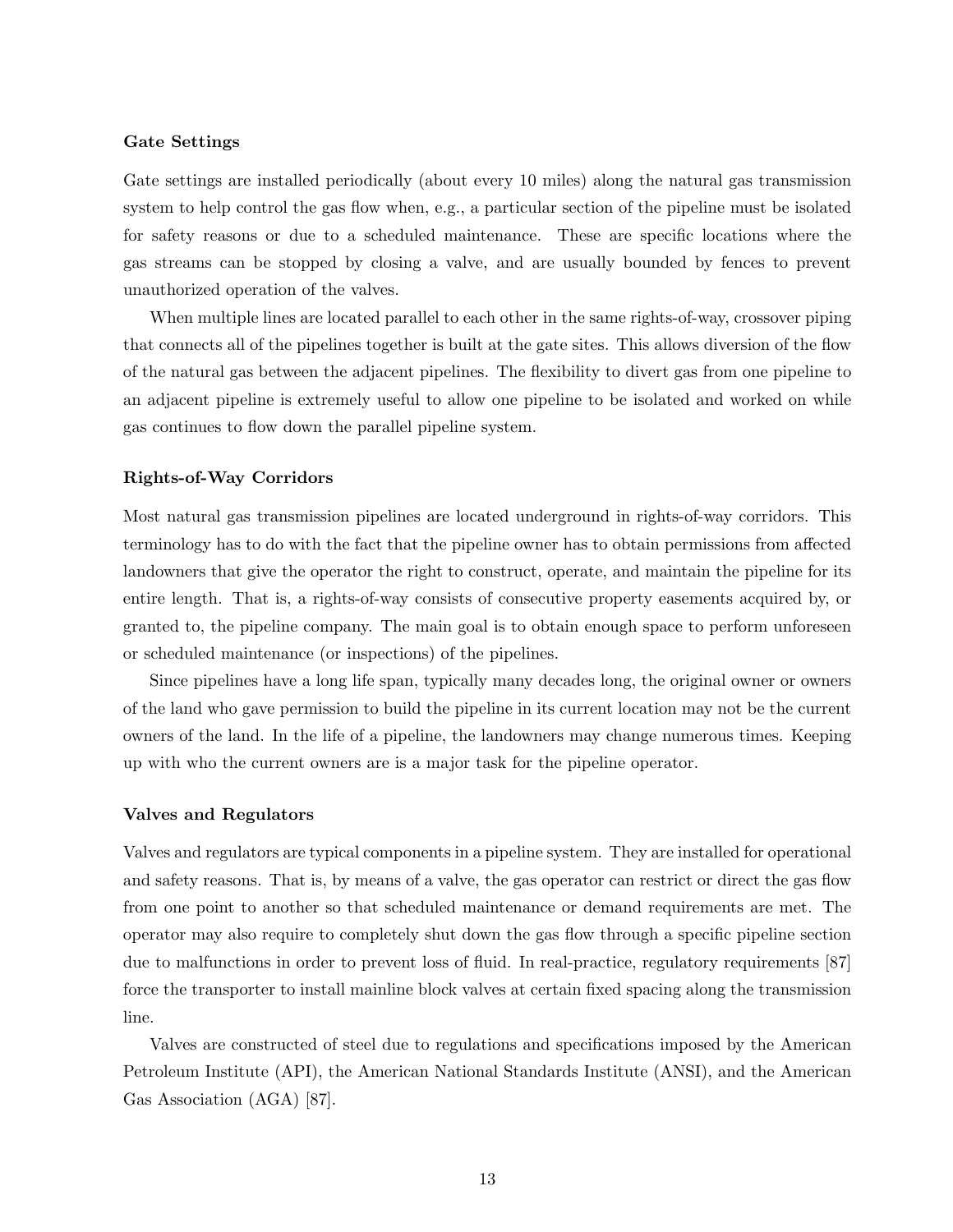For several decades the scientific community in the field of gas pipeline optimization has been significantly challenged with the large number of complex issues arisen from this particular real-life decision making problem. Such aspects are thoroughly discussed in the following sections.

# 3 Short-Term Basis Storage

Reasons for success in different arenas of the natural gas industry are due to both the efficient management of resources and equipment, as well as the effective implementation of the appropriate analytical strategies. The natural gas transport and storage industry is no exception. Because of the substantial increase in both natural gas demand and its reserves in recent decades, coupled with the expected promising growth in its production and distribution in the years ahead, the gas industry has become more aware of the need for a sustainable infrastructure that may lead to increases in revenue.

It is well known that natural gas can be stored and transported in its different states of matter [24]. However, the natural gas transportation means other than pipelines, e.g., truck, train, or ship, are usually not economically feasible [32]. For example, natural gas in its liquid form at approximately -163<sup>o</sup>C (-260<sup>o</sup>F), also known as liquefied natural gas or LNG [47, 50], can be transported in cryogenic containers while its volume is increased about 1/600th the volume in its gaseous state. The liquefaction and re-gasification processes, as well as the specially designed cryogenic vessels (LNG carriers) or cryogenic tankers have shown to be very costly. However, LNG can become economically appealing for the gas transport industry when the distance over which natural gas is transported is significantly long. According to [50], shipping natural gas in its liquid form is more beneficial than transporting it in its gaseous state via onshore and offshore pipelines when the distance exceeds 700 miles and 2,200 miles, respectively.

Natural gas in its gaseous form is still considered the most economical way to be stored and transported. In this section, we focus on those research works that address the effective application of the transport and storage of natural gas that leads to contractual demands satisfaction over a given planning horizon. More precisely, we discuss the existing, although very limited literature on the efficient transport and short-term basis storage of natural gas along transmission lines, also known as the line-packing problem. Readers interested in empirical models, theoretical foundations and applications of long-term basis storage of natural gas are referred to the works of Zwitserloot and Radloff [140], Neumann and Zachmann [94], Holland [66, 67], and the references therein.

The line-packing problem in natural gas transmission pipeline systems basically entails the optimization of gas refill in pipelines in periods of low demand or sufficient capacity, and the gas withdrawals in periods of shortfall. This is done by, e.g., closing (or throttling) a downstream valve while upstream compressors continue sending gas into the pipeline, i.e., packing more gas in the pipelines by increasing the pressure. A more complete description of the line-packing problem is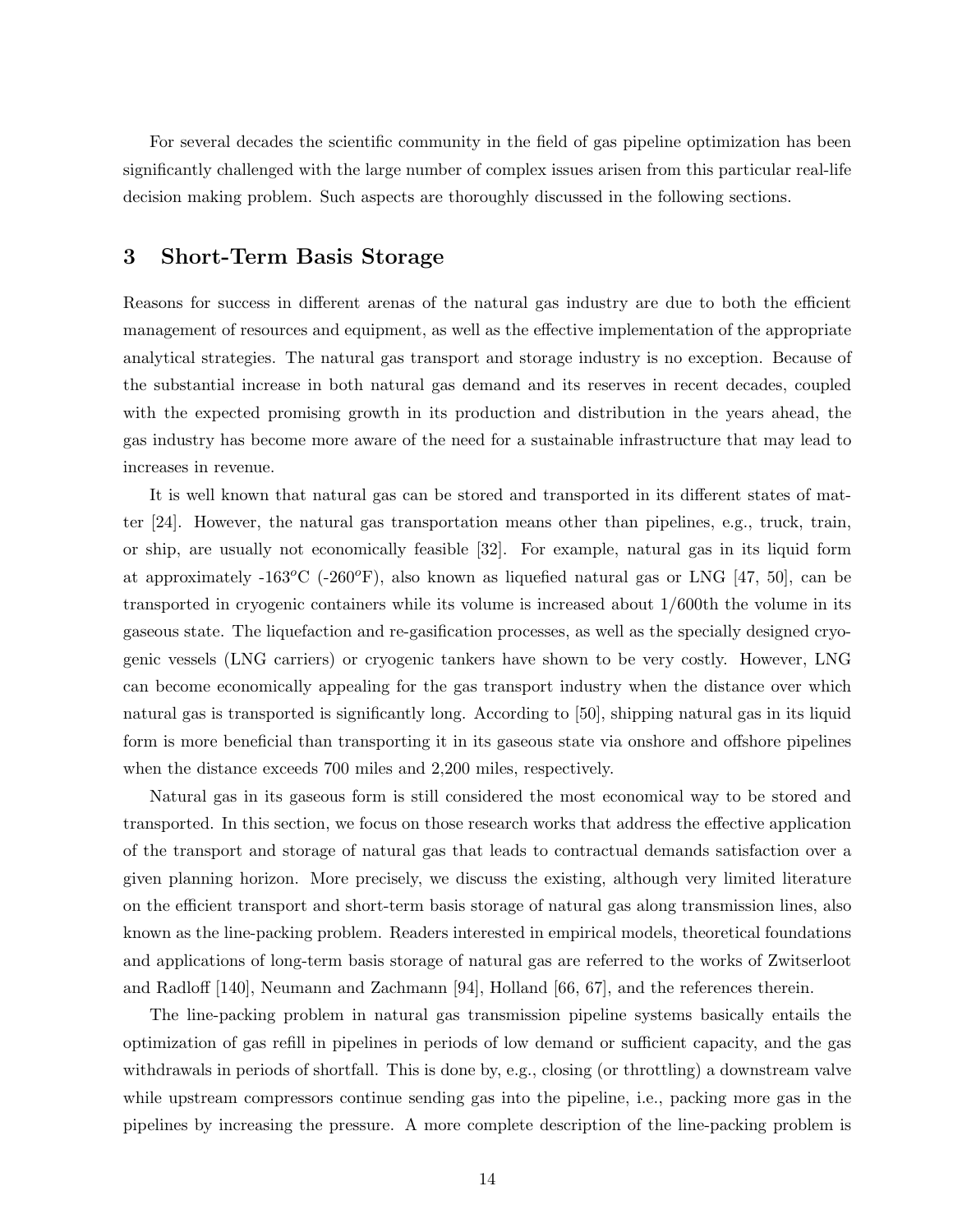provided next.

# 3.1 The Line-Packing Problem

Gas pipelines have proven to be the most suitable transportation means for the gas industry since the advent of metallurgical improvements and welding techniques after World War II. Since then, dependable and economic pipeline systems have become essential in preserving the continuous business growth of the gas transport industry in national and international arenas. Nevertheless, a common denominator in the transportation process is that a number of unpredictable or scheduled events do occur on a daily basis. Among these events we can find, e.g., the break down of flow capacities elsewhere in the system due to malfunctions, routine maintenance or inspection; failures in upstream process capacity; shortfall in downstream capacity; demand uncertainty; and high fluctuation in demand due to seasons (in the winter the demand is usually higher than in the summer). However, gas producers must be able to supply gas to their customers despite such difficulties.

As a strategy to some extent alleviate the consequences of those events, natural gas operators must take into account one key fact: Gas pipelines do not only serve as transportation links between producer and consumer, but they also represent potential storage units for safety stocks. That is, due to the compressible nature of dry gas, large reserves can be stored on a short-term basis inside the pipeline through a process called line packing. This is accomplished by injecting more gas into the pipelines during off peak times by increasing the gas pressure, and by withdrawing larger amounts of gas during periods of high demand when flow capacities elsewhere in the system break down. Hence, the problem of keeping a sufficient level of line-pack during a given planning horizon becomes critical to the gas transporter.

To conceptualize this problem, let us see the simplest example. Let us suppose that there is a unique transmission line between one producer and one costumer, and let us assume that the amount of gas required by the client during several consecutive periods can easily be satisfied with only 70% of the maximum capacity. An obvious solution is simply to send the required amount for the mentioned periods. However, let us assume that the demand increases up to 130% of maximum capacity for some subsequent period. Here, the producer can not meet such requirement, thus leading to considerable economic losses. Hence, the strategic idea would be to send for instance 100% of the maximum capacity, then consuming just the required demand in each period, and storing the remaining gas to satisfy future extraordinary requirements.

Figure 10 shows a typical network instance that is composed of 10 source nodes, 10 sink nodes and 10 pipeline segments. As we can observe from the figure, a highly potential storage unit can be inferred by each pipeline in order to meet multiple gas demands during a given planning horizon.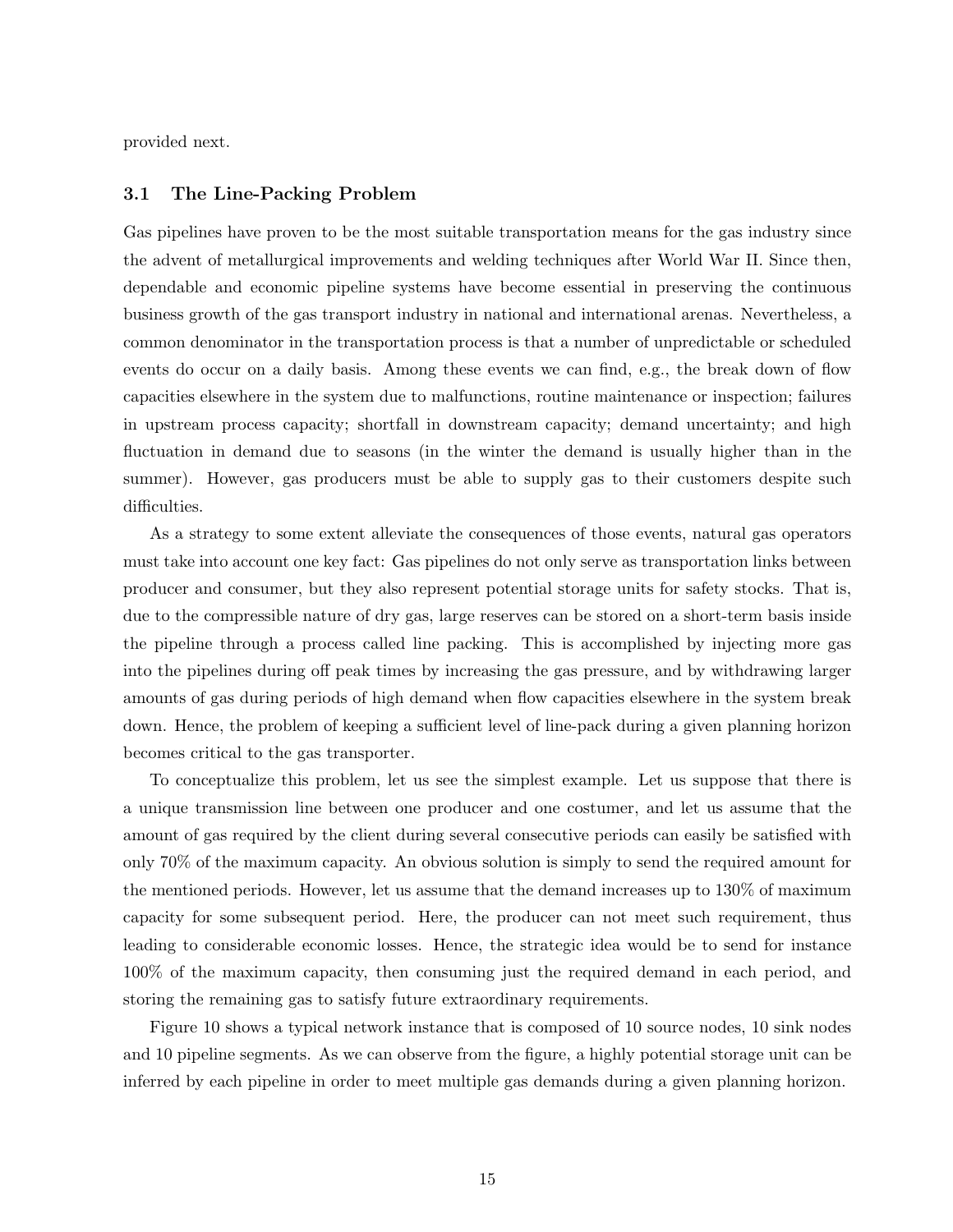

Figure 10: Potential network elements for short-term storage.

# 3.2 Literature Survey

Related works facing problems of seasonal peak demands can be traced back since 1970. However, the literature reveals that these works were more focused on solving this problem from a managerial perspective, rather than from an operative perspective. Welch et al. [127], for example, proposed to deal with this problem by using other fuels and optimizing a number of scheduled interruptions whenever the gas flow broke down. In addition, they showed that the availability of large industrial contracts was an important factor in containing the peak demand. More recently, Contesse, Ferrer, and Maturana [32] conduct a study on the natural gas supply chain, in which they infer that the changes in the gas industry regulatory system have lead to several alternatives for absorbing demand fluctuations based on contractual strategies of, for example, the use of storage facilities. They mainly refer to two types of contracts: (a) a sale customer contract on a supply interruptible basis in which customers have their gas supply shortened during periods of peak demands in exchange for a lower price; and (b) the firm transportation contract, which allows shippers to reserve a portion of the pipeline's total delivery capacity for their own use.

From the mathematical programming perspective, some attempts, although few, have been made in the direction of mathematical planning models for the line-packing problem [37, 28, 73, 54, 18].

For instance, de Nevers and Day [37] examine the natural gas pipeline inventory from a mathematical perspective to match time-varying demands with supplies in an unsteady-state pipeline network system. Their study is based on two dimensionless parameters for the packing and drafting behavior. As a result, their model is capable of showing the limits of the line-packing and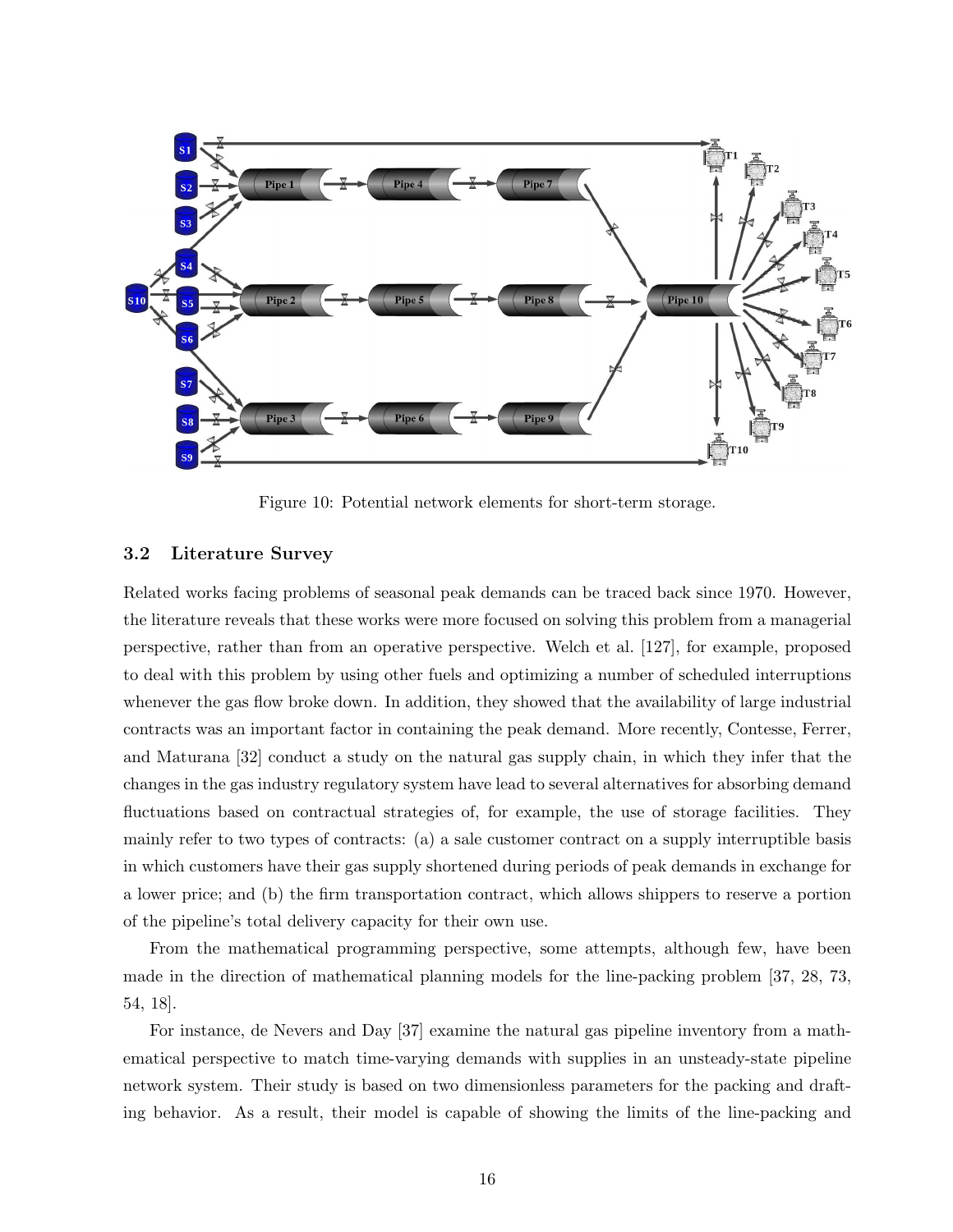line-drafting for a single pipeline segment.

Carter and Rachford [28] discuss several control strategies to operate pipeline network systems through periods of fluctuating loads. Their study aims at finding an optimal schedule for the line-pack under uncertain demand assumptions. As a result, they provide a number of possible scenarios with specific schedules for modifying the set-point values of compressor stations.

Krishnaswami, Chapman, and Abbaspour [73] present a simulation approach for optimizing pressure units of compressor stations to meet a specific line-packing along transient, non-isothermal pipeline network systems. They first formulate an implicit finite difference model to provide a flow capacity analysis, and then propose a nonlinear programming model to minimize the average fuel consumption rate of each compressor station over a given planning horizon. The model is solved by applying a sequential unconstrained minimization technique based on a directed grid search method that solves the unconstrained subproblems. Due to the complexity of problem, their study is, however, limited to a linear (gun-barrel) pipeline network system with two compressor stations composed of three compressor units each.

Frimannslund and Haugland [54] follow the ideas presented in the work of Carter and Rachford [28], and propose a mathematical formulation to cope with line-packing levels for a pipeline network system in steady-state conditions. Their study is based on homogeneous gas batches, a concept introduced in [28]. The concept refers to the creation of a number of batches (gas packages) inside the pipelines for their future scheduled withdrawal. The "homogeneous" term in turn establishes that all gas batches are made of the same gas composition no matter when they are constructed, thus implying the assumption that all gas sources in the network provide gas of the same quality. Due to this assumption, no quality constraints on the transported and delivered gas was required. According to [54], a blending process between the batches inside the pipeline seems to be unrealistic unless a long lasting shortfall in downstream capacity takes place.

Borraz-Sánchez [18], motivated by the work of Frimannslund and Haugland [54], proposes and implements a mixed-integer nonlinear programming (MINLP) model and a global optimizer-based mathematical programming algorithm for solving large-scale natural gas transmission networks problems under steady-state assumptions. Unlike Frimannslund and Haugland's work, the key idea behind Borraz-S´anchez's MINLP model is to build up 'heterogeneous' batches (i.e., gas packages of possibly different composition) for a multiple-time period planning horizon. This strategy basically allows the model to account for gas sources that may provide gas of different quality, thus resulting in a more sophisticated model. An essential assumption of Borraz-Sánchez's work is to consider that no blending process among the batches takes place inside the pipelines [54], which is a rather common practice in the gas industry. Moreover, a fundamental part of Borraz-Sánchez's model is also its capability to keep track of energy content and gas quality to ensure that contract terms are met. The model assumes a specific gas quality at the sources (which may be determined by producers), and satisfies the gas quality imposed at the terminals. Here, several gas streams of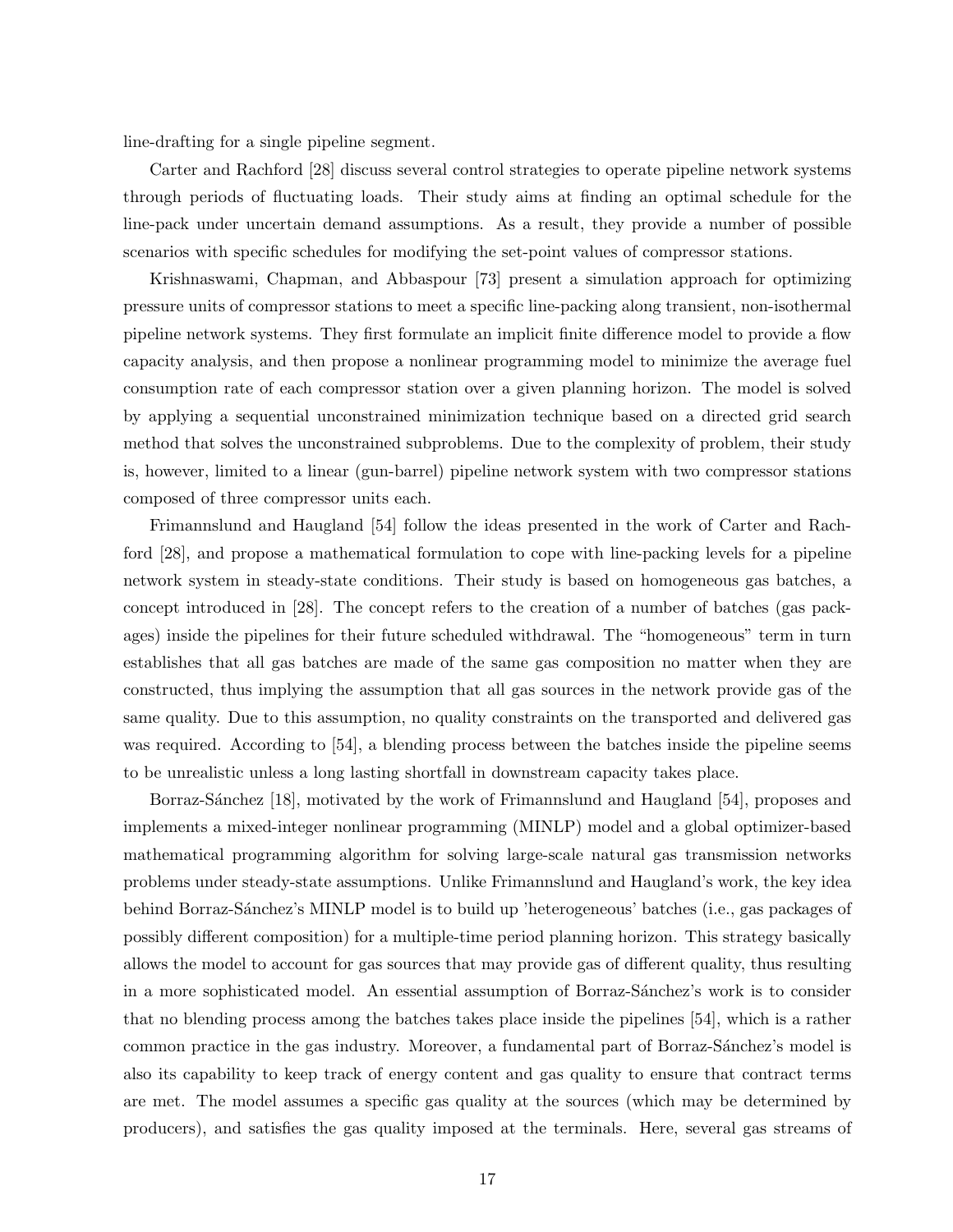different composition may be blend at junction points of the network in order to meet the quality requirements. The inherent problem in satisfying natural gas quality requirements, which directly introduces an NP-hard problem known as the pooling problem [53, 62], is addressed in Section 4.

More recently, Zavala [136] presents a stochastic model to solve the line-packing problem. The model also captures the network dynamics by discretizing the governing partial differential equations in time and space. Zavala considers a gas network with links comprising long pipelines and nodes consisting of junction points and compressors. The proposed model is a representation of a stochastic optimal control model that considers conservation and momentum equations, typical operational constrains, and uncertainty in demands. The author performs a degrees-of-freedom (DOF) analysis to verify the consistency of the model and uses the underlying results to derive consistent initial conditions and non-anticipativity constraints. In addition, the author also incorporates a risk metric into the objective function to mitigate cost variance and system volatility. The computational study demonstrates the benefits obtained with the stochastic formulation against the deterministic and robust counterparts.

# 4 Pipeline Resistance and Gas Quality Satisfaction

We start by distinguishing two disjoint research groups encompassing network flow problems. One group, which may be recalled as the classical group, defines constant arc capacities for transporting solid goods, whereas the second group, committed to optimizing fluid flows, defines non-constant arc capacities. In this section, we focus on those works contributed by the second group, which are committed to optimize transmission pipeline systems of natural gas transport in steady-state.

Two major characteristics of steady-state network flow models are the strong dependence between the pipeline flow and the pressure drop along the transmission line, and the inclusion of pressure values as a state variable at interconnection points. Furthermore, the pressure values in the pipeline system are determined by the flow and pressure values of upstream network elements of the evaluated component. Consequently, more refined modeling techniques are required to compute the resistance of the pipelines.

The fundamental flow equation, based on derived solutions from partial differential equations, has been universally accepted as the full statement to describe fluid flows under various boundary conditions. This mathematical description of fluid flow is based on a physical principle and models of physical behavior, namely the law of conservation of mass, Darcy's law, and equations of state [87]. Basically, the bigger, shorter, and colder the pipeline containing lighter gasses is, the more flow is permitted.

Menon [87] establishes that the pipeline resistance, also referred to as the maximum flow capacity in a pipeline, is strongly dependent on the physical properties of pipelines and the composition of the gas. Thus, during the last century several equations were proposed to simulate compressible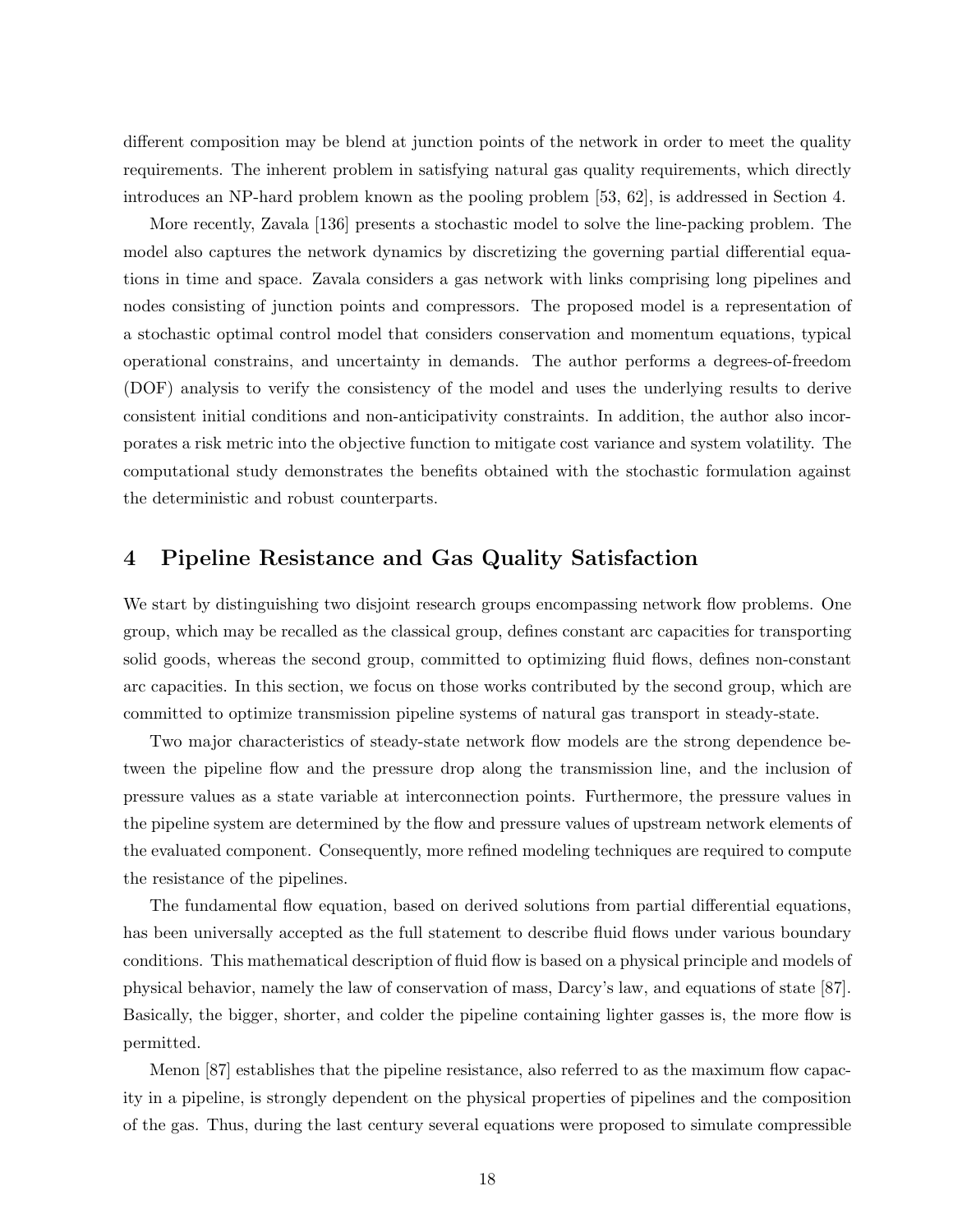gas flow in long pipelines, including the Weymouth equation (developed in 1912), the Panhandle A equation (developed in 1940), and the Panhandle B equation (developed in 1956). The equations were developed from the fundamental energy equation for compressible flow, but each has a special representation of the friction factor to allow the equations be solved analytically. In addition, they differ from each other by the method used to create them and the number of parameters used to define them. For low pressures and short pipeline, they may not be applicable. The works of Osiadacz [99], Crane [35], and Modisette [89] provide complete details of these equations.

Due to its simplicity and its accuracy when applied to gas flows at high pressures, coupled with the fact that it has been around the longest, the Weymouth equation is, however, the most-widely used to model flow capacities. The equation, which basically defines the relationship between the flow and the pressure drop through a horizontal pipeline segment, is given by:

$$
x_{uv}^2 = W_{uv} \left( p_u^2 - p_v^2 \right), \tag{1}
$$

where  $x_{uv}$  is the mass flow rate through the horizontal pipeline segment  $(u, v)$ ,  $p_u$  and  $p_v$  are the upstream and downstream pressure, respectively, and  $W_{uv}$ , referred to as the Weymouth factor, is a parameter that depends on gas and pipeline properties as given by

$$
W_{uv} = \frac{d_{uv}^5}{Kz_{uv}g_uTf_{uv}L_{uv}},
$$

where  $z_{uv}$  is the compressibility of the flow in pipeline  $(u, v)$ ,  $g_u$  is the specific gravity of the flow arriving at node u, T is the gas temperature,  $f_{uv}$  is the (Darcy-Weisbach) friction factor in pipeline  $(u, v)$ ,  $L_{uv}$  is the length of pipeline  $(u, v)$ ,  $d_{uv}$  the inside diameter of pipeline  $(u, v)$ , and K is a global constant with value defined by the units used.

Note that (1) typically expresses the mass flow rate in terms of standard  $\text{ft}^3/\text{day}$ , which is not a measure of volume per time, but a measure of mass per time, i.e., the mass contained in one cubic foot of stated specific gravity at standard conditions given by the pressure base  $P<sub>b</sub>(psi)$ (Kilopascals) and the temperature base  $T_b({}^oR)$ . Such standard conditions are determined by gas sales contracts and are different from those conditions usually defined by the scientific community. Moreover, flow estimates become more accurate when the variability of the gas specific gravity is introduced into the calculation, which results in an alteration of the standard measure.

# 4.1 Ideal Gas Law

An ideal gas is a theoretical gas composed of molecules, in which there are no intermolecular attractive forces and all the internal energy is in the form of kinetic energy. From the kinetic theory, it can be deducted the so-called *ideal gas Law*, which can be written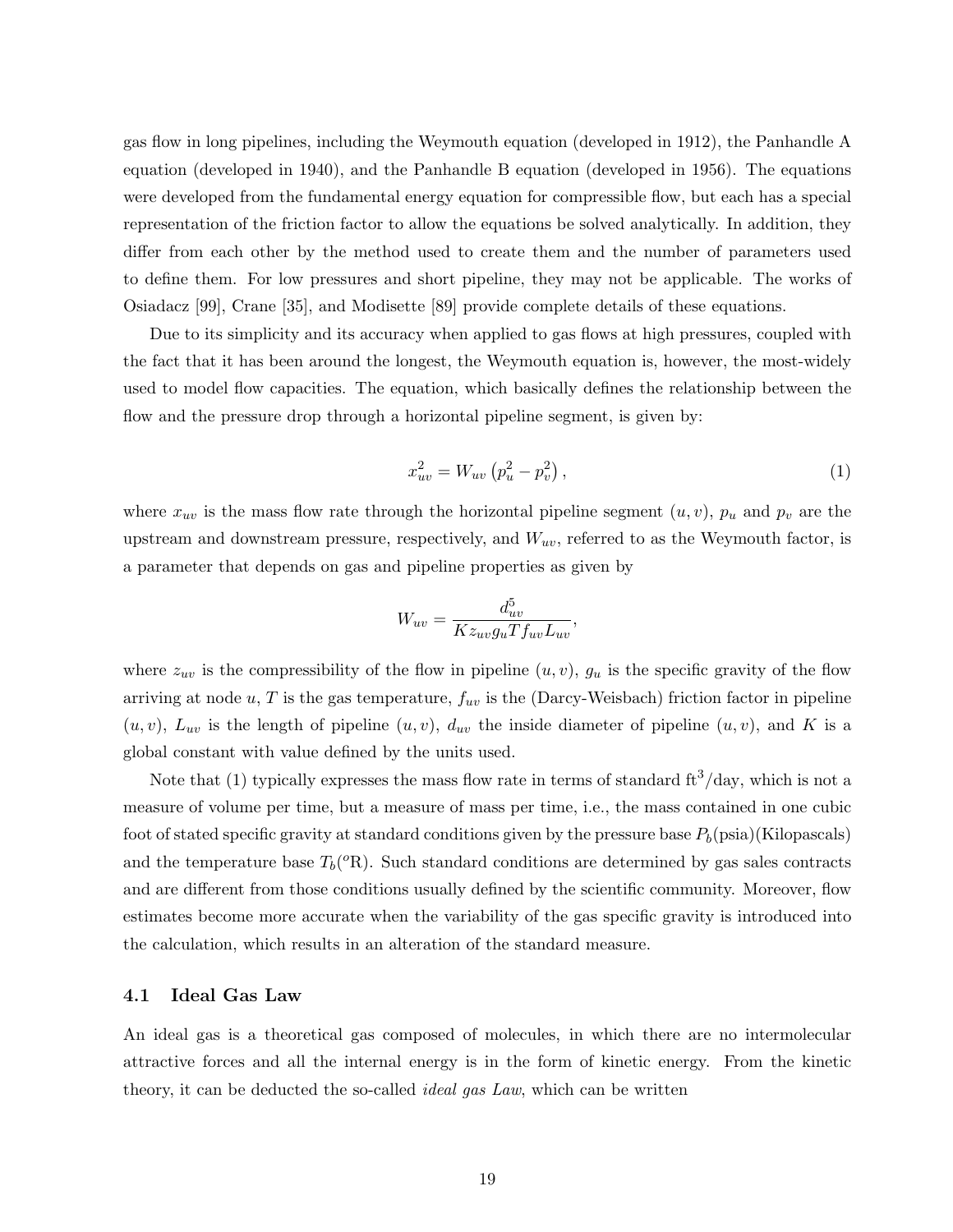$$
z = \frac{PV}{NkT},\tag{2}
$$

where z is the gas compressibility,  $P$  is the absolute pressure,  $V$  is the volume,  $N$  is the number of molecules, k is the *Boltzmann constant*  $(1.38066 \times 10^{-23} J/K)$ , and T is the absolute temperature.

Eq.  $(2)$  defines the relationship between the state variables that characterize an ideal gas:  $P, V$ , and T. Contrary to real gases, an essential assumption of an ideal gas is that z is equal to 1 for any pressure value at a given temperature. However, real gases exhibit a clear dependence on current pressure and temperature conditions, thus changing the compressibility. This is studied next.

## 4.2 Gas Compressibility

As observed in  $(2)$ , the gas compressibility, also referred to as the z-factor, can be considered as the deviation from ideal gas. More formally, it is defined as the relative change in gas volume in response to a change in pressure and temperature. The importance of accurate estimates of this parameter is obvious from  $(1)$  and the definition of  $W_{uv}$ .

The literature on gas metering reveals a number of diverse methods for approximating the z-factor, including experimental measurements, equations of state methods [43], empirical correlations [71], and regression analysis methods [44, 59].

For instance, in Chapter 4 of Katz et al. [71] a graphical correlation for the z-factor as a function of pseudo-reduced temperature and pressure based on experimental data is presented. As a result, the Standing-Katz z-factor chart has been used to obtain natural gas compressibility factors for more than 40 years. Dranchuk and Abou-Kassem [43] used the equation of the state to fit the Standing-Katz data and extrapolated to higher reduced pressure. This was accomplished by a simple mathematical description of the Standing-Katz z-factor chart.

In addition, several equations have been introduced to compute the  $z$ -factor, including the CNGA method, the AGA-NX19 and DPR methods.

# Methods for Computing the z-Factor

The CNGA method [36] was developed by the California Natural Gas Association (CNGA) to compute the z-factor based on the gas specific gravity, temperature and pressure values. This method has been in use since the last century. One of its first applications is reported by Davisson [36], who makes use of the method in a computer program for precise flow calculations. More recently, Borraz-Sánchez and Haugland [21] make use of the CNGA method to compute gas compressibility values in pipelines along natural gas transmission systems.

The AGA-NX19 method is used to compute z-factor values based on the gas specific gravity and the average temperature and pressure conditions. The method was developed in a research project supported by the American Gas Association (AGA) between 1956 and 1962 [114].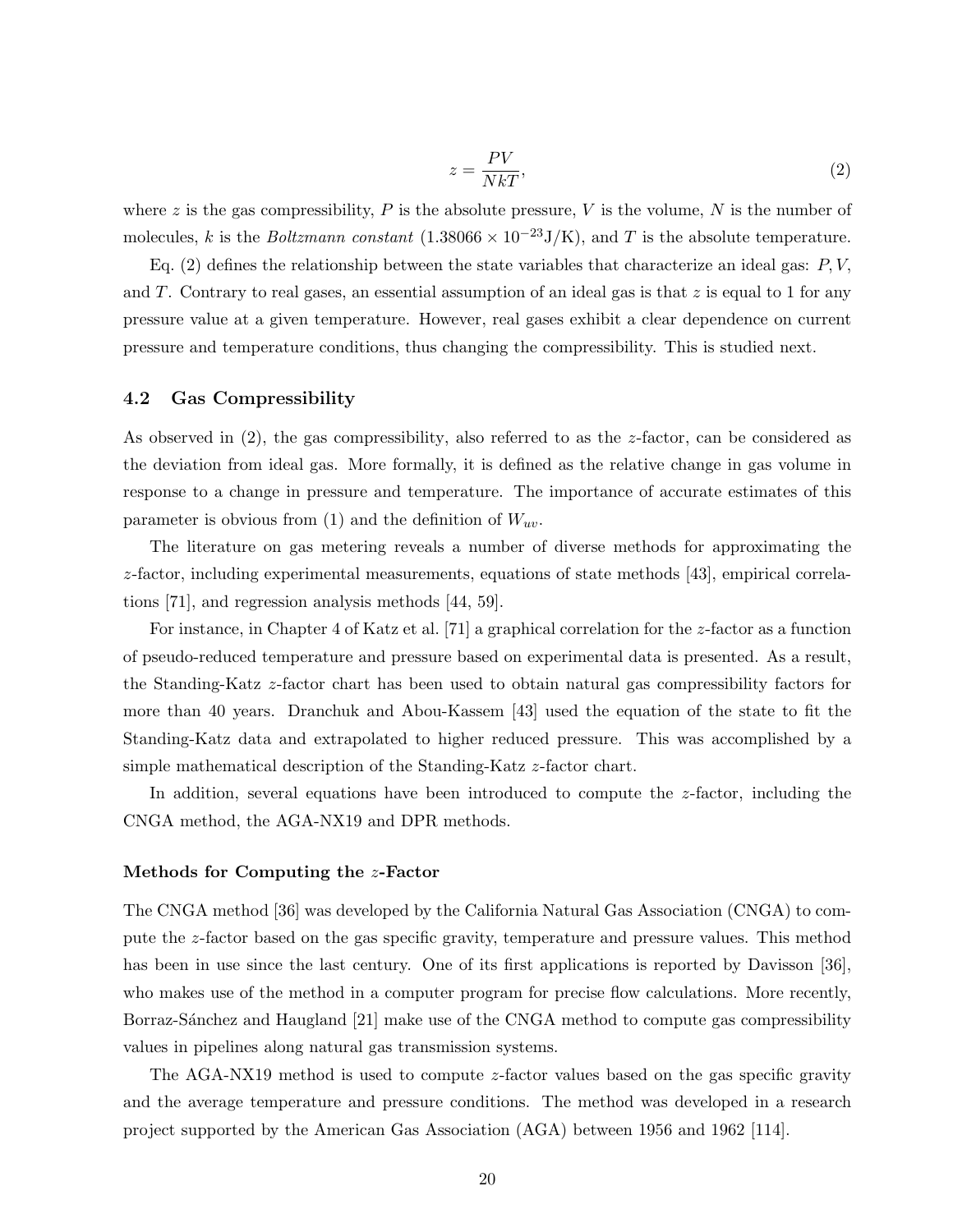The Dranchuk, Purvis, and Robinson (DPR) method uses the Benedict-Webb-Rubin equation of state [17] to correlate the Standing-Katz chart in order to approximate z as a function of  $(g, T, P)$ [44]. The DPR method uses several coefficients in a polynomial function of the reduced density,  $\rho_r$ .

Note that all these methods have a domain where they are reasonably accurate, and may break down outside. A brief description of these methods is provided next. A complete survey can be found in Menon [87].

# 4.3 Gas Specific Gravity Estimates

The specific gravity, g, is a dimensionless unit defined as the ratio between the density (mass per unit volume) of the actual gas and the density of air at the same temperature. Menon [87] provides a complete list of specific gravity values and other properties of various hydrocarbon gases. Published values of the specific gravity of natural gas range from 0.554 to 0.870.

Specific gravity estimates in natural gas transmission systems are based on the principle established for the pooling problem, i.e., quality constraints.

#### The Pooling Problem

In the oil and natural gas industry, the pooling problem refers to the scenario in which a number of different sources in a network system provide gas or oil with different quality attributes (i.e., the product being transported is made of different composition) and which flow streams must be blended in a series of pools in order to meet given customer requirements. The problem is an extension of the minimum cost flow problem on networks describing three sets of nodes: sources, pools and terminals. Here, the resulting quality of the end products, after they might have been blended each other a certain number of times, depend on what sources they originated from, and in what proportion. Typically, an expected range in the quality of the product being transported is imposed at terminals.

As specified by Adhya, Tawarmalani, and Sahinidis [3] and Foulds, Haugland, and Jørnsten [51], the mathematical model includes bilinear and nonconvex quadratic programming constraints, also referred to as quality constraints, that make it hard to solve. The nonlinearity appears in two types of constraints, namely the quality balance at pools or network elements, and quality bound at the terminals.

#### Theorem 1. *The pooling problem is NP-hard even in the case of single-layer of pools.*

*Proof:* A poly reduction from the 3-dimensional matching problem to the single-layered pooling problem. Interested readers in the complete proof are referred to [7].

Haverly [63] presents one of the pioneering works in this field, and since then the scientific com-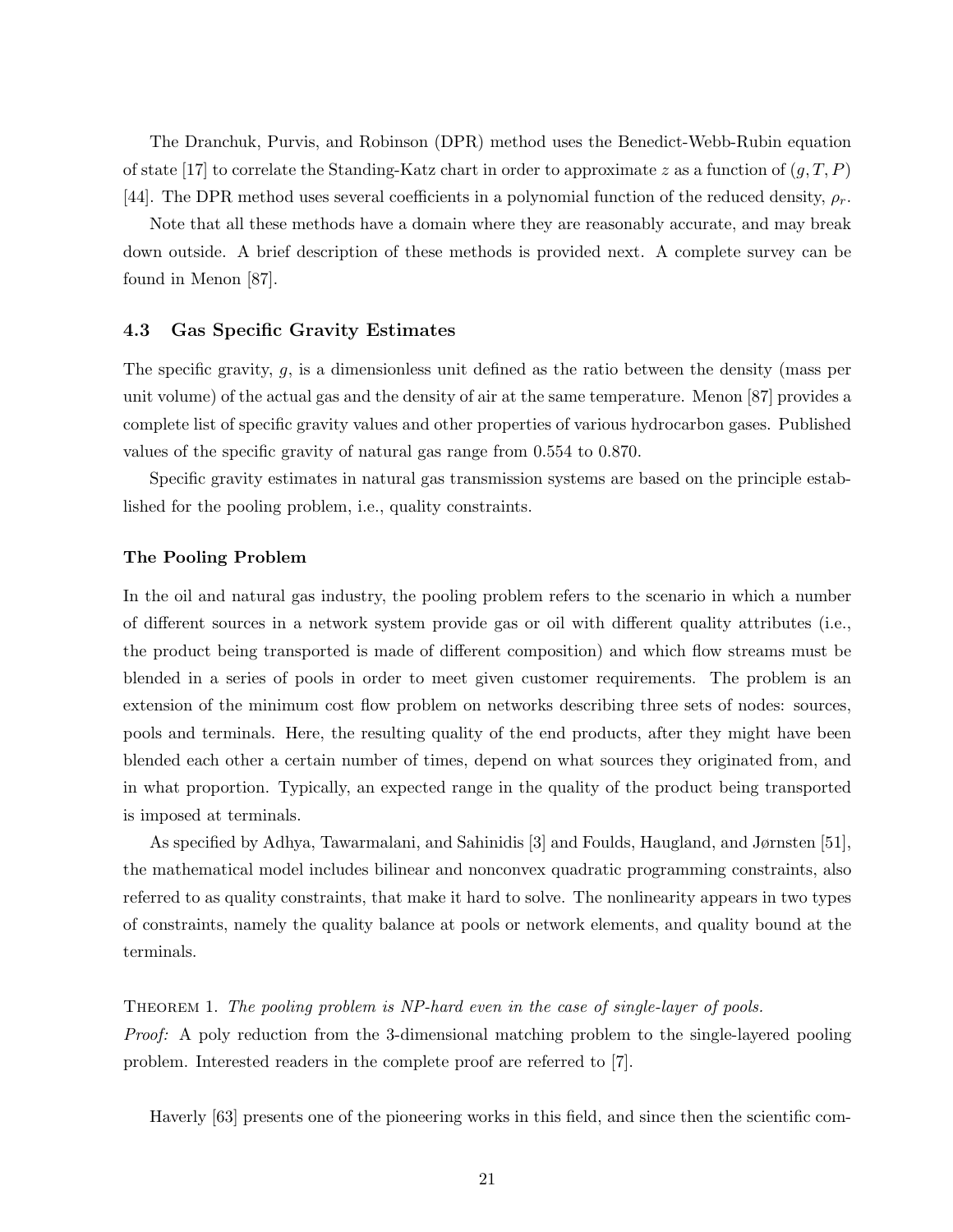munity has put special attention into proposing optimization techniques, models and applications for the pooling problem. Aggarwal and Floudas [4] present a Bender's decomposition-based algorithm to search for global solutions to the pooling problem. Floudas and Visweswaran [49], Adhya, Tawarmalani, and Sahinidis [3] and Almutairi and Elhedhli [8] pursue the goal of the previous work and apply Lagrangian relaxation techniques.

Three main formulations of the pooling problem, based on nonlinear programming, can be found in the literature [10, 88]: i) the p-formulation (Haverly [63]) which consists of flow and quality variables; ii) the q-formulation (Ben-Tal et al. [16]) which replaces the quality variables of the p-formulation with variables representing flow proportions; and iii) the pq-formulation (Tawarmalani and Sahinidis  $|119\rangle$  which adds RLT cuts to the q-formulation (RLT –Reformulationlinearization technique suggested by Sherali and Adams [115].) The pq-formulation dominates (i.e., is tighter than) both the q- and p-formulations, and the p-formulation is in turn dominated by the q-formulation. However, the pq-formulation cannot be applied to networks with multi-layered of pools. For this type of networks, dry gas pipeline transportation and multi-period inventory models are applied. Audet at al. [10] propose a branch-and-cut quadratic programming algorithm to solve the pooling problem, and study two mathematical models: a flow variables-based model and a model based on flow proportions entering pools. As a result, they propose a hybrid model based on the two tested models for general pooling problems. More recently, Alfaki and Haugland [7] propose a formulation based on source and terminal proportions (denoted the STP-formulation) that is stronger than the pq-formulation proposed by Tawarmalani and Sahinidis [119], and suggest a branching strategy for solving it. The STP-formulation basically combines the source and terminal flow proportions, and defines specific flow streams on diverse paths of the network.

The literature reveals a good selection of pooling problems published by Haverly [63], Ben-Tal et al. [16], Foulds, Haugland, and Jørnsten [51], and Adhya, Tawarmalani, and Sahinidis [3].

Moreover, when uncertainty plays a key role in the design and operation of the pooling system, stochastic optimization models are applied. For instance, Li et al. [78, 79] propose a duality-based decomposition method to guarantee finding an  $\epsilon$ -optimal solution for the stochastic pooling problem. The method basically decomposes the stochastic nonconvex mixed-integer nonlinear program into a series of primal bounding subproblems by convexifying and underestimating the bilinear functions. Since the resulting master problem is typically hard to solve, they apply relaxation and dualization techniques to solve a sequence of primal bounding problems, feasibility problems and relaxed master problem. The sequence of subproblems are submitted to version 8.1.5 of the global optimizer BARON. BARON [118] is an implementation of a branch-and-bound algorithm where a convex relaxation of the submitted problem is solved in each node of the search tree.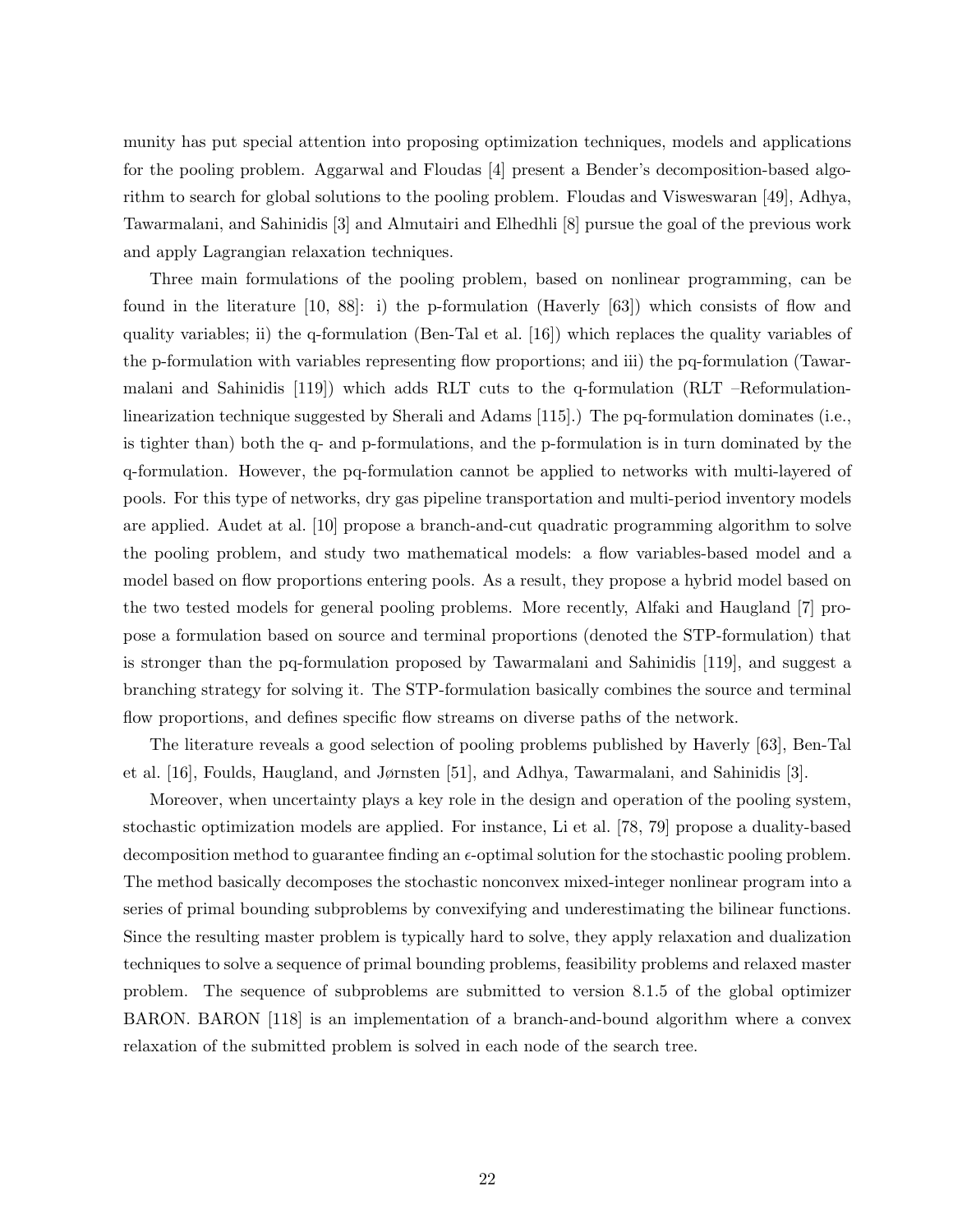

Figure 11: A flow balance imposed by quality constraints

#### Quality Constraints

Let u and v be two network elements such that there is a link from u to v, and let  $x_{uv}$  be the flow variable through the link. Let  $q_u^a$  denote the quality a of the flow stream leaving element u, i.e., the relative content of some gas component like e.g.  $CO_2$ . For the flow stream  $q_v^a$  entering element  $v$ , the corresponding quality constraint is given by

$$
q_v^a = \frac{\sum_{u \in N_v} x_{uv} q_u^a}{\sum_{u \in N_v} x_{uv}},\tag{3}
$$

where  $N_v$  is the set of upstream elements that connect v with a direct link.

For convenience, equation (3) can be written in a non-fractional from as:

$$
q_v^a \sum_{u \in N_v} x_{uv} = \sum_{u \in N_v} x_{uv} q_u^a. \tag{4}
$$

As we can observe, the left-hand side of (4) is given by a bilinear term for each upstream process stage  $u$  of  $v$ . The main challenge of the quality constraints is that their terms are products of two unknown variables and cannot be linearized. Figure 11 shows the flow balance imposed by the quality constraint for the case where a network element k has two upstream neighbors, u and v.

Let  $G = (V, A)$  be a directed acyclic gas transmission network, where V and A are the node and arc sets, respectively. Let  $V_s \subseteq V$  be the set of supply nodes (sources), and let  $V_d \subseteq V$  be the set of demand nodes (sinks). By convention, for any node  $i \in V$ , let  $V_i^- = \{j \in V : (j, i) \in A\}$  be the set of start nodes of incoming arcs.

For a source node  $i \in V_s$ , it is assumed that  $g_i$  is known, and for nodes  $j \in V \setminus V_s$ , the gas specific gravity value is given by

$$
g_j = \frac{\sum_{i \in V_j^-} g_i x_{ij}}{\sum_{i \in V_j^-} x_{ij}}.\tag{5}
$$

Equation (5) expresses the specific gravity value of a blend of different flow streams as the weighted average of specific gravities of entering flows. The flow values constitute the respective weights.

The equation of specific gravity balance is obtained by multiplying (5) by the total flow: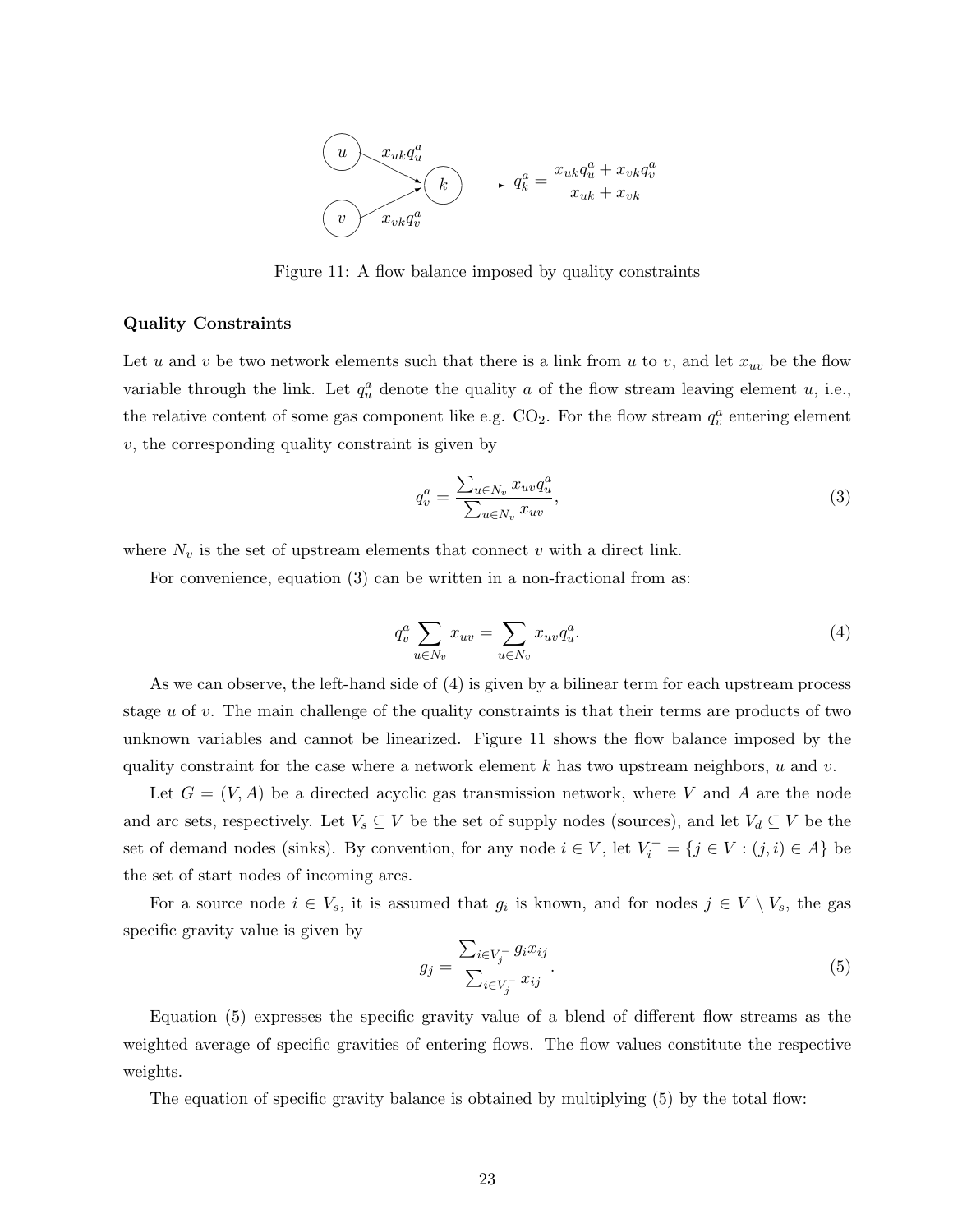$$
g_j \sum_{i \in V_j^-} x_{ij} - \sum_{i \in V_j^-} g_i x_{ij} = 0, \qquad j \in V. \tag{6}
$$

# 4.4 Flow Accurate Estimates: Related Work

Since the last century, a substantial research work has been done in optimizing flow along arc capacity networks [5]. Among those works, the majority of those ones related to steady-state gas flow problems, have modeled the resistance of a pipeline as a function of state variables ever since the inception of gas pipeline optimization (around the middle of the 20th century). The work of Wong and Larson [130] when minimizing the total fuel cost incurred by compressor stations is a good example. They suggested to apply the well-known Weymouth equation [99] to compute the pipeline capacity. The same principle is followed by more sophisticated works, as those presented by Carter [26], Ríos-Mercado et al. [111], De Wolf and Smeers [38, 39], Borraz-Sánchez and Ríos-Mercado [23], Bakhouya and De Wolf [13], Kalvelagen [70], and Borraz-Sánchez and Haugland [19].

Carter [26] propose a non-sequential dynamic technique that outperforms hybrid methods for cyclic networks and allows rapid turnaround of optimization runs for steady-state flow models. Ríos-Mercado et al. [111] propose a reduction technique for natural gas transmission network optimization problems that substantially decreases the size of the network without altering with its mathematical properties. De Wolf and Smeers [39] present a model to solve the problem of distributing gas at a minimum cost through a pipeline network under nonlinear flow-pressure relations constraints, material balance equations, and pressure bounds. The solution method is based on piecewise linear approximations of the nonlinear flow-pressure relations. Borraz-Sánchez and Ríos-Mercado [23], motivated by the work of Carter [26], propose a non-sequential dynamic programming algorithm for optimizing large-size cyclic network systems under steady-state assumptions.

Several works, such as those presented by O'Neill et al. [97], Wilson, Wallace, and Furey [128] and De Wolf and Smeers in [38, 39], propose various MINLP models to describe the operating settings of the compressor stations. Their models, however, integrate transportation functions with gas sale planning functions. O'Neill et al. [97] and Wilson et al. [128] apply a *Successive Linear Programming*, whereas De Wolf and Smeers [38, 39] implement piecewise linear approximations solved by an extension of the Simplex algorithm [52]. Bakhouya and De Wolf [13] separate the integrated model proposed by previous works, and focus only on minimizing the total power consumption at compressor stations. They solve the problem by applying a two-phase method to Belgian and French gas transmission networks. Kalvelagen [70] proposes an improved model for the MINLP gas transportation problem and solves it using GAMS [33]. Borraz-Sánchez and Haugland [19] efficiently tackle the fuel cost minimization problem in steady-state natural gas transmission networks by proposing and implementing a dynamic programming-based tree decomposition algorithm.

All the cited works neglect the fact that the parameter in the Weymouth equation depends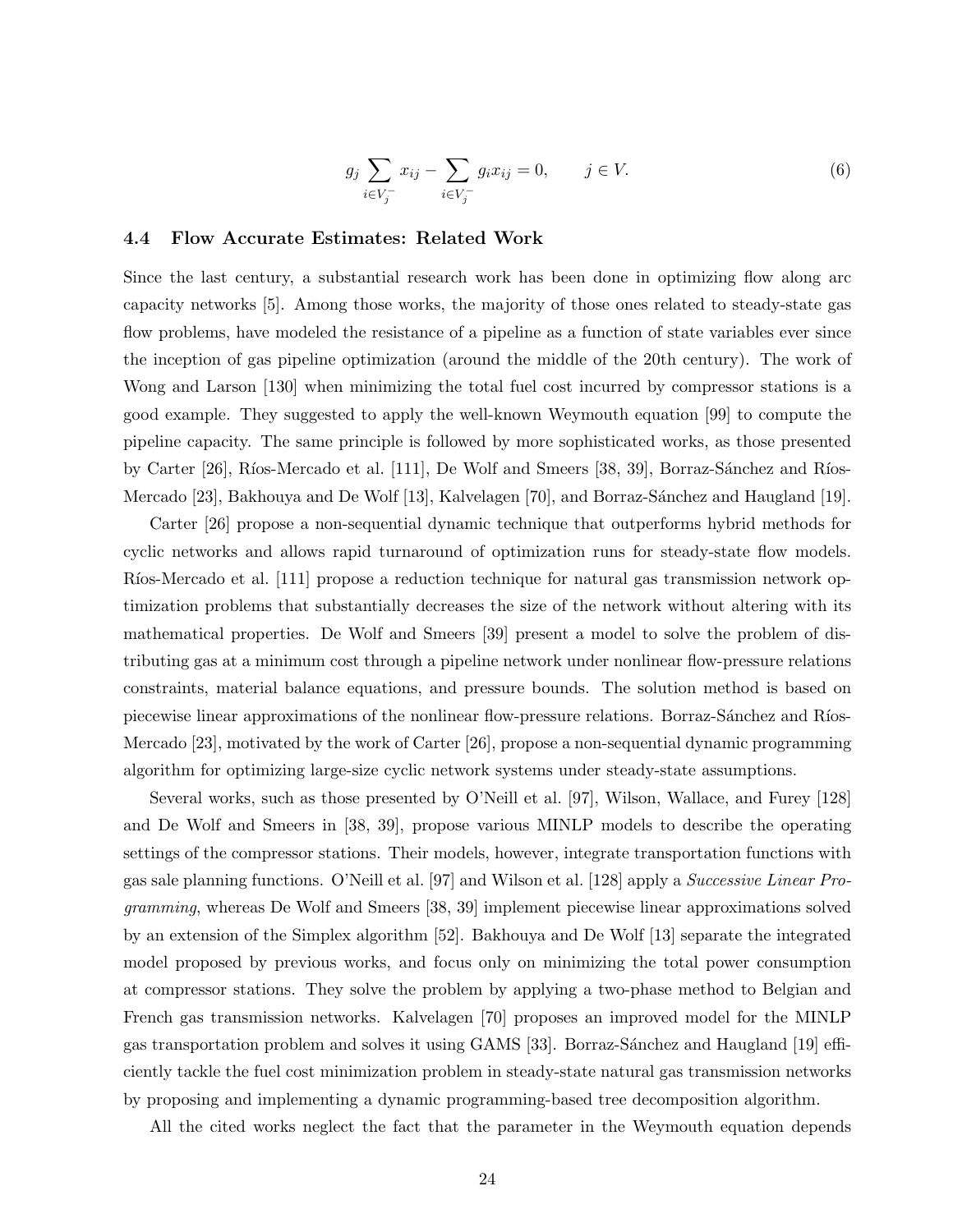not only on pipeline characteristics, but also on thermodynamic and physical gas properties. This includes temperature, specific gravity (relative density) and compressibility  $(z\text{-factor})$ , which are assumed as universal constants in these works. In instances where the network elements show no or only modest variation in these properties, it may be valid to neglect their variability and to represent them by global constants. This does however not seem to be the case in all real-life instances.

Examples where the assumption is unrealistic exist. The pipeline network connecting wells on the Norwegian continental shelf with the European continent is supplied by gas from sources of relatively lean gas, situated in the North Sea, and sources located in e.g. the Haltenbank area. Since the latter area generally has richer gas, in the sense that it consists of components of higher specific gravity, the assumption of constant properties may be unrealistic. Also, gas compressibility depends on current temperature and pressure conditions, which also vary along the transmission line.

The literature on optimization models for pipeline gas transportation does not seem to be very rich on models with variable specific gravity or compressibility, and most works focus on models for transient flow. Abbaspour and Chapman [2], for example, analyze non-isothermal transient flow of gas in natural gas pipeline. Their work is based on z-factor estimates as a function of pressure and temperature. They assume a steady-state heat flow between the gas in the pipeline and the surroundings. Chaczykowski [29] studies one-dimensional, non-isothermal gas flow model to simulate slow and fast fluid transients. Their work is based on unsteady heat transfer term in the energy equation. Simulations of two gas transmission pipeline networks were conducted to show that the unsteady heat transfer model hinders the gas temperature changes while considering the heat in the surroundings.

In steady-state flow models, Belyaev, Gushchin, and Shenbrot [14] provide arguments on potential error causes in gas metering by studying a real-test case from the Russian Federation. Belyaev and Patrikeev [15] present a study on the influence of variations of the gas composition by using correction factors that depend on the density under standard conditions. Their work is based on readings of all the instruments involved in commercial operations during a certain period. Bahadori, Mokhatab, and Towler [12] propose and develop a new method to account for difference in z-factor estimates between natural gases containing sour components and those ones characterized as sweet gases. Their work is based on two correlations for computing pseudo-critical pressure and temperature values as a function of the gas specific gravity. As a result, a simplified calculation method is introduced for quick estimations of z-factor values for sour natural gases.

Borraz-Sánchez and Haugland [21] study the effect caused by the variability of the specific gravity and compressibility of the gas on flow estimates in transmission pipeline systems. They extended previously suggested models by incorporating the variation in pipeline flow capacities with gas specific gravity and compressibility. Their work also applies the principle stated by the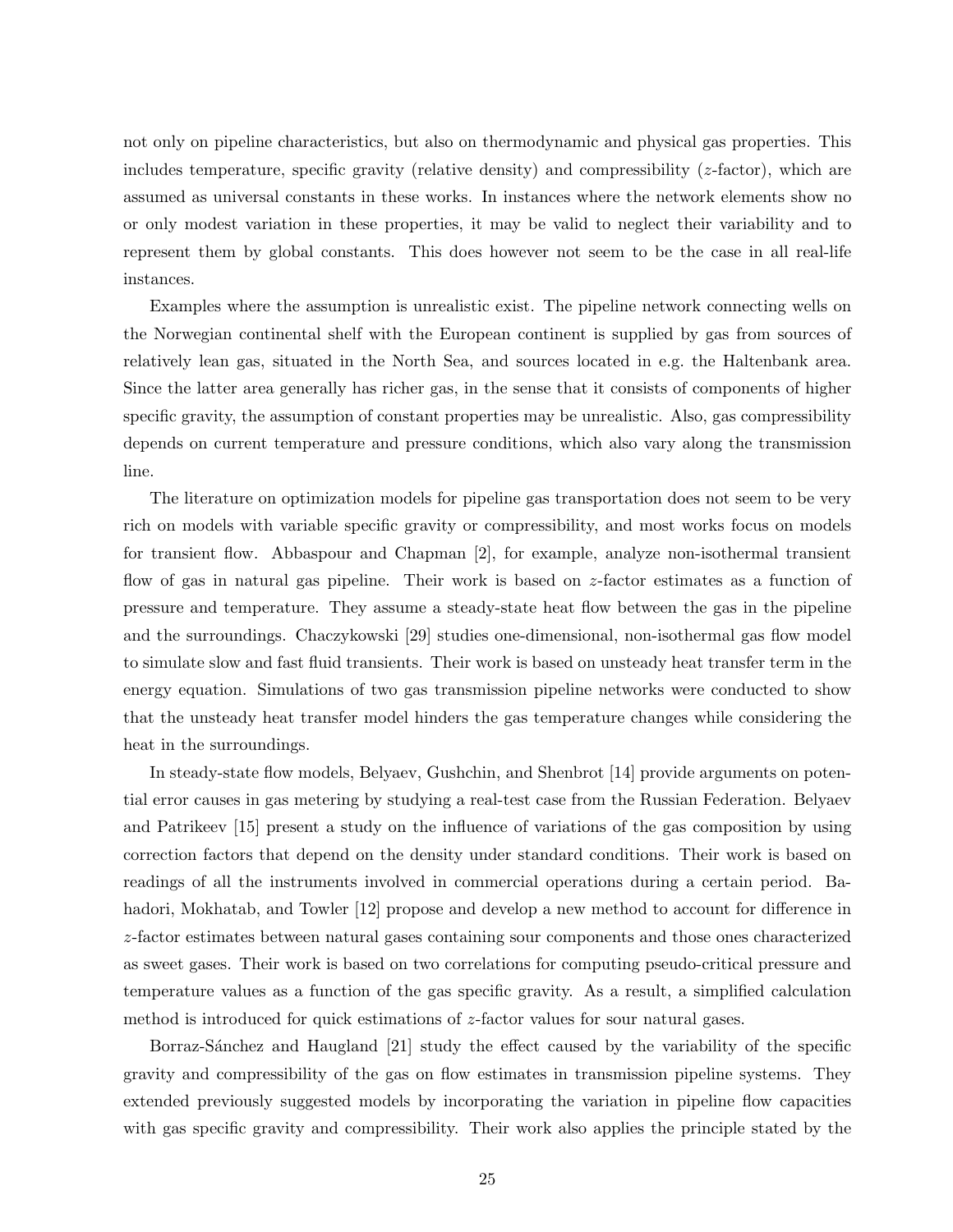Weymouth equation to compute the resistance of the pipeline, and makes use of the California Natural Gas Association method [36], which depends on gas specific gravity and pressure values, to compute gas compressibility values in each pipeline of the network system. The variability of specific gravity is then estimated at junction points as the weighted average of specific gravities of entering flows. Due to the resulting nonconvex model, they propose a heuristic that iteratively solves a simpler model by means of a global optimizer. Their solution approach turns out to be very promising while providing exact solutions to many test instances and finding deviations less than 12% from optimality in the remaining cases.

# 5 Compressor Station Modeling

# 5.1 Introduction to the Fuel Cost Minimization Problem in Natural Gas Pipeline Systems

As natural gas pipeline systems have grown larger and more complex, the importance of optimal operation and planning of these facilities has increased. The investment costs and operation expenses of pipeline networks are so large that even small improvements in system utilization can involve substantial amounts of money.

The natural gas industry services include producing, moving, and selling gas. The main focus in this section is on the transportation of gas through a pipeline network. Moving gas is divided into two classes: transmission and distribution. Transmission of gas means moving a large volume of gas at high pressures over long distances from a gas source to distribution centers. In contrast, gas distribution is the process of routing gas to individual customers. For both transmission and distribution networks, the gas flows through various devices including pipes, regulators, valves, and compressors. In a transmission network, gas pressure is reduced due to friction with the pipe wall as the gas travels through the pipe. Some of this pressure is added back at compressor stations, which raises the pressure of the gas passing through them.

In a gas transmission network, the overall operating cost of the system is highly dependent upon the operating cost of the compressor stations in a network. A compressor station's operating cost, however, is generally measured by the fuel consumed at the compressor station. According to Luongo, Gilmour, and Schroeder [80], the operating cost of running the compressor stations represents between 25% and 50% of the total company's operating budget. Hence, the objective for a transmission network is to minimize the total fuel consumption of the compressor stations while satisfying specified delivery flow rates and minimum pressure requirements at the delivery terminals.

Depending on how the gas flow changes with respect to time, we distinguish between systems in steady state and transient state. A system is said to be in steady state when the values charac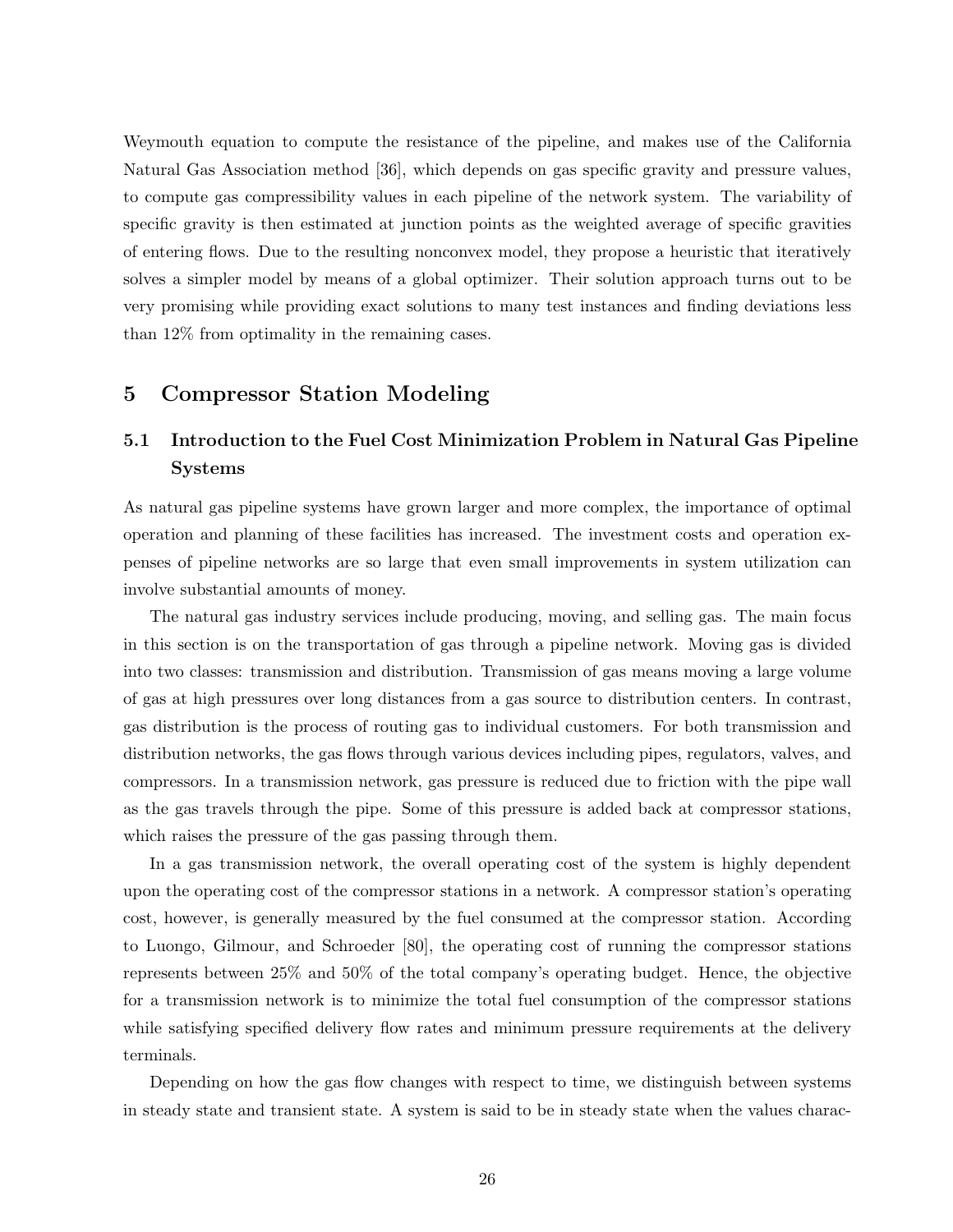terizing the flow of gas in the system are independent of time. In this case, the system constraints, particularly the ones describing the gas flow through the pipes, can be described using algebraic nonlinear equations. In contrast, transient analysis requires the use of partial differential equations (PDEs) to describe such relationships. This makes the problem considerably harder to solve from the optimization perspective. In fact, optimization of transient models is one of the most challenging ongoing research areas. In the case of transient optimization, variables of the system, such as pressures and flows, are functions of time.

The issue of how to design a pipeline network involves decisions on diameter and length of pipes, location of compressor stations, and network configuration. For works on optimal design of pipeline systems the reader is referred to the work of Babonneau, Nesterov, and Vial [11], Costa, de Medeiros, and Pessoa [34], El-Shiekh [46], Marcoulaki, Papazoglou, and Pixopoulou [84], Mariani, Ancillai, and Donati [85], Osiadacz and Górecki [104], Sanaye and Mahmoudimehr [112], Tsal et al. [120], and Zhou, Liu, and Li [138]. In this section, we survey the most significant work on both steady-state and transient gas transmission network problems, assuming an existing pipeline system, with the objective of minimizing the operational costs.

Gas transmission network problems differ from traditional network flow problems in some fundamental aspects. First, in addition to the flow variables for each arc, which in this case represent mass flow rates, a pressure variable is defined at every node. Second, besides the mass balance constraints, there exist two other types of constraints: (i) a nonlinear equality constraint on each pipe, which represents the relationship between the pressure drop and the flow; and (ii) a nonlinear nonconvex set which represents the feasible operating limits for pressure and flow within each compressor station. The objective function is given by a nonlinear function of flow rates and pressures. The problem is very difficult due to the presence of a nonconvex objective function and nonconvex feasible region.

## 5.2 Description of Basic Model

Let  $G = (V, A)$  be a directed graph representing a natural gas transmission network, where V is the set of nodes representing interconnection points, and A is the set of arcs representing either pipelines or compressor stations. Let  $V_s$  and  $V_d$  be the set of supply and demand nodes, respectively. Let  $A = A_p \cup A_c$  be partitioned into a set of pipeline arcs  $A_p$  and a set of compressor station arcs  $A_c$ . That is,  $(u, v) \in A_c$  if and only if u and v are the input and output nodes of compressor station  $(u, v)$ , respectively.

Two types of decision variables are defined: Let  $x_{uv}$  denote the mass flow rate at arc  $(u, v) \in A$ , and let  $p_u$  denote the gas pressure at node  $u \in V$ . The following parameters are assumed known:  $B_u$  is the net mass flow rate in node u, and  $P_u^L$  and  $P_u^U$  are the pressure limits (lower and upper) at node u. By convention,  $B_u > 0$   $(B_u < 0)$  if  $u \in V_s$   $(u \in V_d)$ , and  $B_u = 0$  otherwise.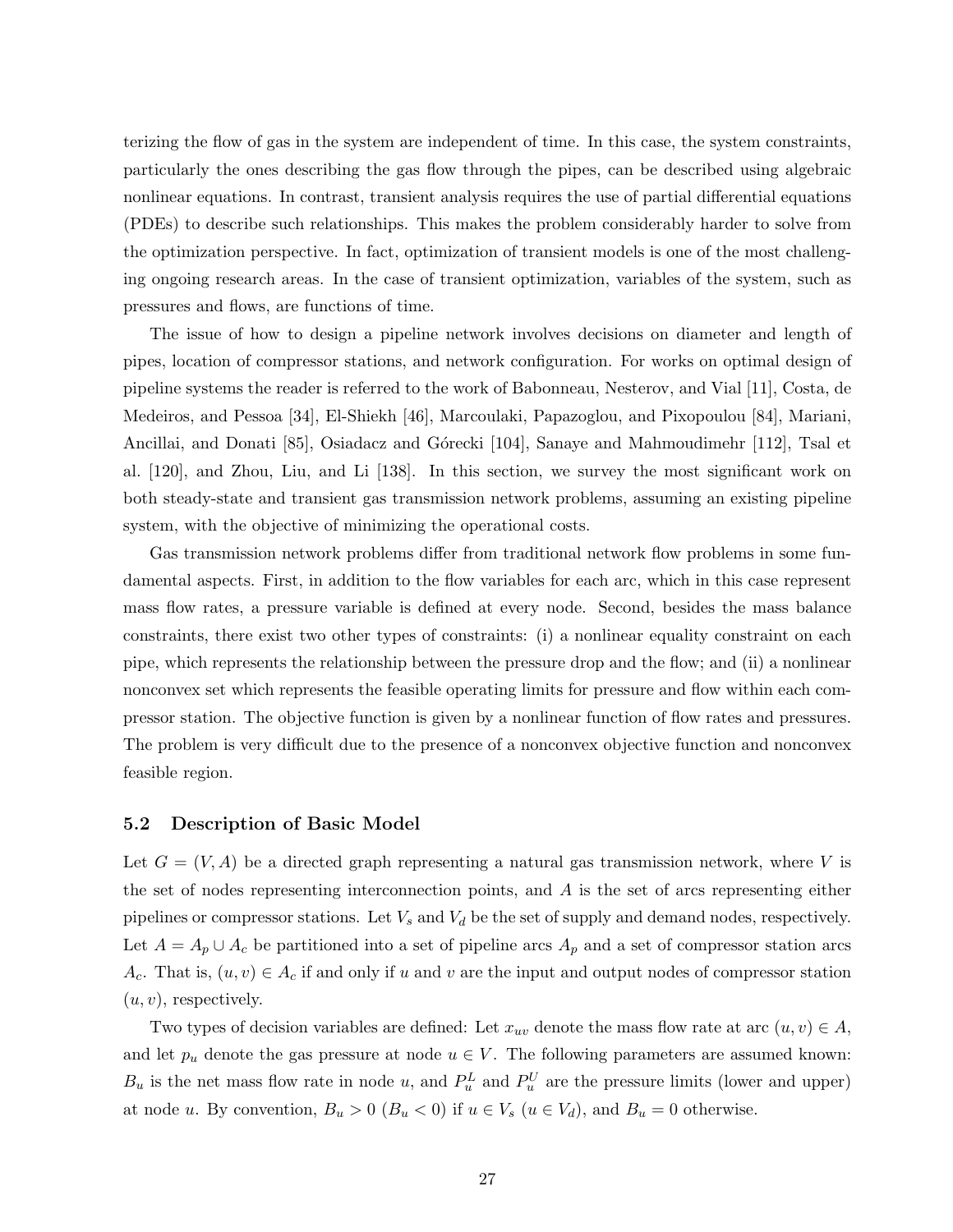The basic mathematical model of the minimum fuel cost problem (MFCP) is given by:

min 
$$
g(x, p) = \sum_{(u,v)\in A_c} g_{uv}(x_{uv}, p_u, p_v)
$$
 (7)

subject to 
$$
\sum_{v:(u,v)\in A} x_{uv} - \sum_{v:(v,u)\in A} x_{vu} = B_u \qquad u \in V
$$
 (8)

$$
(x_{uv}, p_u, p_v) \in D_{uv} \qquad (u, v) \in A_c \qquad (9)
$$

$$
x_{uv}^2 = R_{uv}(p_u^2 - p_v^2) \tag{10}
$$

$$
p_u \in [P_u^L, P_u^U] \qquad \qquad u \in V \tag{11}
$$

$$
x_{uv} \ge 0 \qquad (u, v) \in A \qquad (12)
$$

The objective function (7) measure the total amount of fuel consumed in the system, where  $g_{uv}(x_{uv}, p_u, p_v)$  denotes the fuel consumption cost at compressor station  $(u, v) \in A_c$ . For a single compressor unit the following function is typically used:

$$
g^{(1)}(x_{uv}, p_u, p_v) = \frac{\alpha x_{uv}}{\eta} \left\{ \left(\frac{p_v}{p_u}\right)^m - 1 \right\},\,
$$

where  $\alpha$  and m are assumed constant and known parameters that depend on the gas physical properties, and  $\eta$  is the adiabatic efficiency coefficient. This adiabatic coefficient is a function of  $(x_{uv}, p_u, p_v)$  that is, in general, a complex expression, implicitly defined. A function evaluation of  $\eta$  requires solving a linear system of algebraic equations. In practice, though, polynomial approximation functions that fit the function relatively well and are simpler to evaluate are employed. In other cases, when the fluctuations of  $\eta$  are small enough,  $\eta$  can be assumed to be a constant.

For a compressor station  $(u, v)$  with  $n_{uv}$  identical compressor units hooked-up in parallel which is very commonly found in industry, the fuel consumption is given by:

$$
g_{uv}(x_{uv}, p_u, p_v) = n_{uv}g^{(1)}(x_{uv}/n_{uv}, p_u, p_v).
$$

When all  $n_{uv}$  units are fixed and operating we have a nonlinear programming (NLP) model. Treating  $n_{uv}$  as decision variables, leads to mixed-integer nonlinear programming (MINLP) models.

Constraints (8) establish the mass balance at each node. Constraints (9) denote the compressor operating limits, where  $D_{uv}$  denote the feasible operating domain for compressor  $(u, v) \in A_c$ . Equations (10) express the relationship between the mass flow rate through a pipe and its pressure values at the end points under isothermal and steady-state assumptions, where  $R_{uv}$  (also known as the pipeline resistance parameter) is a parameter that depends on both the physical characteristics of the pipeline and gas physical properties. When the steady-state assumption does not hold, this relationship is a time-dependent partial differential equation which leads to transient models. Constraints (11) set the lower and upper limits of the pressure value at every node, and (12) set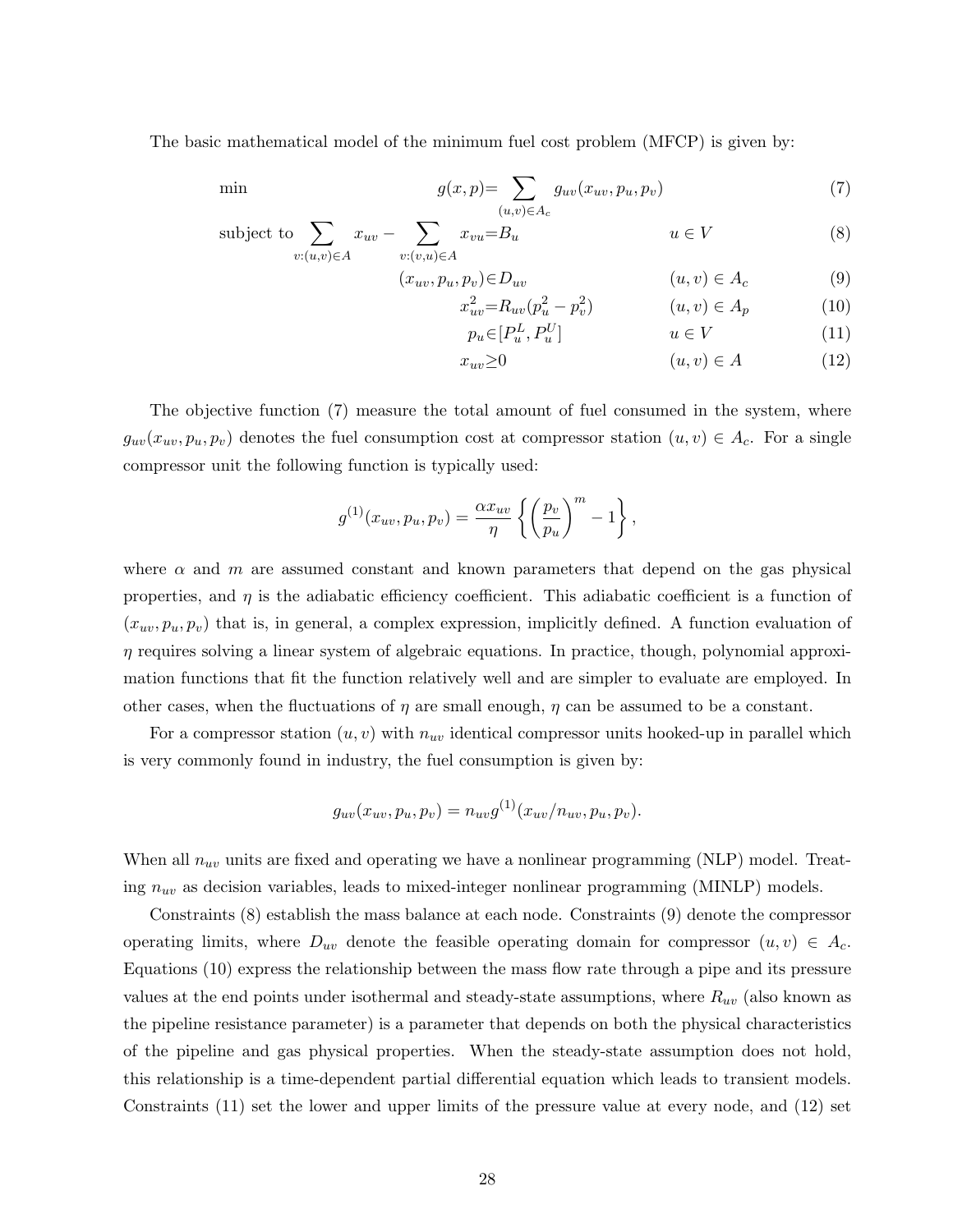the non-negativity condition of the mass flow rate variables. Further details of this model can be found in Wu et al. [133].

# 5.3 Network Topology

There are three different kinds of network topologies: (a) linear or gun-barrel, (b) tree or branched, and (c) cyclic. Technically, the procedure for making this classification is as follows. In a given network, the compressor arcs are temporarily removed. Then each of the remaining connected components are merged into a big super-node. Finally, the compressor arcs are put back into their place. This new network is called the *associated reduced network*. Figure 12 illustrates the associated reduced network for a 9-node, 8-arc example. As can be seen, the reduced network has 3 supernodes (labeled S1, S2, S3) and 2 arcs (the compressor station arcs from the original network).



(b) Associated reduced network.

Figure 12: Illustration of a reduced network.

Types of network topologies:

*Linear topology:* This corresponds to a linear arrangement of the compressor station arcs, that is, when the reduced network is a single path.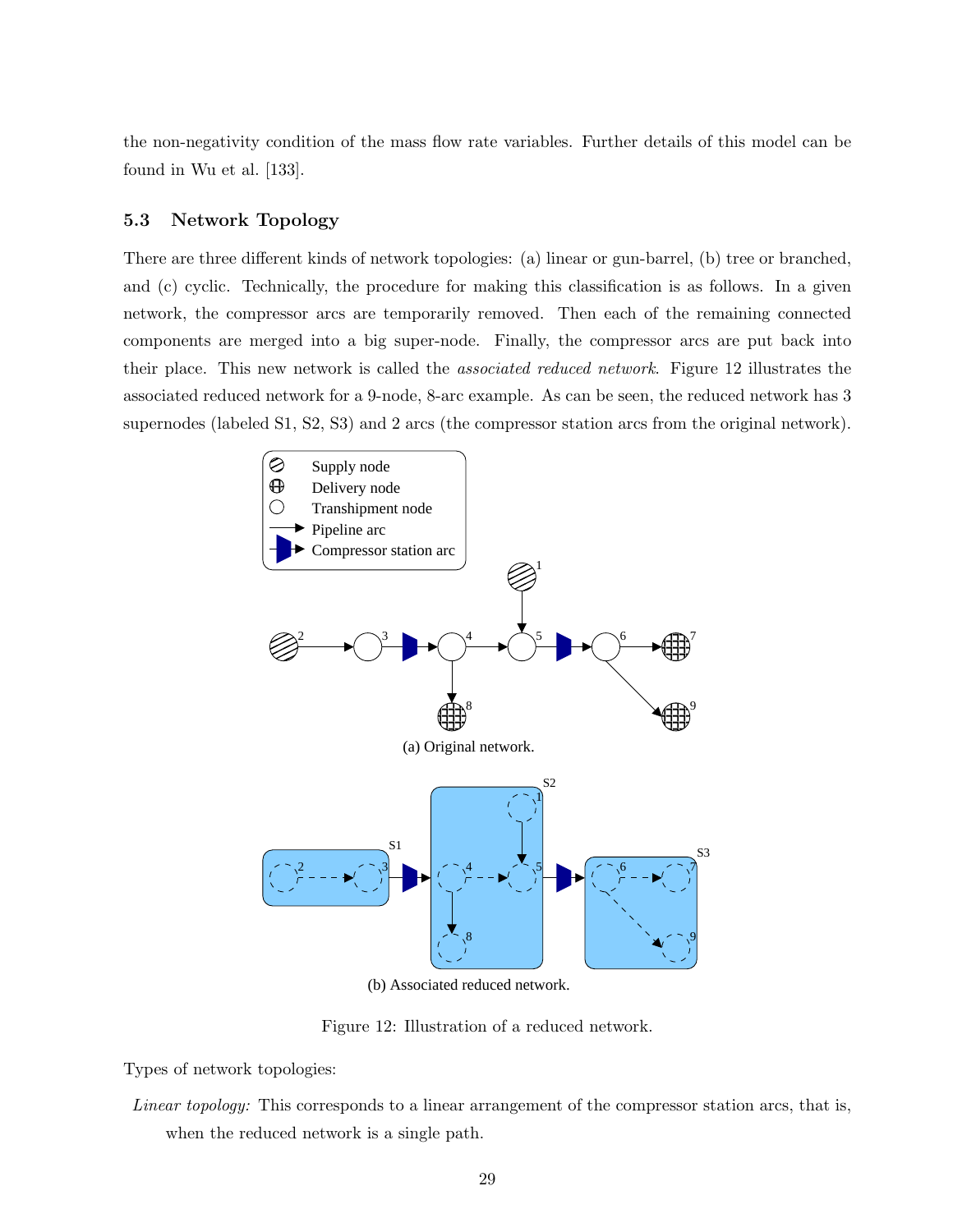- *Tree topology:* This occurs when the compressors are arranged in branches through the system, that is, when the reduced network is a tree.
- *Cyclic topology:* This happens when compressors are arranged forming cycles with other compressor stations. That is, it refers to a cyclic reduced network.



Figure 13: Different kinds of pipeline network topologies.

These different types of network topologies are shown in Figure 13, were the original network is represented by solid line nodes and arcs, and the reduced network by dotted super nodes. Note that even though networks in Figure 13(a) and 13(b) are not acyclic from a strict network definition, they are considered as non-cyclic pipeline network structures.

As it will be seen in the following section, the state of the art on steady-state systems establishes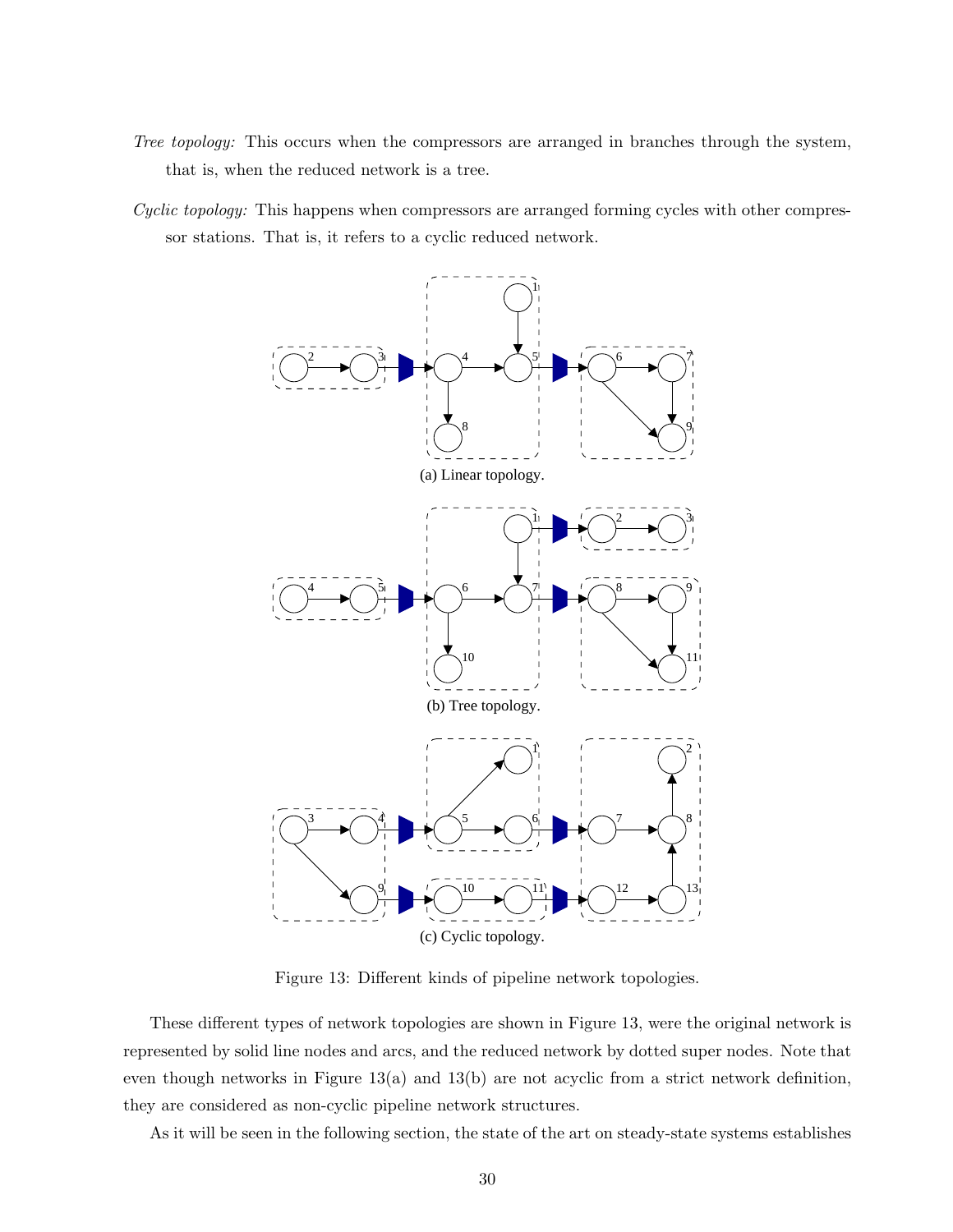that linear and tree topologies are more tractable despite the nonconvexity of the problem. Since it has been shown that in this type of topologies, under certain conditions the flow variables can be uniquely determined [111], techniques such as dynamic programming have been successfully applied to solve for the discrete set of pressure variables. Cyclic structures are harder to solve, and, regardless of network topology, transient systems are even more challenging.

## 5.4 Steady-State Models

This section focuses on reviewing optimization models and approaches. Descriptive simulation models are out of the scope of this work. Nonetheless, for research on simulation of natural gas networks or descriptive simulation models the reader is referred to the seminal work of Osiadacz [99], or the recent work of Zhu, Henson, and Megan [139], Herrán-González et al. [65], and Woldeyohannes and Majid [129].

Optimization of a compressor station has been studied previously by Mahmoudimehr and Sanaye [82] Osiadacz [98], Percell and Van Reet [106], and Wu, Boyd, and Scott [132]. These works focused on a mathematical model in a single compressor unit. Later, Wu et al. [133] completed the analysis for the same problem, but considering several units within compressor stations. Krishnaswami, Chapman, and M. Abbaspour [73] present a systematic approach for operating the units of a compressor station to meet a specified line-pack profile. Nguyen et al. [95] present a comparison of three automation approaches for compressor selection. All these works study the behavior of a compressor station. In this survey we focus on the entire pipeline network optimization.

## Model Properties and Lower Bounds

Ríos-Mercado et al. [111] present a study of the properties of gas pipeline networks on steady-state, and exploit them to develop a technique that can be used to significantly reduce problem dimension without disrupting problem structure. This technique has been successfully used in many works on pipeline optimization.

Wu et al. [133] present an in-depth study of the underlying mathematical structure of the compressor stations of the MFCP. Then, based on this study, they propose two model relaxations (one in the compressor domain and another in the fuel cost function) and derive a lower bounding scheme. They present empirical evidence that shows the effectiveness of the lower bounding scheme. For the small problems, where optimal solutions were known, the proposed lower bound yield a relative optimality gap of around 15–20%. For a larger, more complex instance, it was not possible to find optimal solutions, but they were able to compute lower and upper bounds, finding a large relative gap between the two. They show this wide gap is mainly due to the presence of nonconvexity in the set of feasible solutions, since the proposed relaxations did a very good job of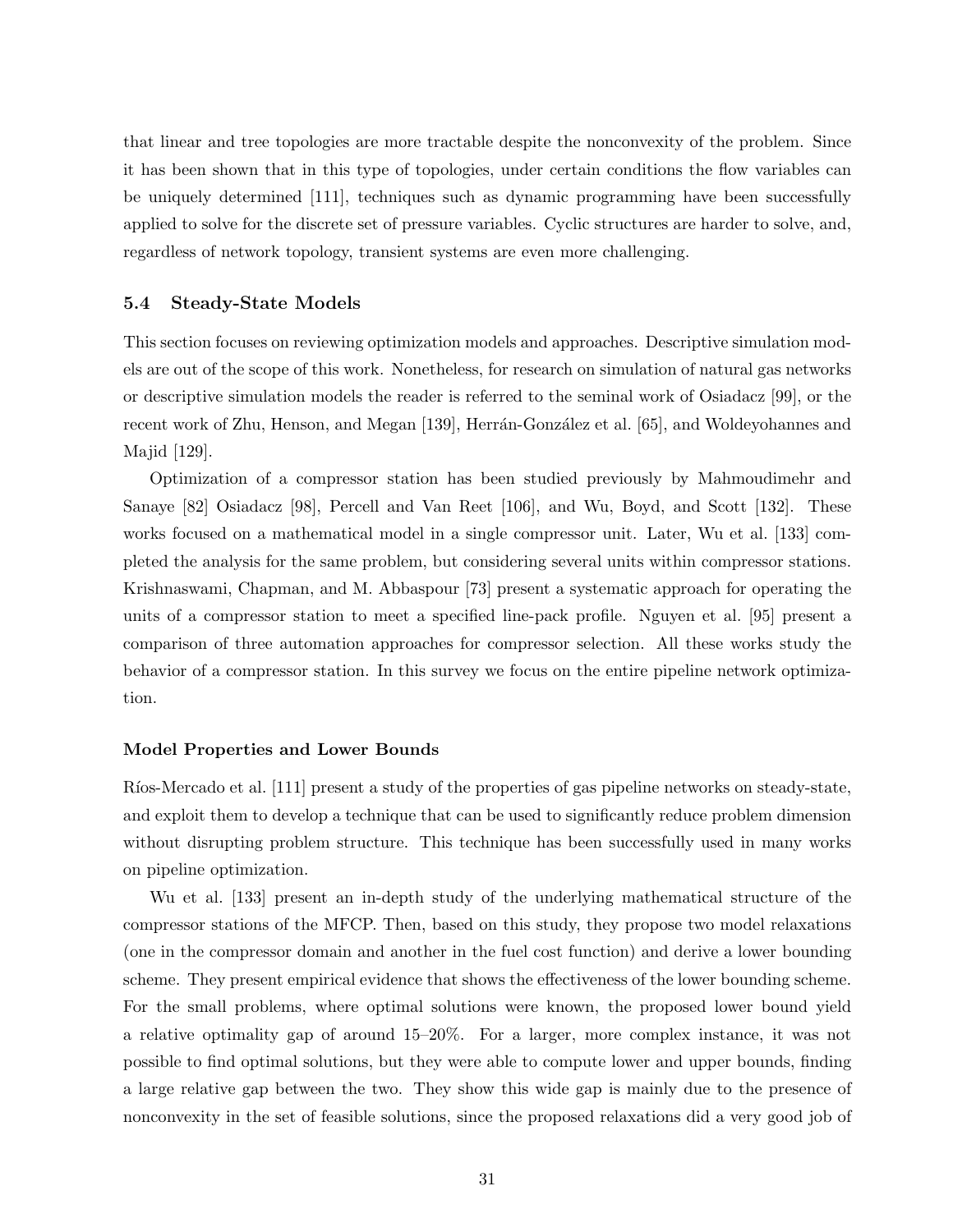approximating the problem within each individual compressor station. Later, Borraz-Sánchez and Ríos-Mercado [23] compute a lower bound for cyclic instances obtaining relative optimality gaps of less than 16%, and, in most of the cases, less than 10%.

# Methods Based on Dynamic Programming

One of the most successful technique for addressing the MFCP is Dynamic Programming (DP). One of the main advantages of DP is that a global optimum is guaranteed to be found and that nonlinearity can be easily handled. Until very recently, its application had been practically limited to noncyclic networks, such as linear (also known as gun-barrel) or tree topologies. It is well known that in DP computation time increases exponentially with the dimension of the problem, commonly referred as the curse of dimensionality.

DP for pipeline optimization was originally applied to gun-barrel systems in the late 1960s. It has been one of the most useful techniques due to both its computational behavior and its versatility for handling nonlinearity on sequential systems. DP was first applied to linear systems by Wong and Larson [130] in 1968, and then applied to tree-structured topologies by Wong and Larson [131]. A similar approach was described by Lall and Percell [76] in 1990, who allow one diverging branch in their system.

In 1989, Luongo, Gilmour, and Schroeder [80] published a hierarchical approach that allowed for both cycles and branches of arbitrary complexity. This represented significant progress in terms of finally addressing the issue of real world pipeline configurations. Their technique was no longer pure DP. Basically, DP was used to optimally describe the pieces of the pipeline that were arranged in a sequential manner. This typically reduced the system to a much smaller combinatorial problem, without any possibility of a recursive DP solution. A sufficiently small instance could be solved exactly via enumeration; otherwise it was solved inexactly using simulated annealing. This hierarchical approach worked very well for some complex pipelines, but for others the computational cost was very high.

One of the most significant works on cyclic networks known to date is due to Carter [26] who developed a non-sequential DP algorithm, but limited to a fixed set of flows. This led to an interesting question of how to find the optimal setting of the flow variables and how to modify the current flow setting to obtain a better objective value. Extensions to work on cyclic systems addressing these issues were developed by Ríos-Mercado, Kim, and Boyd [110]

Ríos-Mercado, Kim, and Boyd [110] propose a heuristic solution procedure for fuel cost minimization on gas transmission systems with a cyclic network topology Their heuristic solution methodology is based on a two-stage iterative procedure. In a particular iteration, at a first stage, gas flow variables are fixed and optimal pressure variables are found via dynamic programming. At a second stage, pressure variables are fixed and an attempt is made to find a set of flow variables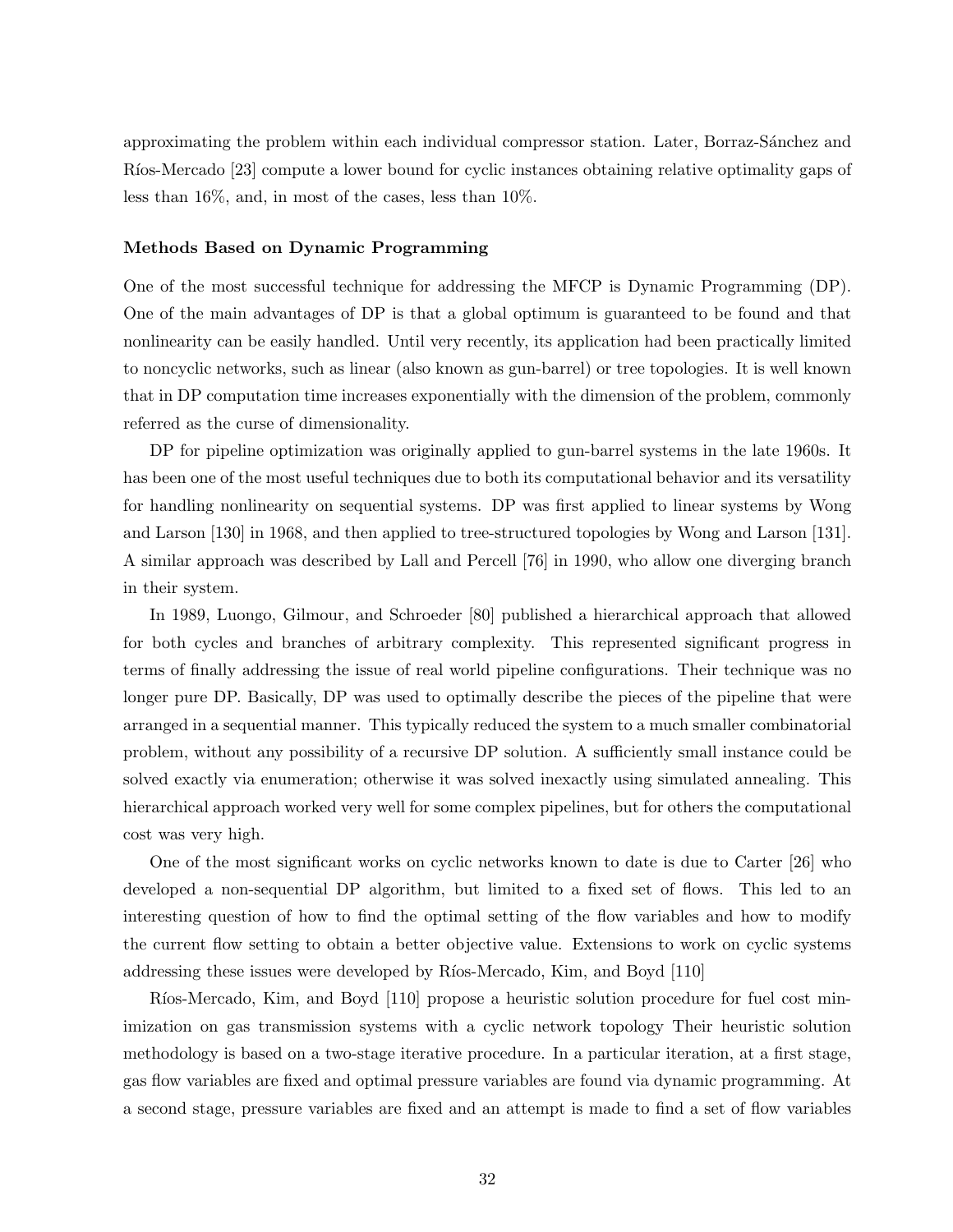that improve the objective function by exploiting the underlying network structure. They tested their algorithm in some real-world instances provided by a Houston-based company. Example 1 is a tree-structured system with 16 compressor stations, 56 pipes, and 64 total nodes (that is including supply, demand, and transshipment nodes). Example 2 is single-cycle system with 6 compressor stations, 9 pipes, and 14 nodes. Example 3 is a multi-cycle system with 17 compressor stations, 23 pipes, and 35 nodes. Empirical evidence supports the effectiveness of the proposed procedure by finding relative improvements ranging from 3.34% to 41.77% in the instances tested.

Borraz-Sánchez and Ríos-Mercado [22, 23] propose a hybrid metaheuristic procedure that efficiently exploits the problem structure. This hybrid procedure combines very effectively a nonsequential dynamic programming algorithm for finding an optimal set of pressure variables for a fixed set of mass flow rate variables, and short-term memory tabu search procedure for guiding the search in the flow variable space. Empirical evidence over a number of instances supports the effectiveness of the proposed procedure outperforming a multi-start generalized reduced gradient (GRG) method both in terms of solution quality and feasibility. Furthermore, to assess the quality of the solutions obtained by the algorithm, a lower bound is derived. It is found that the solution quality obtained by the proposed lower bounding procedure is relatively good.

Borraz-Sánchez and Haugland [20] present a two-phase method for the MFCP. As suggested by previous work, they consider consider a procedure where each iteration consists of a flow improvement step and a pressure optimization step. Alternating between flow and pressure, one set of decision variables is kept fixed in each step. Still in agreement with previously suggested methods, the nonconvex subproblem of optimizing pressure is approximated by a combinatorial one. This is accomplished by discretization of the pressure variables. The contribution of their work is a method for solving the discrete version of the problem in instances where previously suggested methods fail. Unlike methods based on successive network reductions, their method does not make any assumptions concerning the sparsity of the network. By constructing a tree decomposition of the network, and applying dynamic programming to it, they were able to solve the discrete version of the pressure optimization problem without enumerating the whole solution space. By an adaptive discretization scheme, they obtain significant speed-up of the dynamic programming approach in comparison with fixed discretization. They tested their proposed solution method on a set of test instances, and compared the results to those obtained by applying both a global and a local optimizer to the continuous version of the problem. The experiments indicate that a method guaranteeing the global optimum in reasonable time seems unrealistic even for small instances. Further, discretizing the pressure variables and applying dynamic programming to a tree decomposition gives better results than applying a commercially available local optimization package.

The details on the DP formulation can be found in the referred works or in the work by Ríos-Mercado [109].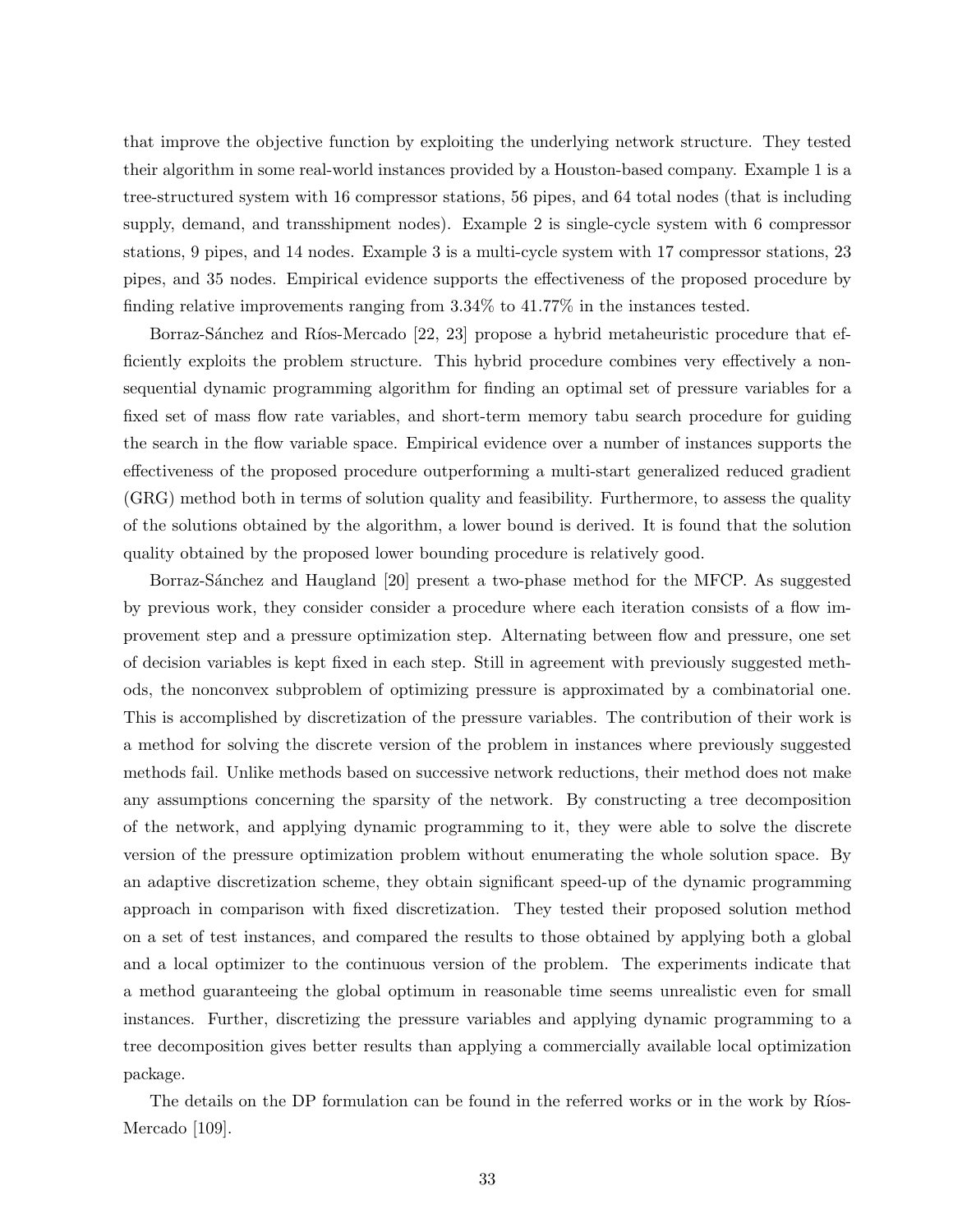#### Methods Based on Gradient Search

In 1987, Percell and Ryan [107] applied a different methodology based on a Generalized Reduced Gradient (GRG) nonlinear optimization technique for noncyclic structures. One of the advantages of GRG, when compared with DP, is that they can handle the dimensionality issue relatively well, and thus, can be applied to cyclic structures. Nevertheless, being a method based on a gradient search, there is no guarantee for a global optimal solution. Villalobos-Morales and Ríos-Mercado [125] evaluated preprocessing techniques for GRG, such as scaling, variable bounding, and choice of starting solution, that resulted in better results for both cyclic and noncyclic structures. Flores-Villarreal and Ríos-Mercado [48] performed an extensive computational evaluation of the GRG method over a large set of instances on cyclic structures with relative success.

#### Linearization Approaches

De Wolf and Smeers [39] take a different angle to the problem. They present a solution method based on piecewise linear approximations of the nonlinear flow-pressure relations. The approximated problem is solved by an extension of the Simplex method. The solution method is illustrated in an instance of the Belgium gas network, and solved some real-world cases. They compare their approach with other LP-based approach, called Successive Linear Programming (SLP). They found their proposed approach takes less time than SLP. They also found that, as the model is in general nonconvex, the choice of the starting point was crucial if one limits oneself to find only local solutions or upper bounds on the solution in global procedures. Thus, they devised a mechanism for generating the initial solution that was empirically shown to reduce running times by 50%.

Jin and Wojtanowicz [68] present a study aimed at optimizing a very large case study in China. The large size and complex geometry of network required breaking it down into smaller components, optimizing operations of the components locally, re-combining the optimized components into the network and optimizing the network globally. This four-step approach employed four different optimization methods to solve the problem: a penalty function method, pattern search, enumeration, and non-sequential dynamic programming. The results of applying global optimization show that the increase in gas throughput considerably reduces cost savings. For instance, a reduction of operational cost savings from  $23\%$  up to  $1.2\%$  was observed when increasing the gas rate from 67 to 90 million  $m^3/d$ . The study also shows that operation costs approach those found in current practice when compressor stations work at their maximum capacity. Hence, global optimization proves to be more effective when the gas pipeline system works at any mass flow rate other than its maximum rating, a typical case of present operation in Chinese gas networks.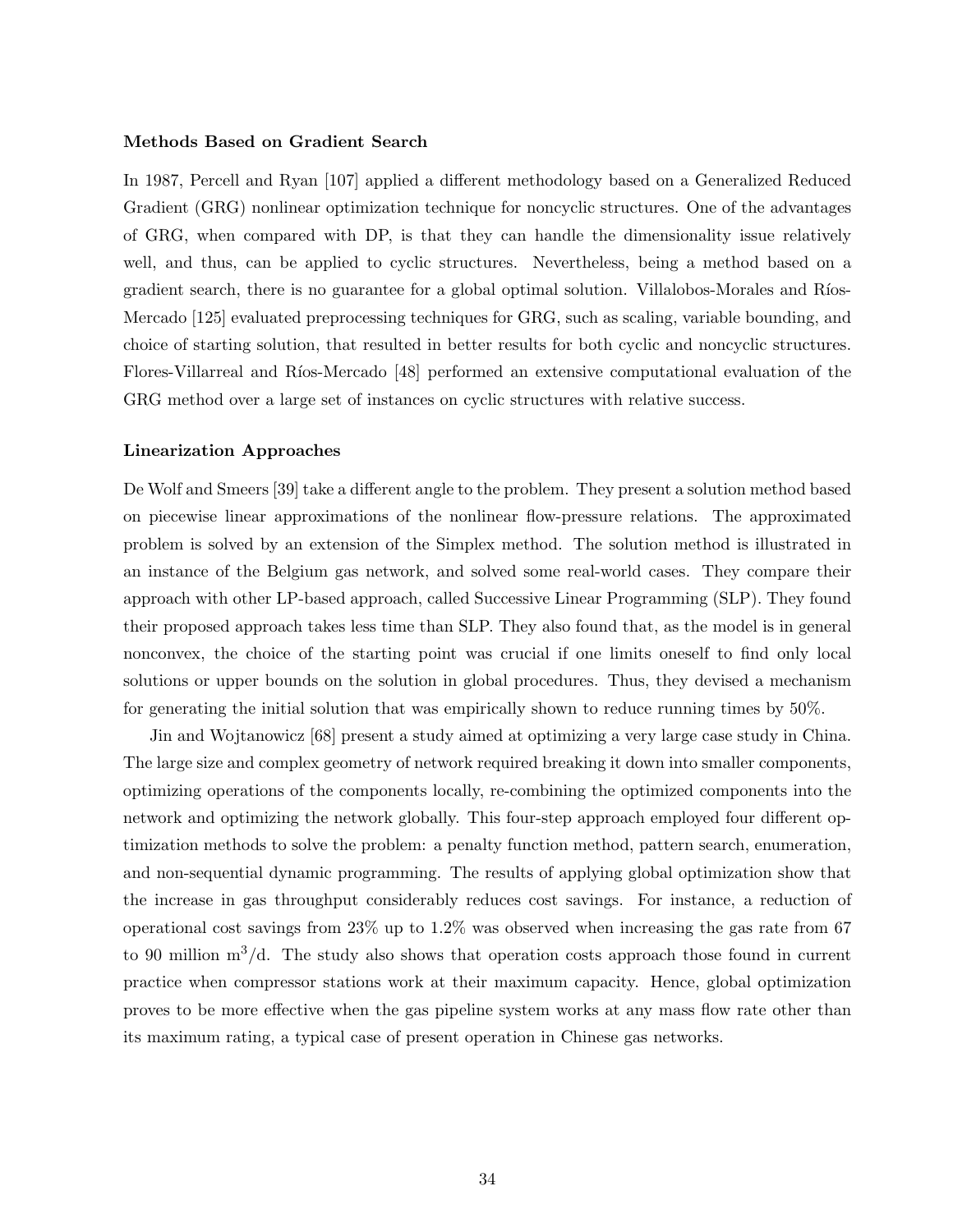#### Approaches for MINLP Models

Pratt and Wilson [108] propose a successive mixed-integer linear programming method. Their algorithm solves the nonlinear optimization problem iteratively by linearizing the pressure dropflow equations (10). Integer variables are included in the formulation for compressor unit selection, and the problem is solved using branch and bound.

Cobos-Zaleta and Ríos-Mercado [31] presented a solution technique based on an outer approximation with equality relaxation and augmented penalty algorithm OA/ER/AP for solving a mixed-integer nonlinear programming model, where an integer decision variable, representing the number of compressor units running within each station, is incorporated. They present satisfactory results as they were able to find local optima for many instances tested.

Martin, Möller, and Moritz [86] incorporate binary decision variables to decide whether to use or not a compressor unit within a compressor station and whether to open or close valves. They describe some techniques for a piece-wise linear approximation of the nonlinearities of the model resulting in a large mixed-integer linear program. They study sub-polyhedra linking these piecewise linear approximations and show that the number of vertices is computationally tractable yielding exact separation algorithms. They also present suitable branching strategies complementing the separation algorithms. They tested their method on three real-world instances provided by their industrial partner, E.ON Ruhrgas AG, a German gas company. The size of the instances range from 11 to 31 pipes and from 3 to 15 compressor stations. They observed that the piece-wise linear approximation is accurate enough to guarantee globally optimal solutions.

Chebouba et al. [30] present an Ant Colony Optimization (ACO) algorithm for the MFCP with a variable number of compressor units within a compressor station. Part of the decision process involves determining the number of operating units in each compressor. The ACO algorithm [42] is a new evolutionary optimization method to solve different combinatorial optimization problems. They tested their method on the Hassi R'mell-Arzew real-world pipeline network in Argelia consisting of 5 pipes, 6 nodes, 5 compressor stations, and 3 units in each compressor. They also built three additional cases with up to 23 compressor stations, and 12 compressor units in each compressor. They compare their method with a DP implementation. Their empirical work shows a good performance of the proposed method in noncyclic systems.

Tabkhi et al. [116] present a computational study of MFCP applied to a case study in the French company Gaz de France. The authors present a MINLP model where binary variables for representing pipeline flow direction are introduced. They used the GAMS/SBB solver for solving the MINLP model, which calls CONOPT for solving the NLP subproblems. The real-world case has 30 pipes and 6 compressor stations. To make the problem more tractable for the solver, the authors consider several different strategies for initializing some or all the binary variables. They also report on a sensitivity analysis discussing one of the particular strategies for initializing the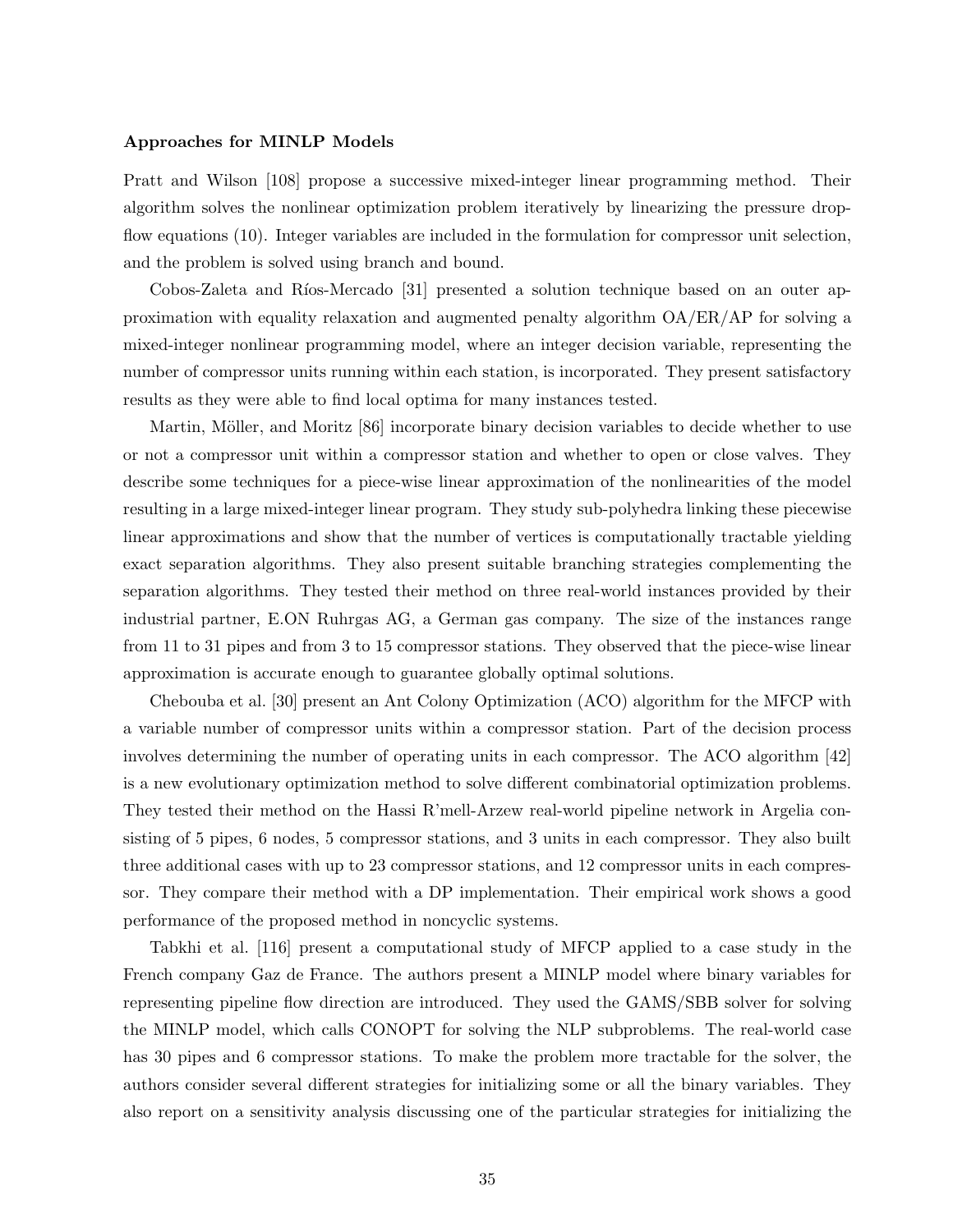binary variables.

Wu et al. [134] present a hybrid objective model with compressor switching constraints that aims at maximizing revenue and throughput while considering a weighting value to account for both optimization problems. The model is solved by means of a particle swarm optimization (PSO) algorithm that includes an adaptive inertia weight adjusting procedure to overcome premature convergence issues. A commercially available simulation software is used to provide the initial particles that satisfy the underlying model. The authors present a case study based on a Chinese gas pipeline system with a gun-barrel topological structure and four compressor stations. The proposed algorithm showed a fast convergence speed when compared with other extensions of the PSO algorithm.

| Work                                      | Model        | N             | Approach                                         |
|-------------------------------------------|--------------|---------------|--------------------------------------------------|
| Wong and Larson [130]                     | <b>NLP</b>   | L             | DP                                               |
| Percell and Ryan [107]                    | <b>NLP</b>   | L, T          | GRG                                              |
| Villalobos-Morales and Ríos-Mercado [125] | <b>NLP</b>   | L, T          | GRG                                              |
| De Wolf and Smeers [39]                   | <b>NLP</b>   | T             | Linearization                                    |
| Lall and Percell [76]                     | <b>NLP</b>   | T             | DP                                               |
| Luongo et al. [80]                        | <b>NLP</b>   | T             | Hierarchical, DP, SA                             |
| Wong and Larson [131]                     | NLP          | T             | DP                                               |
| Borraz-Sánchez and Haugland [20]          | <b>NLP</b>   | C             | NDP, tree decomposition, adaptive discretization |
| Borraz-Sánchez and Ríos-Mercado [23]      | NLP          | $\mathcal{C}$ | Tabu search and NDP                              |
| Carter $ 26 $                             | <b>NLP</b>   | С             | <b>NDP</b>                                       |
| Flores-Villarreal and Ríos-Mercado [48]   | <b>NLP</b>   | C             | $_{\rm GRG}$                                     |
| Jin and Wojtanoiwicz [68]                 | NLP          | C             | Penalty function, pattern search, NDP            |
| Ríos-Mercado et al. [110]                 | <b>NLP</b>   | C             | Decomposition, DP                                |
| Chebouba et al. [30]                      | <b>MINLP</b> | L             | <b>ACO</b>                                       |
| Martin et al. [86]                        | <b>MINLP</b> | L             | Linearization                                    |
| Cobos-Zaleta and Ríos-Mercado [31]        | <b>MINLP</b> | T             | OA/ER/AP                                         |
| Pratt and Wilson [108]                    | <b>MINLP</b> | C             | Successive MILP, B&B                             |
| Tabkhi et al. [116]                       | <b>MINLP</b> | C             | SBB/CONOPT                                       |
| Wu et al. [134]                           | <b>MINLP</b> | L             | <b>PSO</b>                                       |
| <b>Notation</b>                           |              |               |                                                  |

Table 1: Summary of research on steady-state models.

 $N :=$  Network topology (L = linear; T = tree; C = cyclic)

Approach:  $ACO = Ant$  colony optimization;  $NDP = Non-sequential DP$ ;  $SA = Simulated annealing$ ;

 $SBB = Standard branch and bound; PSO = Particle swarm optimization$ 

Table 1 summarizes the research on steady-state models for pipeline network optimization. Entries are first sorted by model type, and then by network topology.

# Other Models

Carter et al. [27] describe a class of noisy optimization problems from the gas transmission industry, and propose an algorithms for their solution. The algorithms they consider are implicit filtering [57], the global optimization algorithm DIRECT [69] and a new hybrid of implicit filtering and DIRECT, which attempts to capture the best features of the two. They consider minimizing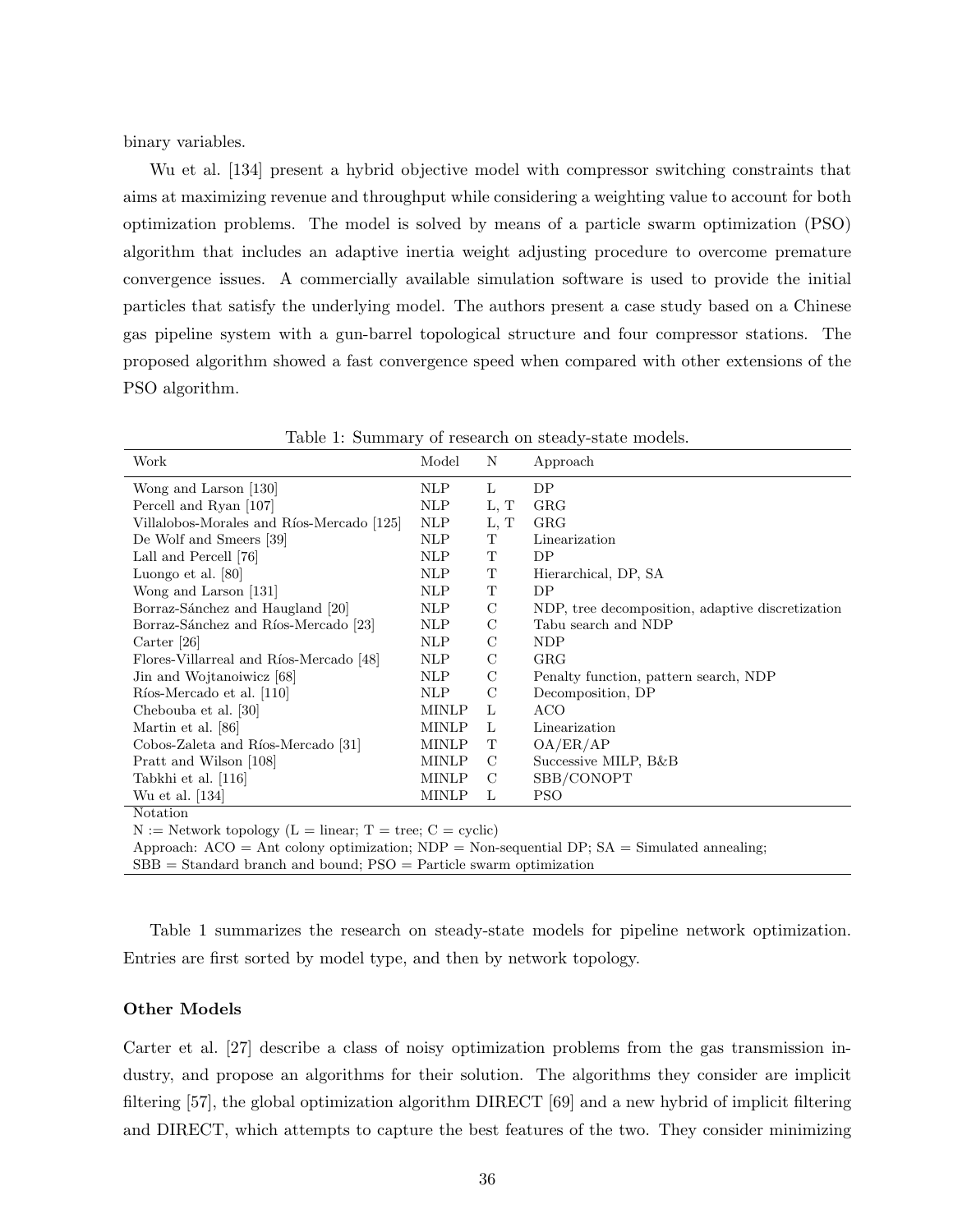the cost of fuel for the compressor stations in a gas pipeline network. This cost can be reduced by changing both flow patterns through the system and pressure settings throughout the system. In their model the problems have two flows as design variables. The flow variables can be either unknown inlet or outlet flows, or Kirchhoff's law representations of flow splits between different possible alternative paths. Once these boundary and loop flows have been specified, each evaluation of the objective function f involves solving a hierarchy of embedded optimization problems and associated simulation subproblems, and then evaluating the total fuel used at the solutions to the subproblems. The main decision variables in the subproblems are pressure settings throughout the pipeline system, and on/off settings for the large number of individual compressors throughout the system. The value of the objective function  $f$  is the total fuel used. The hierarchical optimization that is internal to the function evaluation involves solving a large combinatorial problem using nonsequential dynamic programming [26]. In this formulation, the pressure settings at the discharge side of each compressor station are first discretized into a set of discrete values covering the range of potentially attainable values for the equipment being simulated. Hydraulic analysis is used to propagate each discretized pressure at each station discharge forward in space, which establishes an implicit discretization of potential pressures at the suction side of each station as well. For any station (with specified flow) they pick each possible pair inlet and outlet pressures from the discretization and determine whether station operation is feasible and, if so, what is the fuel cost. This determination in itself is a substantial mixed integer nonlinear optimization and simulation problem [25]. Once the local consequences of operating each station at different combinations of inlet and outlet pressure have been computed, non-sequential dynamic programming is used to select the best possible combination of discretized pressures throughout the system while maintaining hydraulic integrity, satisfying the pressure drop equations between stations, and observing all equipment limitations. They apply the three methods to some instances from the gas pipeline industry and to a suite of test problems from the global optimization literature. They found that the performance of implicit filtering depends strongly on its starting point. When implicit filtering found a feasible point, then it performed much better than either DIRECT or the hybrid. However, for a large percentage of starting points implicit filtering did not find a feasible point. DIRECT did relatively poorly in all problems, needing a larger amount of function evaluations to get comparable results. For the suite of test problems from the literature, implicit filtering was trapped in a local minimum for a significant fraction of the runs. DIRECT was more robust, but not completely successful. They conclude that the hybrid algorithm offers the best compromise between low cost and robustness.

Wu, Lai, and Liu [135] consider a gas transportation problem in a distribution network rather than a transmission network. A pipeline network is generally established either to transmit gas at high pressure from coastal supplies to regional demand points (transmission network) or to distribute gas to consumers at low pressure from the regional demand points (distribution network).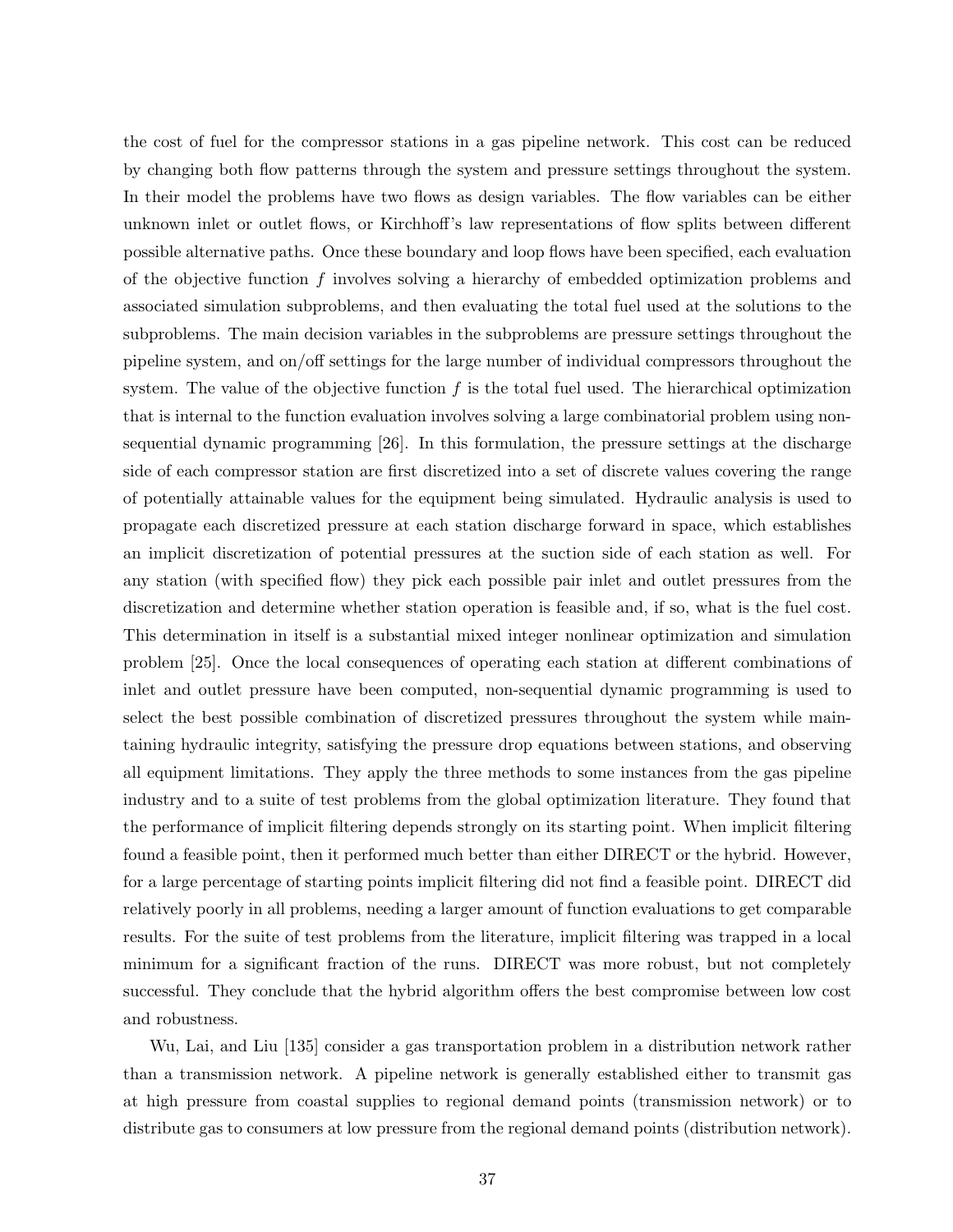In this study, the distribution network is considered. The distribution network differs from the transmission one in a number of ways. Pipes involved in a distribution network are often much smaller and the network is simpler, having no valves, compressors or nozzles. In that paper, the authors introduce the problem of minimizing the cost of pipelines incurred by driving the gas in a distribute nonlinear network under steady-state assumptions. In particular, the decision variables include the length of the pipes' diameter, pressure drops at each node of the network, and mass flow rate at each pipeline leg. They establish a mathematical optimization model of this problem, and then present a global optimization approach, which is based on the GOP primal-relaxed dual decomposition method by Visweswaran and Floudas [126]. Their method is successfully tested on two real-world instances having 6 nodes and 5 pipes, and 13 nodes and 14 pipes.

Borraz-Sánchez and Haugland [21] extend previously suggested models by incorporating the variation in pipeline flow capacities with gas specific gravity and compressibility for a steady-state isothermal model. Flow capacities are modeled as functions of pressure, compressibility and specific gravity by the commonly-used Weymouth equation. In their work, the California Natural Gas Association method is used to model compressibility as a function of specific gravity and pressure. The sources feeding the transmission network do not necessarily supply gas with equal specific gravity. In their model, they assumed that when different flow streams enter a junction point, the specific gravity of the resulting flow is a weighted average of the specific gravities of entering flows. To handle the nonconvex NLP model, they propose a heuristic method based on an iterative scheme in which a simpler NLP model is solved in each iteration. Computational experiments are conducted in order to assess the computability of the model by applying a global optimizer, and to evaluate the performance of the heuristic approach. When applied to a wide set of test instances, the heuristic method provides solutions with deviations less than 10% from optimality, and in many instances turns out to be exact. They also report several experiments demonstrating that letting the compressibility and the specific gravity be global constants can lead to significant errors in the estimates of the total network capacity.

MohamadiBaghmolaei et al. [90] take a different angle at the MFCP. They argue that there might be some cases where accurate information about the process may not be available or the system may have a nonlinear time variable behavior. In such cases, due to the lack of information and difficulties in prediction of gas turbine and compressor efficiency, techniques which depend on experimental data such as artificial neural networks (ANNs) may be applied. In their work they use ANNs within a genetic algorithm to predict the relationship among the decisive parameters and minimize the fuel consumption in a pipeline network. They apply their approach to a case study in the south of Iran considering a linear system with four compressor stations. The comparison between the efficient total fuel consumption and the final delivery pressure predicted by ANN and conventional numerical models confirms the accuracy of the proposed method.

Gopalakrishnan and Biegler [60] study a Nonlinear Model Predictive Control (NMPC) formu-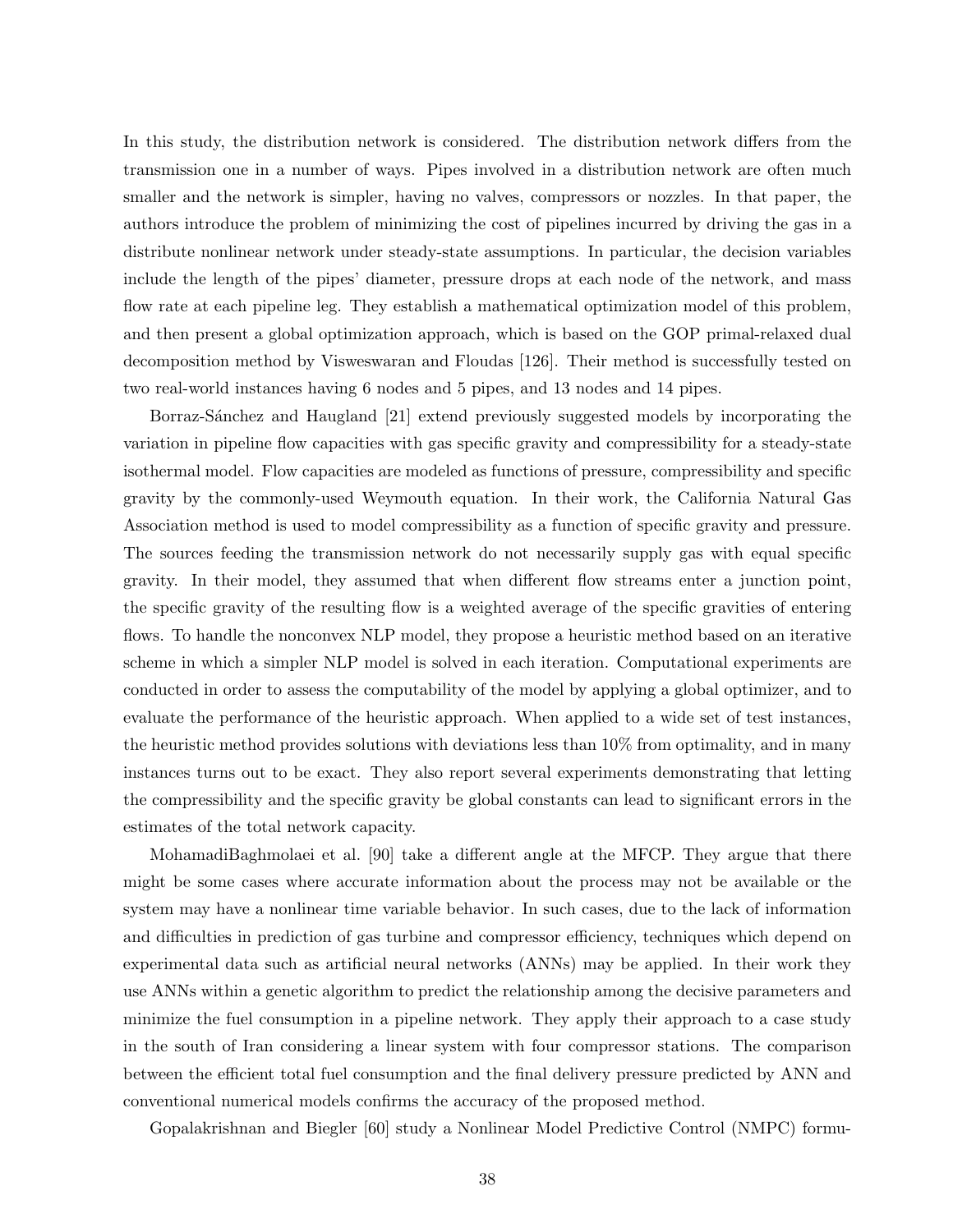lation for optimizing the operational costs of gas pipeline networks. They use an economic NMPC formulation, which directly considers the compressor operating cost as the controller objective. Due to diurnal gas demands, the optimal operation is a cyclic steady state. The controller objective and terminal constraints are suitably defined to ensure asymptotic convergence and closed-loop stability of the cyclic steady state. It is shown through simulations that the performance of the economic NMPC formulation is better than a tracking NMPC. The inherent robustness of the formulation also ensures convergence to a region around the cyclic steady state when demand forecasts are inaccurate. The large scale NLP is also solved within a reasonable CPU time making it practical for online application

To the best of our knowledge, apart from the work of Wu et al. [134] where a hybrid objective model is presented along with a weighting value that accounts for both optimization problems, the only work on the MFCP from a biobjective optimization perspective is due to Hernandez Rodriguez et al. [64] who consider the minimization of fuel consumption and the maximization of gas mass flow delivery simultaneously. They present a computational comparison between a genetic algorithm  $(GA)$  coupled with a Newton-Raphson procedure and the well-known  $\epsilon$ -constraint method for multiobjective programming. Additionally, a study of carbon dioxide  $(CO<sub>2</sub>)$  emissions is carried out. In their empirical work, it was observed that the two methods obtain overlapping Pareto fronts, however, the one obtained by the GA is considerably larger than the one obtained from the  $\epsilon$ -constraint method. Along the Pareto front provided by the GA, the CO<sub>2</sub> emissions vary from 1.1% to 1.8% of the natural gas flow delivery. A related study by Garcia-Hernandez and Brun [56] focuses on maximizing flow rate by keeping optimal conditions on the available compression power.

# 5.5 Transient Models

Transient models are more challenging as the governing PDEs associated to the dynamics of the gas system must be taken into consideration. There has been certainly some research done from a descriptive perspective. Here we survey the most significant work related to the optimization of transient systems.

# Hierarchical Control Approaches

Optimization techniques have also been applied for transient (time dependent) models. For instance, Larson and Wismer [77] propose a hierarchical control (HC) approach for a transient operation of a gun-barrel pipeline system. Osiadacz and Bell [102] suggest a simplified algorithm for the optimization of the transient gas transmission network, which is based on a HC approach. The HC approach for transient models can be found in Anglard and David [9], Osiadacz [100], and Osiadacz and Swierczewski [105]. Some degree of success has been reported from these approaches as far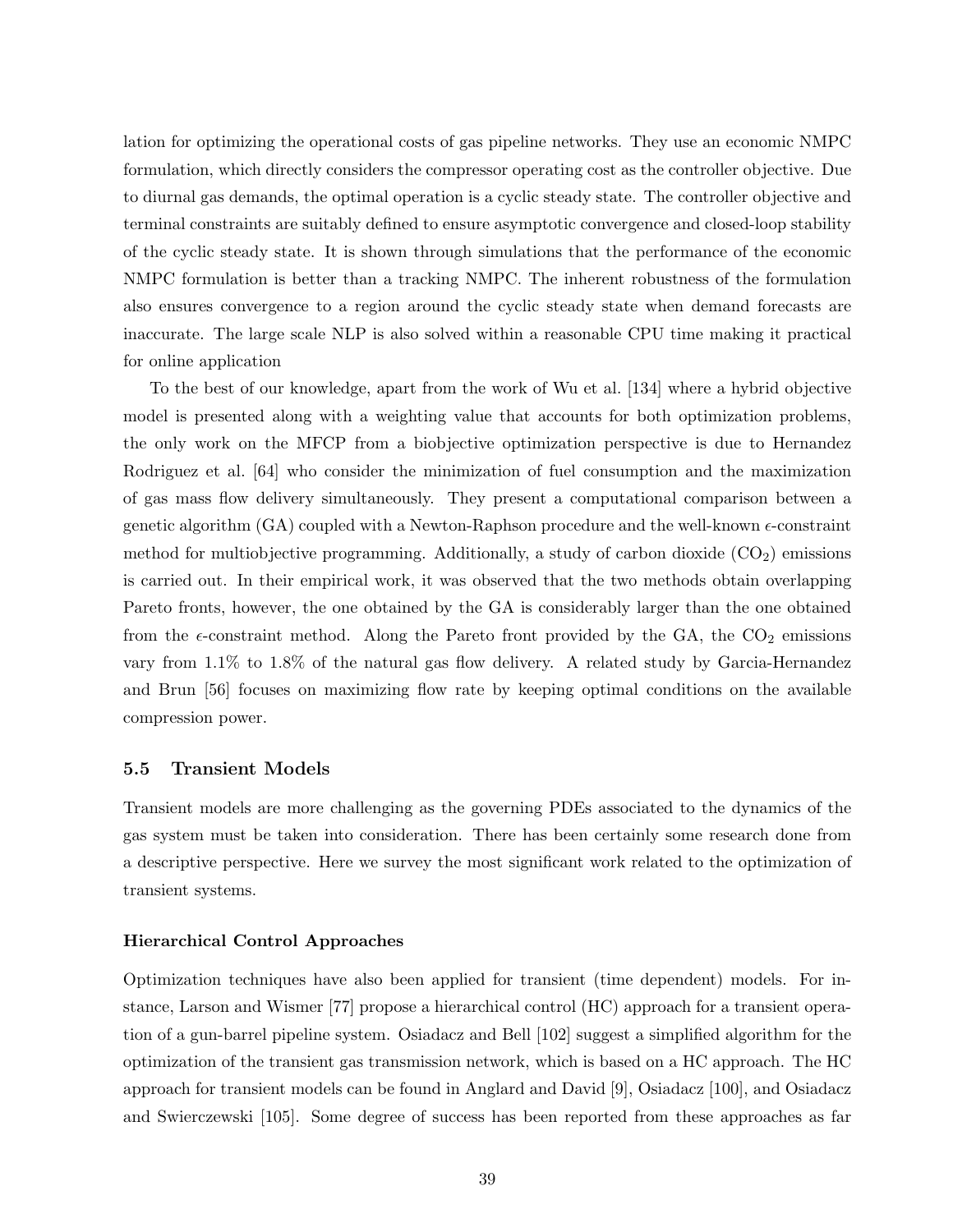as optimizing the compressor station subproblem. However, these approaches have limitations in globally optimizing the minimum cost.

One of the most significant early efforts to address transient flow in natural gas pipeline systems from an HC standpoint was due to Osiadacz [101] who developed an algorithm based on hierarchical control and network decomposition. Local problems were solved using a gradient search technique. The subsystems are coordinated using a *goal coordination method* to find the global optimum. He formulated discrete state equations for the case in which output pressures are treated as elements of the control vector. The algorithm was tested using part of the National Grid of UK containing 23 nodes, 13 pipelines, 3 compressor stations, 2 storage supply nodes, and 1 source. A time frame of 24 hours with time discretization steps of 2 hours were established. The results were somewhat similar to those obtained by an alternate algorithm based on sequential quadratic programming due to Furey [55]. The maximum discrepancy found was in the order of 15%. The authors indicate that dynamic instances over 24 hours could not be solved exactly in reasonable times. The authors conclude by suggesting their proposed method based on decomposition-coordination is suitable for parallel computing.

## Mathematical Programming Approaches

Early work on transient optimization of natural gas pipeline systems is due to Mantri, Preston, and Pringle [83]. They develop a transient gas optimization model that minimizes the cost of transporting natural gas over time periods in which line-pack and throughput are changing due to designated fluctuations in supply and demand. The major component of their optimization engine is based on the GRG method and dynamic programming. Tao and Ti [117] derive a method for transient analysis in a gas pipeline network. Traditionally, the governing equations for transient analysis of a gas pipeline system involve two partial differential equation, which are normally solved by complex numerical methods. The authors extend the electric analogy method by combining resistance and capacitance, which leads to a first order ordinary differential equation and an alternative way to solving the transient problem. The proposed method was found more efficient than previous approaches. Later Ke and Ti [72] use the same analogy to an electrical system to develop a new model. Empirical evidence shows that solutions obtained under this new model are compatible with those using previous models. This new model is found more tractable. Osiadacz and Chaczykowski [103] present a comparison between isothermal and non-isothermal models for transient flow in natural gas pipeline systems.

Ehrhardt and Steinbach [45] address a transient pipeline optimization problem. They present appropriate space and time discretizations to obtain a large-scale nonlinear programming problem (NLP). This large-scale NLP is solved by the general-purpose NLP code SNOPT in combinations with the automatic differentiation add-on SnadiOpt. They tested their approach on a relatively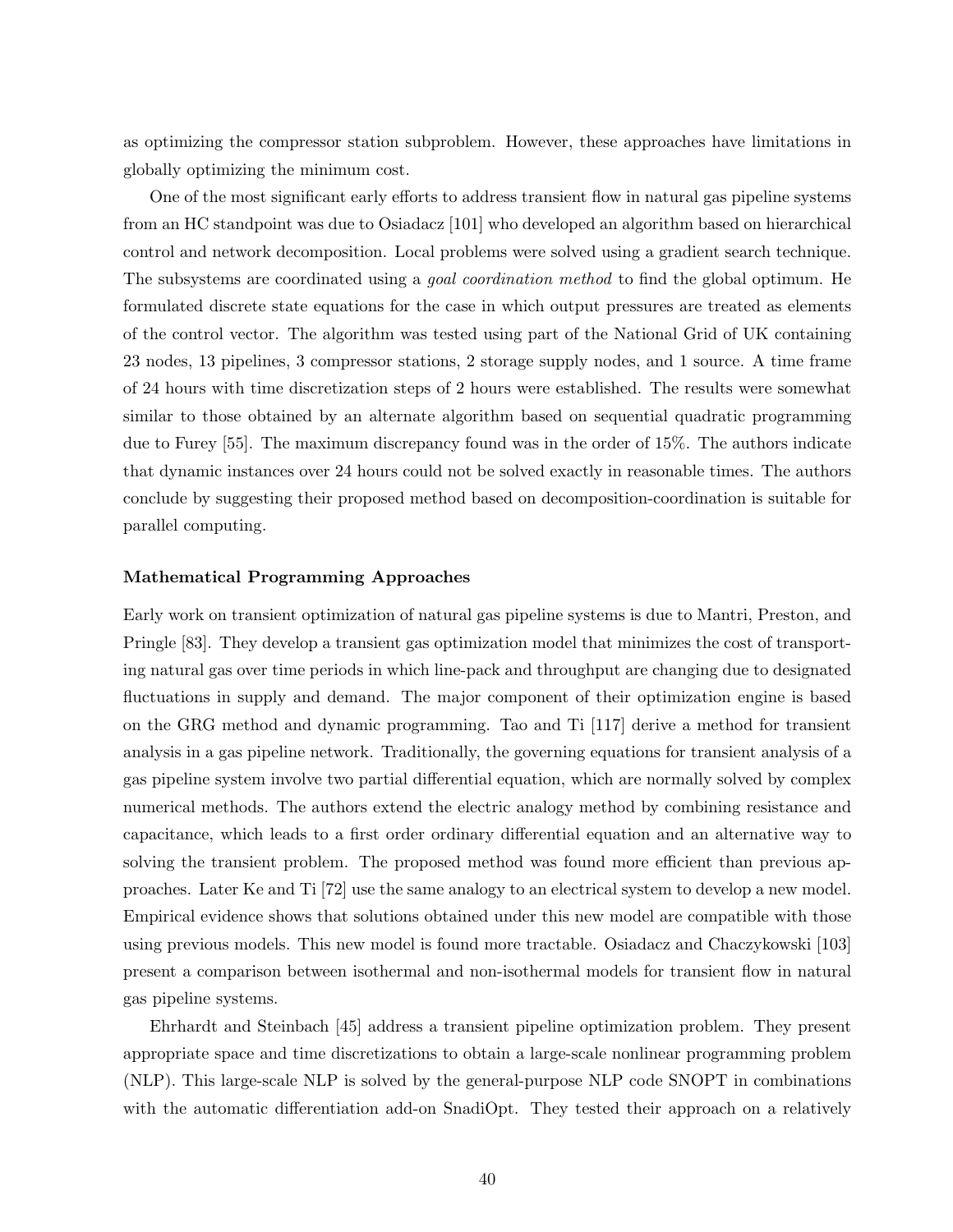small network with three compressor stations considering different scenarios.

Aalto [1] present a study on real time optimization of a natural gas pipeline in transient conditions. He points out that many pipeline systems are, however, only mildly nonlinear even in large transients such as compressor station (CS) shutdown or startup. A dynamic, receding horizon optimization problem is defined, where the free response prediction of the pipeline is obtained from a pipeline simulator and the optimal values of the decision variables are obtained solving an approximate Quadratic Programming (QP) problem where the cost function is the energy consumption of the CSs. The problem is extended with discrete decision variables, the shutdown/start-up commands of CSs. A Mixed Logical Dynamical (MLD) system is defined, but the resulting Mixed Integer QP problem is shown to be very high-dimensional. Instead, a sequence of QP problems is defined resulting in an optimization problem with considerably smaller dimension. The receding horizon optimization is tested in a simulation environment and comparison with data from a true natural gas pipeline shows 5 to 8 % savings in compressor energy consumption.

Mahlke, Martin, and Moritz [81] present a simulated annealing metaheuristic for the transient natural gas network optimization problem. For this transient problem, they present a highly complex mixed integer nonlinear program. They relax the equations describing the gas dynamics in pipes by adding these constraints combined with appropriate penalty factors to the objective function. A suitable neighborhood structure is developed for the relaxed problem where time steps as well as pressure and flow of the gas are decoupled. They tested their method on three real-world instances provided by the German gas company E.ON Ruhrgas AG. The range of the size was from 11 to 31 pipes and from 3 to 15 compressor stations. They obtained reasonably good results in very competitive running times.

Domschke et al. [41] apply an implicit box scheme to the isothermal Euler equation to derive a MINLP for the transient MCFP. The model is solved by means of a combination of (i) a novel mixedinteger linear programming approach based on piecewise linearization and (ii) a classical sequential quadratic program applied for given combinatorial constraints. Their empirical work reveals that better approximations to the optimal control problem can be obtained by using solutions of the SQP algorithm to improve the MILP. Moreover, iteratively applying these two techniques improves the results even further.

More recently, Zavala [136] proposes a discretization framework for the PDEs governing the dynamics of the gas system by applying a Finite Difference scheme in space and by using an implicit Euler scheme in time for the continuity and momentum equations. The discretization is used in a two-stage stochastic model that involves recourse actions before the end of the planning horizon. The author claims that the two-stage structure is more restrictive but also computationally more tractable.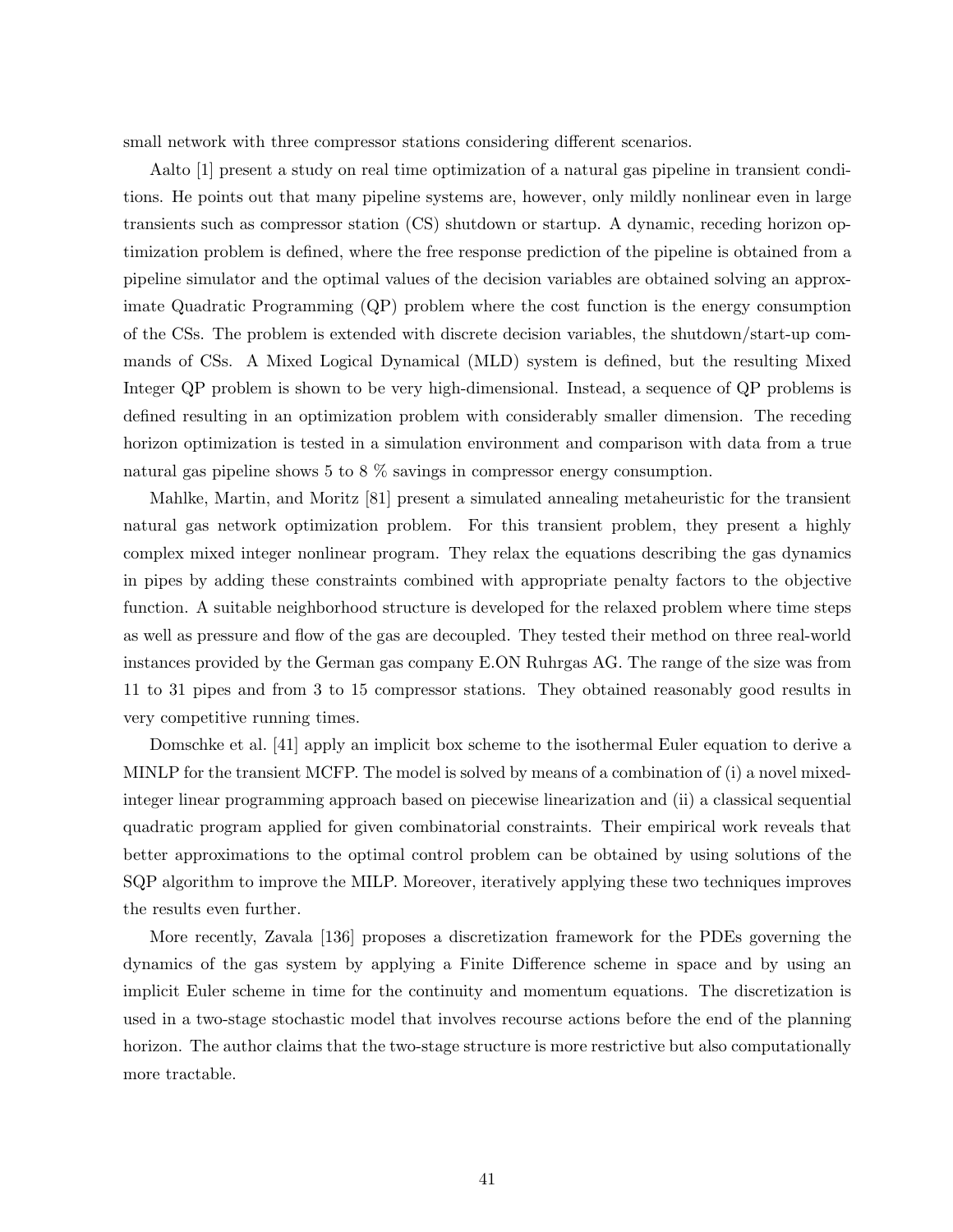# 6 Research Challenges

The natural gas industry keeps evolving and thus a greater flexibility in the day-to-day gas transport operations is required. While posing huge opportunities for improvements, the natural gas infrastructure has to convey her ideas through analytical methods. With technological breakthrough observed during the last decades, these methods can now become applicable and can be developed by the scientific community.

From the optimization perspective, there are still quite a few areas that pose a wide range of challenges to the scientific community. For example, one of the most significant challenges to the natural gas transport industry is how to integrate and to solve in the analysis transient models, i.e., models depending on time. More precisely, by conducting a steady-state study, we consider the gas flow decision variables in the system to be independent of time. This allows the use of algebraic equations to describe the behavior of natural gas through the pipeline network. A transient analysis requires the use of partial differential equations to describe the continuity, energy, and momentum equations that relate the decision variables, such as gas flow, velocity, density, pressure, and temperature, as a function of time. Due to the challenge imposed by the transient case, while increasing the number of variables, as well as the inherent complexity of the problem, works on this area are still in a developing phase. See Section 5.5.

Second, although in practice, gas transport operations are defined by inherently transient processes, we assume that the problem is in steady-state. That is, the mathematical model provides solutions for pipeline systems that have been operating for a relative large amount of time.

Concerning pipeline capacity, the question of how to handle excess in the maximum capacity in pipelines while meeting strict transportation contracts poses a significant issue for the natural gas industry. Analytical models encompassing the optimization of the pipeline capacity release are required. The volume variability also introduces significant configuration challenges in the natural gas transport, particularly in compressor stations operation.

From the gas quality perspective, the improvements not only concern customer demands satisfaction, but also represent a higher impact on pipeline infrastructure. From the operational perspective, for example, the theory of optimization can become a blunt instrument in gas quality estimates on the acid formation from sulfur compounds that may lead to pipeline corrosion. The difficulty stems from the fact that constituents can vary seasonally or even more frequently. Safety and reliability are also main concerns for the natural gas transport industry.

Moreover, most of the works discussed in this paper are confined to irreversible flows in steadystate, i.e, the gas can flow through a pipeline in only one direction. The authors inherently assume that valves are present to restrict the direction of flow. However, steady-state flow models considering reversible flows may represent a significant contribution to those pipeline networks that connect their major lines with storage facilities, in which the flow in either direction may be allowed.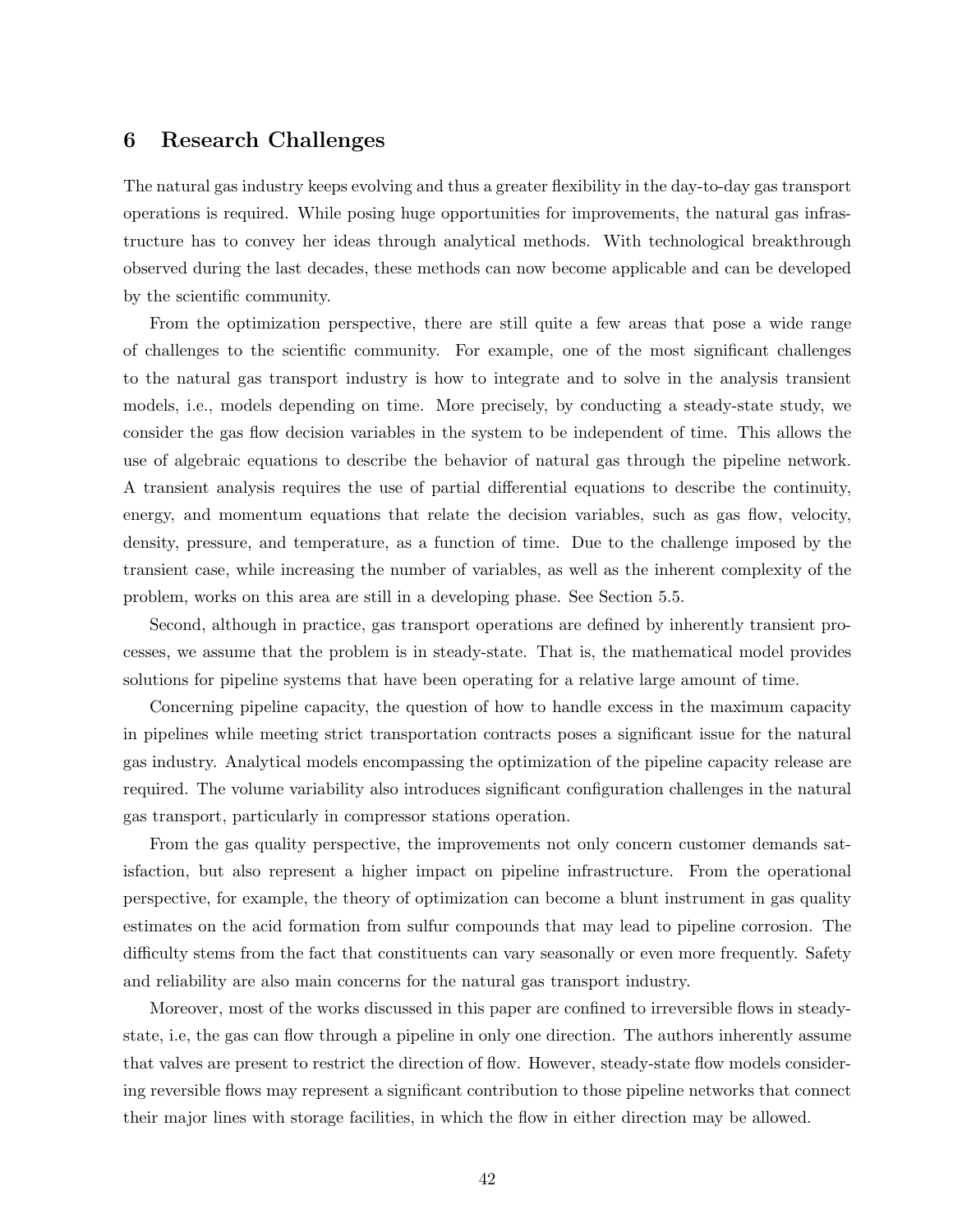In steady-state models, the gas flow is considered isothermal at an inlet average effective temperature. This is a common practice in which authors assume that a heat transfer with the surroundings in the pipeline system causes the temperature to remain constant. Works on this area pose a significant challenge due to the inherent complexities associated to the gas temperature. In these works, it is also assumed that the transmission lines are composed of horizontal pipelines. In practice, these systems have frequent changes in their elevation. Hence, a special attention must be paid into the necessary correction factors to compensate the changes in elevation.

The majority of the works discussed here are based on deterministic models, i.e., where each parameter is assumed known in advance. There is an evident need of stochastic programming models and approaches to handle those cases where the variation of the parameters (such as demand or supply) is so high that deterministic assumptions no longer hold. In this paper, we have reviewed some of the few works starting to face this challenge, particularly in compressor station optimization networks and pooling systems. Additionally, we have seen some works in natural gas marketing problems (see [137] for a review on some of these problems); nonetheless, we believe this is a tremendous area of opportunity for problems in natural gas transmission systems.

Final remark: One of the major challenges to efficiently exploit the natural gas supplies arises from the limitation of the optimization techniques, which are already developed in theory, but to less extent applicable in practice due to considerably strong assumptions. For success in the increase in the demand, more than a few successful optimization tools capable of responding to changing conditions in a rational manner are required. This would certainly make more efficient the use of existing natural gas transmission systems, thus resulting in significant economic compensations beyond the expected levels for the natural gas industry. We may expect that this trend will speed up towards a more promising future with the continual contribution of the scientific community.

*Acknowledgements:* The research of the first author was supported by the Mexican Council for Science and Technology, grant CONACyT CB-2011-01-166397.

# References

- [1] H. Aalto. *Optimal Control of Natural Gas Pipeline Networks: A Real-Time, Model-Based, Receding Horizon Optimisation Approach.* VDM Verlag, Saarbrücken, Germany, 2008.
- [2] M. Abbaspour and K. S. Chapman. Nonisothermal transient flow in natural gas pipeline. *Journal of Applied Mechanics*, 75(3):181–188, 2008.
- [3] N. Adhya, M. Tawarmalani, and N. V. Sahinidis. A Lagrangian approach to the pooling problem. *Industrial Engineering and Chemical Research*, 38(5):1956–1972, 1999.
- [4] A. Aggarwal and C. Floudas. A decomposition strategy for global optimization search in the pooling problem. *ORSA Journal on Computing*, 2(3):225–235, 1990.
- [5] R. K. Ahuja, T. L. Magnanti, and J. B. Orlin. *Network Flows*. Prentice Hall, Englewood Cliffs, 1993.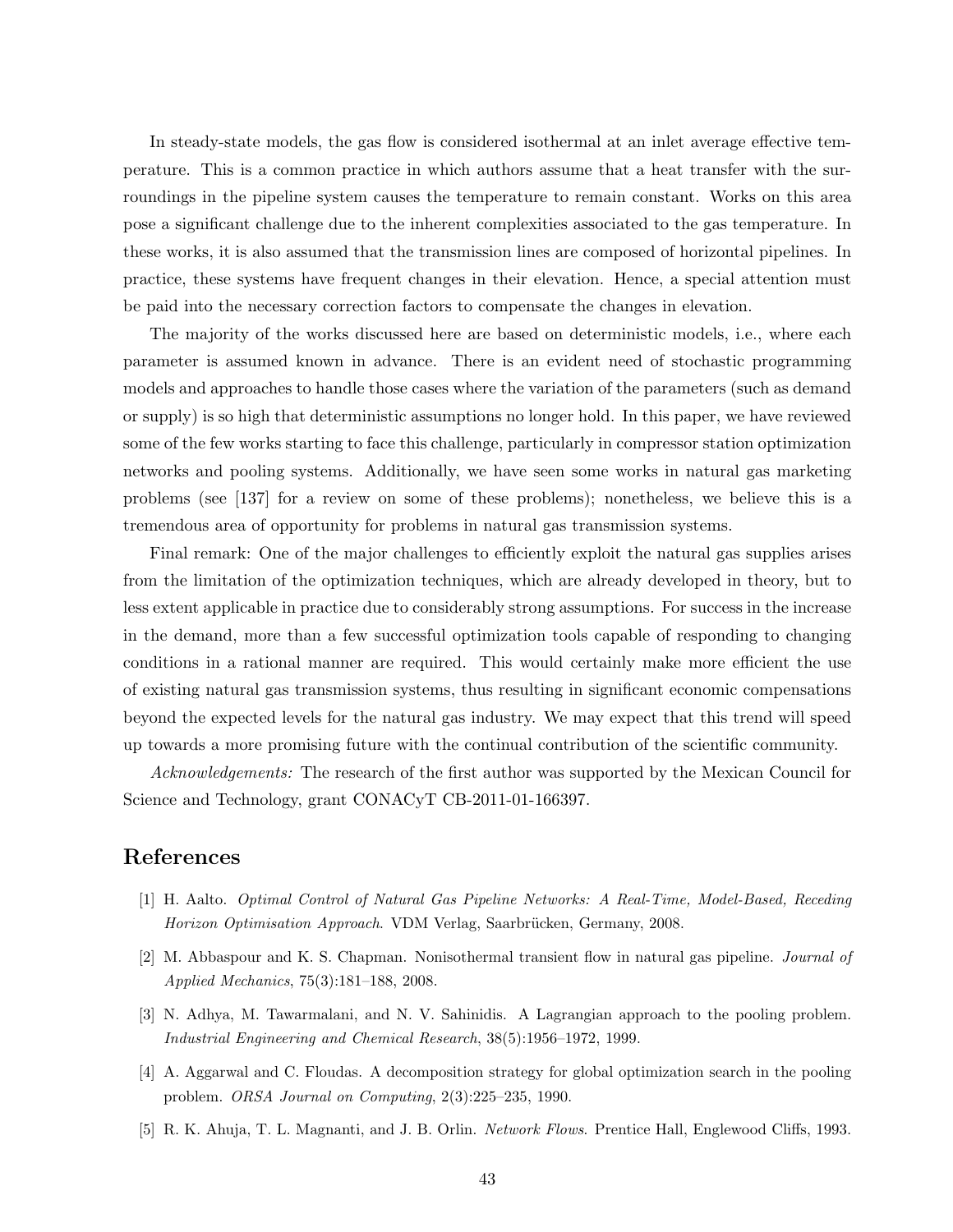- [6] M. S. Akhtar. Selection and optimization of centrifugal compressors for oil and gas applications. Paper presented at the GPA Europe Spring Meeting, Bergen, Norway, May 1992.
- [7] M. Alfaki and D. Haugland. Strong formulations for the pooling problem. *Journal of Global Optimization*, 56(3):897–916, 2013.
- [8] H. Almutairi and S. Elhedhli. A new Lagrangian approach to the pooling problem. *Journal of Global Optimization*, 45(2):237–257, 2009.
- [9] P. Anglard and P. David. Hierarchical steady state optimization of very large gas pipelines. In *Proceedings of the 20th PSIG Annual Meeting*, Toronto, October 1988.
- [10] C. Audet, J. Brimberg, P. Hansen, S. L. Digabel, and N. Mladenovic. Pooling problem: Alternate formulations and solution methods. *Management Science*, 50(6):761–776, 2004.
- [11] F. Babonneau, Y. Nesterov, and J.-P. Vial. Design and operations of gas transmission networks. *Operations Research*, 60(1):34–47, 2012.
- [12] A. Bahadori, S. Mokhatab, and B. F. Towler. Rapidly estimating natural gas compressibility factor. *Journal of Natural Gas Chemistry*, 16(4):349–353, 2007.
- [13] B. Bakhouya and D. De Wolf. The gas transmission problem when the merchant and the transport functions are disconnected. Working paper, Université du Littoral, Dunkerque, France, January 2007.
- [14] B. M. Belyaev, A. A. Gushchin, and I. M. Shenbrot. State of the art and development prospects in metrological support to natural gas metering. *Measurement Techniques*, 42(10):1004–1007, 1999.
- [15] B. M. Belyaev and V. G. Patrikeev. Influence of variations of the composition of natural gas from different fields on the results of mass and volumetric flow rate measurement under standard conditions in gas distribution organizations. *Measurement Techniques*, 46(5):462–465, 2003.
- [16] A. Ben-Tal, G. Eiger, and V. Gershovitz. Global minimization by reducing the duality gap. *Mathematical Programming*, 63(1–3):193–212, 1994.
- [17] M. Benedict, G. B. Webb, and L. C. Rubin. An empirical equation for thermodynamic properties of light hydrocarbons and their mixtures i. methane, ethane, propane and n-butane. *Journal of Chemical Physics*, 8(4):334–345, 1940.
- [18] C. Borraz-S´anchez. *Optimization Methods for Pipeline Transportation of Natural Gas*. PhD thesis, University of Bergen, Bergen, Norway, 2010.
- [19] C. Borraz-S´anchez and D. Haugland. A tree decomposition algorithm for minimizing fuel cost in gas transmission networks. In I. Kacem, editor, *Proceedings of the 39th International Conference on Computers & Industrial Engineering (CIE 2009)*, pages 244–249. IEEE, July 2009. ISBN: 978-1-4244- 4136-5.
- [20] C. Borraz-S´anchez and D. Haugland. Minimizing fuel cost in gas transmission networks by dynamic programming and adaptive discretization. *Computers & Industrial Engineering*, 61(2):364–372, 2011.
- [21] C. Borraz-Sánchez and D. Haugland. Optimization methods for pipeline transportation of natural gas with variable specific gravity and compressibility. *TOP*, 21(3):524–541, 2013.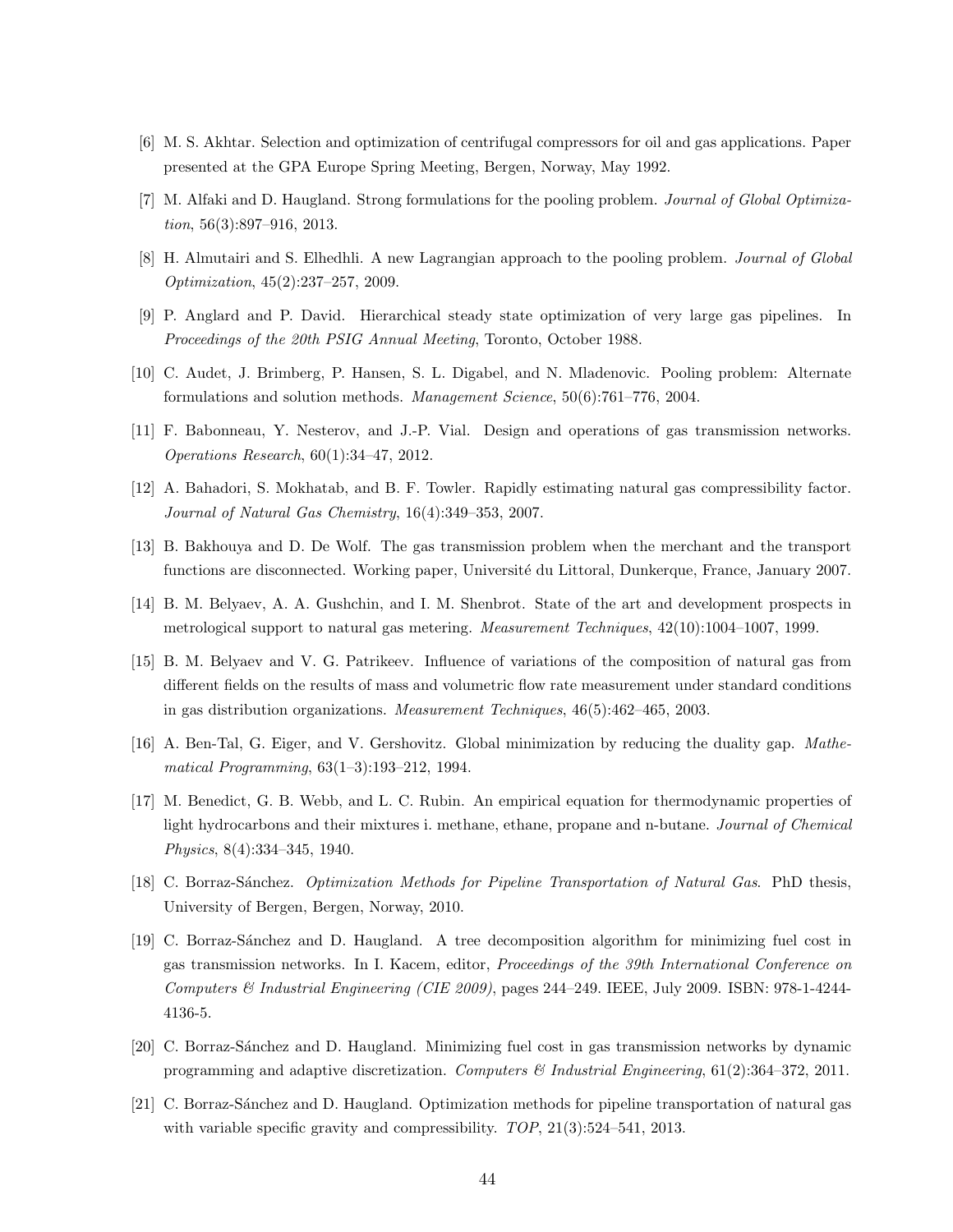- [22] C. Borraz-Sánchez and R. Z. Ríos-Mercado. A hybrid meta-heuristic approach for natural gas pipeline network optimization. In M. J. Blesa, C. Blum, A. Roli, and M. Sampels, editors, *Hybrid Metaheuristics*, pages 54–65. Springer, Berlin, Germany, 2005.
- [23] C. Borraz-Sánchez and R. Z. Ríos-Mercado. Improving the operation of pipeline systems on cyclic structures by tabu search. *Computers & Chemical Engineering*, 33(1):58–64, 2009.
- [24] R. J. Broeker. A new process for the transportation of natural gas. In *Proceedings of the 1st International Conference on Liquified Natural Gas*, pages 1–11, Chicago, 1968.
- [25] R. G. Carter. Compressor station optimization: Computational accuracy and speed. In *Proceedings of the 28th PSIG Annual Meeting*, San Francisco, October 1996.
- [26] R. G. Carter. Pipeline optimization: Dynamic programming after 30 years. In *Proceedings of the 30th PSIG Annual Meeting*, Denver, October 1998.
- [27] R. G. Carter, J. M. Gablonsky, A. Patrick, C. T. Kelley, and O. J. Eslinger. Algorithms for noisy problems in gas transmission pipeline optimization. *Optimization and Engineering*, 2(2):139–157, 2001.
- [28] R. G. Carter and H. H. Rachford Jr. Optimizing line-pack management to hedge against future load uncertainty. In *Proceedings of the 35th PSIG Annual Meeting*, Bern, Switzerland, October 2003. Paper 0306.
- [29] M. Chaczykowski. Transient flow in natural gas pipeline The effect of pipeline thermal model. *Applied Mathematical Modelling*, 34(4):1051–1067, 2010.
- [30] A. Chebouba, F. Yalaoui, A. Smati, L. Amodeo, K. Younsi, and A. Tairi. Optimization of natural gas pipeline transportation using ant colony optimization. *Computers & Operations Research*, 36(6):1916– 1923, 2009.
- [31] D. Cobos-Zaleta and R. Z. Ríos-Mercado. A MINLP model for minimizing fuel consumption on natural gas pipeline networks. In *Proceedings of the XI Latin-Ibero-American Conference on Operations Research*, Concepción, Chile, October 2002.
- [32] L. Contesse, J. C. Ferrer, and S. Maturana. A mixed-integer programming model for gas purchase and transportation. *Annals of Operation Research*, 139(1):39–63, 2005.
- [33] GAMS Development Corporation. *GAMS: The Solver Manuals*. GAMS Development Corporation, Washington, DC, 2008.
- [34] A. L. H. Costa, J. L. de Medeiros, and F. L. P. Pessoa. Optimization of pressure relief header networks: A linear programming formulation. *Computers & Chemical Engineering*, 24(1):153–156, 2000.
- [35] CRANE. Flow of fluids: Through valves, fittings and pipe. Technical paper 410M, Crane Company, New York, 1982.
- [36] E. G. Davisson. A computer program for flow calculations. Technical report ORNL–TM–1093, Oak Ridge National Laboratory, Oak Ridge, February 1965.
- [37] N. de Nevers and A. Day. Packing and drafting in natural gas pipelines. *Journal of Petroleum Technology*, 35(3):655–658, 1983.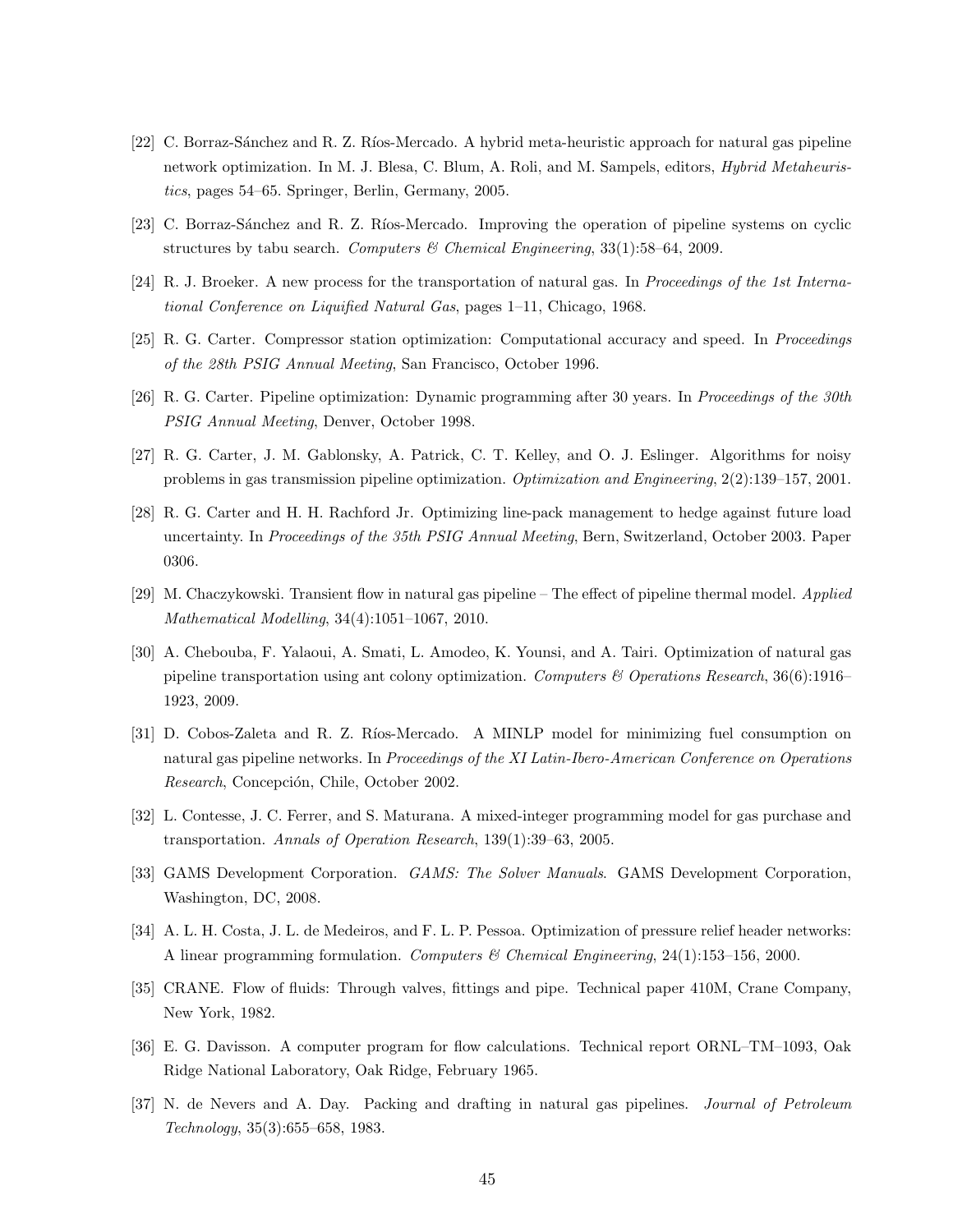- [38] D. De Wolf and Y. Smeers. Mathematical properties of formulations of the gas transmission problem. SMG Preprint 94/12, Université Libre de Bruxelles, Bruxelles, Belgium, 1994.
- [39] D. De Wolf and Y. Smeers. The gas transmission problem solved by an extension of the simplex algorithm. *Management Science*, 46(11):1454–1465, 2000.
- [40] J. Dempsey. Gazprom plans to re-route controversial European pipeline. The New York Times, International Herald Tribune, 23 August 2007. URL: http://www.iht.com/articles/2007/08/23/news/pipeline.php?page=1.
- [41] P. Domschke, B. Geißler, O. Kolb, J. Lang, A. Martin, and A. Morsi. Combination of nonlinear and linear optimization of transient gas networks. *INFORMS Journal on Computing*, 23(4):605–617, 2011.
- [42] M. Dorigo and G. Di Caro. The ant colony optimization metaheuristic. In D. Corne, M. Dorigo, and F. Glover, editors, *New Ideas in Optimization*, pages 11–32. McGraw-Hill, London, UK, 1999.
- [43] P. M. Dranchuk and J. H. Abou-Kassem. Calculations of z factors for natural gases using equations of state. *Journal of Canadian Petroleum Technology*, 14(3):34–36, 1975.
- [44] P. M. Dranchuk, R. A. Purvis, and D. B. Robinson. Computer calculations of natural gas compressibility factors using the Standing and Katz correlation. In *Proceedings of the Petroleum Society of Canada Annual Technical Meeting*, Edmonton, Canada, May 1973. ISBN: 978-1-55563-673-9.
- [45] K. Ehrhardt and M. C. Steinbach. Nonlinear optimization in gas networks. In H. G. Bock, E. Kostina, H. X. Phu, and R. Rannacher, editors, *Modeling, Simulation and Optimization of Complex Processes*, pages 139–148. Springer, Berlin, 2005.
- [46] T. M. El-Shiekh. The optimal design of natural gas transmission pipelines. *Energy Sources, Part B*, 8(1):7–13, 2013.
- [47] R. Ffooks. *Natural Gas by Sea: The Development of a New Technology*. Witherby Seamanship, London, UK, 2nd edition, 1993.
- [48] H. J. Flores-Villarreal and R. Z. Ríos-Mercado. Computational experience with a GRG method for minimizing fuel consumption on cyclic natural gas networks. In N. E. Mastorakis, I. A. Stathopulos, C. Manikopoulos, G. E. Antoniou, V. M. Mladenov, and I. F. Gonos, editors, *Computational Methods in Circuits and Systems Applications*, pages 90–94. WSEAS Press, Athens, Greece, 2003.
- [49] C. A. Floudas and V. Visweswaran. A global optimization algorithm (GOP) for certain classes of nonconvex NLPs – I. Theory. *Computers & Chemical Engineering*, 14(12):1397–1417, 1990.
- [50] M. M. Foss. Introduction to LNG: An overview on liquefied natural gas (LNG), its properties, organization of the LNG industry and safety considerations. Technical report, Center for Energy Economics, Jackson School of Geosciences, University of Texas, Austin, January 2007.
- [51] L. R. Foulds, D. Haugland, and K. Jørnsten. A bilinear approach to the pooling problem. *Optimization*, 24(1–2):165–180, 1992.
- [52] R. Fourer. A simplex algorithm for piecewise-linear programming I: Derivation and proof. *Mathematical Programming*, 33(2):204–233, 1985.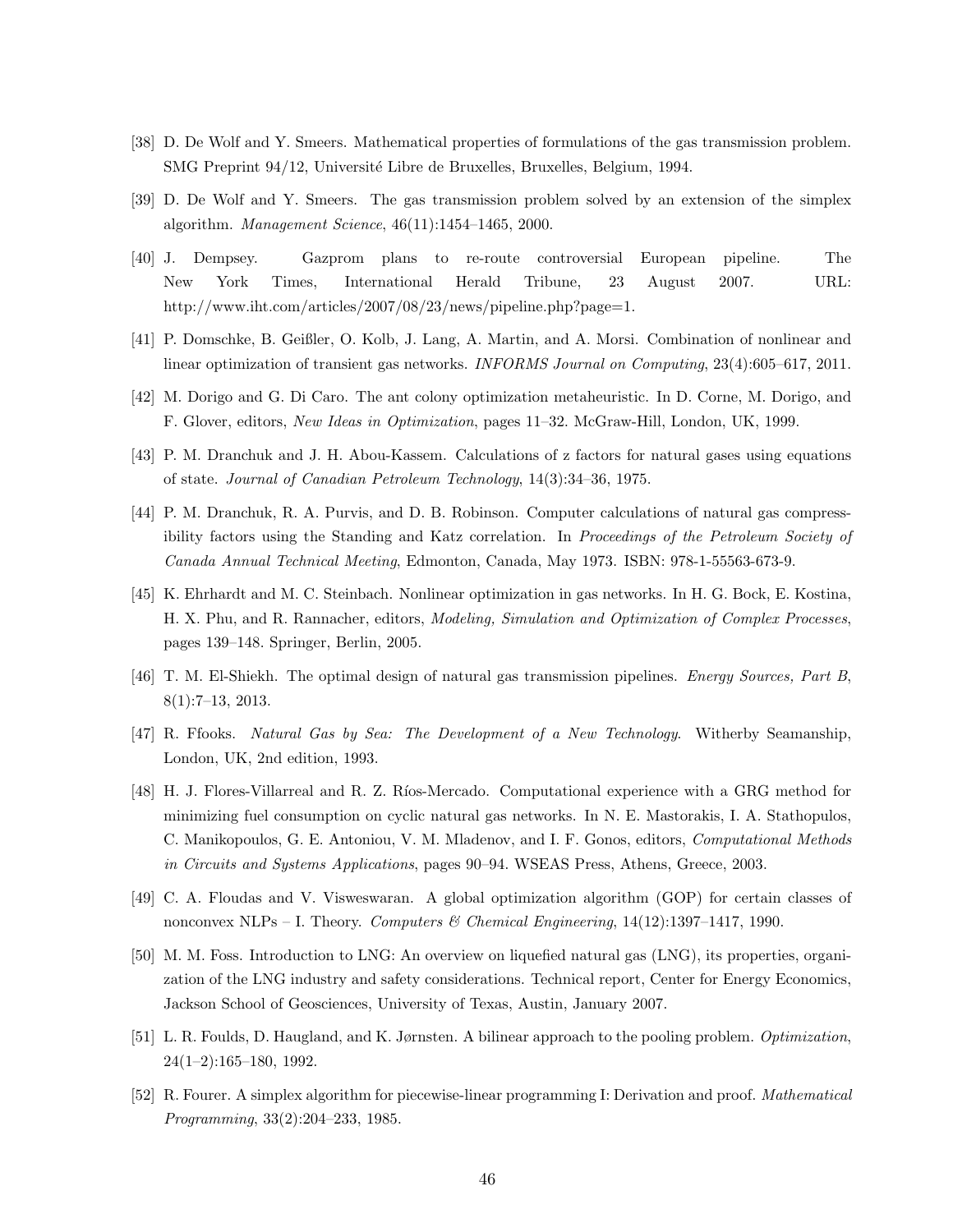- [53] L. Frimannslund, M. El Ghami, M. Alfaki, and D. Haugland. Solving the pooling problem with LMI relaxations. In S. Cafieri, B. G. T´oth, E. M. T. Hendrix, L. Liberti, and F. Messine, editors, *Proceedings of the Toulouse Global Optimization Workshop*, pages 51–54, Toulouse, France, September 2010.
- [54] L. Frimannslund and D. Haugland. Line pack management for improved regularity in pipeline gas transportation networks. In S. Martorell, C. Guedes-Soares, and J. Barnett, editors, *Safety, Reliability and Risk Analysis: Theory, Methods and Applications*, volume 4, pages 2963–2969. CRC Press, London, UK, 2008.
- [55] B. P. Furey. A sequential quadratic programming-based algorithm for optimization of gas networks. *Automatica*, 29(6):1439–1450, 1993.
- [56] A. Garcia-Hernandez and K. Brun. Energy usage in natural gas pipeline applications. *Journal of Engineering for Gas Turbines and Power*, 134(2):1–9, 2012.
- [57] P. Gilmore and C. T. Kelley. An implicit filtering algorithm for optimization of functions with many local minima. *SIAM Journal on Optimization*, 5(2):269–285, 1995.
- [58] Y. Ginzburg. ANG storage as a technological solution for the "chicken-and-egg" problem of NGV refueling infrastructure development. In *Proceedings of 23rd World Gas Conference*, Amsterdam, The Netherlands, 2006.
- [59] V. N. Gopal. Gas z-factor equations developed for computers. *Journal of Oil and Gas*, 75(32):58–60, 1977.
- [60] A. Gopalakrishnan and L. T. Biegler. Economic nonlinear model predictive control for periodic optimal operation of gas pipeline networks. *Computers & Chemical Engineering*, 52:90–99, 2013.
- [61] M. R. Harrison, T. M. Shires, J. K. Wessels, and R. M. Cowgill. Methane emissions from the natural gas industry. Technical Report EPA/600/SR–96/080, U.S. Environmental Protection Agency, Center for Environmental Research Information National Risk Management Research Laboratory, Research Triangle Park, NC, 1997.
- [62] D. Haugland. An overview of models and solution methods for pooling problems. In E. Bjørndal, M. Bjørndal, P. M. Pardalos, and M. Rönnqvist, editors, *Energy, Natural Resources and Environmental Economics*, Energy Systems, pages 459–469. Springer, Berlin, Germany, 2010. ISBN: 978-3-642-12066- 4.
- [63] C. A. Haverly. Studies of the behavior of recursion for the pooling problem. *ACM SIGMAP Bulletin*, 25:19–28, 1978.
- [64] G. Hernandez Rodriguez, L. G. Pibouleau, C. Azzaro Pantel, and S. Domenech. Optimization of gas transmission networks under energetic and environmental considerations. *International Journal of Chemical Reactor Engineering*, 8:1–31, 2010. Paper A136.
- [65] A. Herrán-González, J. M. De La Cruz, B. De Andrés-Toro, and J. L. Risco-Martín. Modeling and simulation of a gas distribution pipeline network. *Applied Mathematical Modelling*, 33(3):1584–1600, 2009.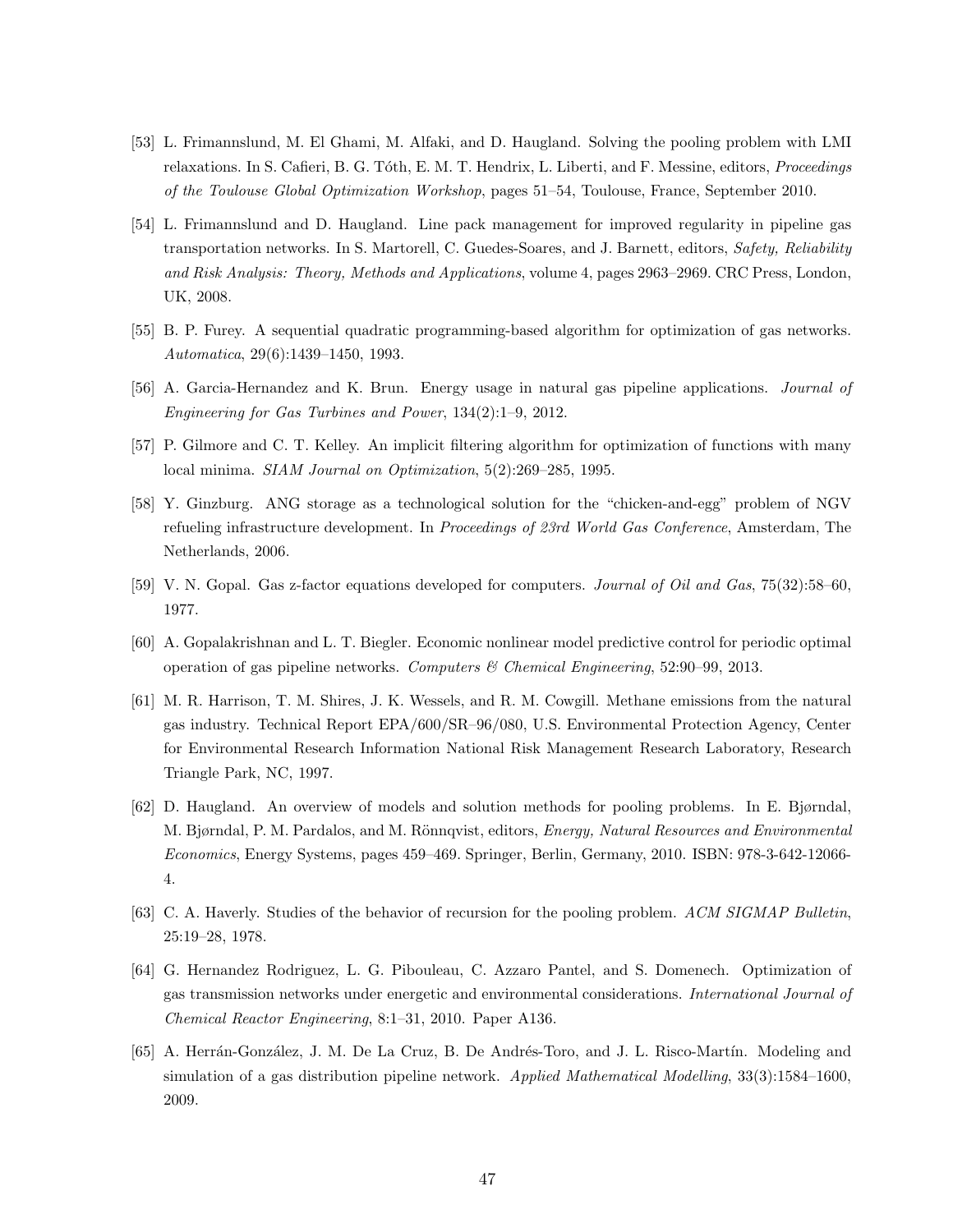- [66] A. Holland. Optimization of injection/withdrawal schedules for natural gas storage facilities. In R. Ellis, T. Allen, and M. Petridis, editors, *Applications and Innovations in Intelligent Systems XV*, pages 287–300. Springer, London, UK, 2008.
- [67] A. Holland. A decision support system for energy storage traders. In L. Coyle and J. Freyne, editors, *Artificial Intelligence and Cognitive Science*, volume 6206 of *Lecture Notes in Computer Science*, pages 291–292. Springer, Berlin, Germany, 2010.
- [68] L. Jin and A. K. Wojtanowocz. Optimization of large gas pipeline network A case study in China. *Journal of Canadian Petroleum Technology*, 49(4):36–43, 2010.
- [69] D. R. Jones. DIRECT global optimization algorithm. In C. A. Floudas and P. M. Pardalos, editors, *Encyclopedia of Optimization*, volume 1, pages 431–440. Kluwer, Dordrecht, The Netherlands, 2001.
- [70] E. Kalvelagen. An improved formulation for a gas transportation problem. Working paper, GAMS Development Corporation, Washington, DC, April 2003.
- [71] D. L. Katz, D. Cornell, R. Kobayashi, F. H. Poettmann, J. A. Vary, J. R. Elenbaas, and C. F. Weinaug. *Handbook of Natural Gas Engineering*. McGraw-Hill, New York, 1959.
- [72] S. L. Ke and H. C. Ti. Transient analysis of isothermal gas flow in pipeline network. *Chemical Engineering Journal*, 76(2):169–177, 2000.
- [73] P. Krishnaswami, K. S. Chapman, and M. Abbaspour. Compressor station optimization for linepack maintenance. In *Proceedings of the 36th PSIG Annual Meeting*, Palm Springs, October 2004.
- [74] R. Kurz. Considerations on compressor station layout. *Pipeline & Gas Journal*, 234(9):22–26, 2007.
- [75] R. Kurz, S. Ohanian, and M. Lubomirsky. On compressor station layout. In *ASME Conference Proceedings – Voluyme 4: Turbo Expo 2003*, pages 1–10, 2003. Paper GT2003–38019.
- [76] H. S. Lall and P. B. Percell. A dynamic programming based gas pipeline optimizer. In A. Bensoussan and J. L. Lions, editors, *Analysis and Optimization of Systems*, volume 144 of *Lecture Notes in Control and Information Sciences*, pages 123–132, Berlin, 1990. Springer-Verlag.
- [77] R. E. Larson and D. A. Wismer. Hierarchical control of transient flow in natural gas pipeline networks. In *Proceedings of the IFAC Symposium on Distributed Parameter Systems*, Banff, Alberta, Canada, 1971.
- [78] X. Li, E. Armagan, A. Tomasgard, and P. I. Barton. Stochastic pooling problem for natural gas production network design and operation under uncertainty. *AIChE Journal*, 57(8):2120–2135, 2011.
- [79] X. Li, A. Tomasgard, and P.I. Barton. Decomposition strategy for the stochastic pooling problem. *Journal of Global Optimization*, 54(4):765–790, 2012.
- [80] C. A. Luongo, B. J. Gilmour, and D. W. Schroeder. Optimization in natural gas transmission networks: A tool to improve operational efficiency. Technical report, Stoner Associates, Inc., Houston, April 1989.
- [81] D. Mahlke, A. Martin, and S. Moritz. A simulated annealing algorithm for transient optimization in gas networks. *Mathematical Methods of Operations Research*, 66(1):99–115, 2007.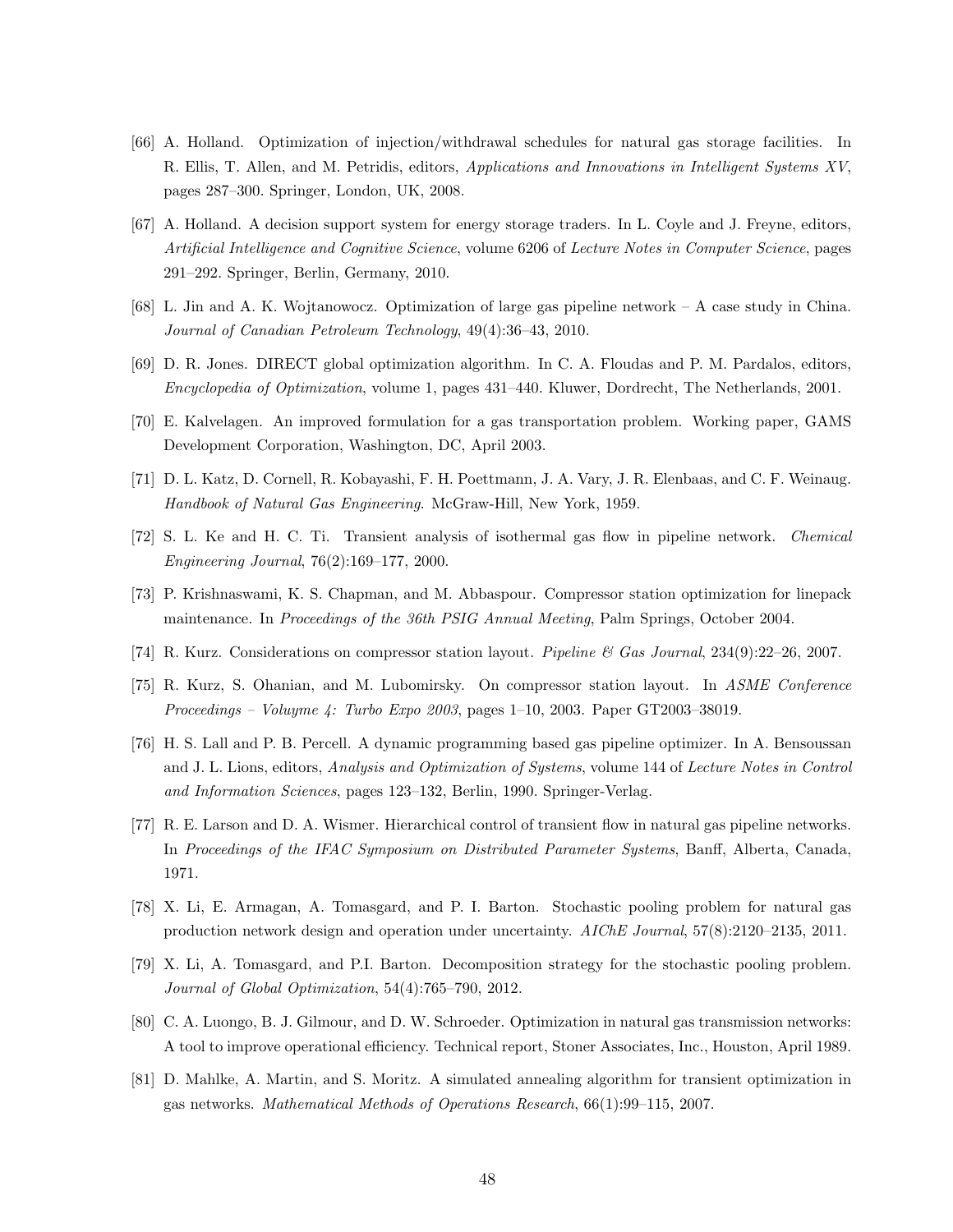- [82] J. Mahmoudimehr and S. Sanaye. Minimization of fuel consumption of natural gas compressor stations with similar and dissimilar turbo-compressor units. *Journal of Energy Engineering*, 140(1):04013001, 2014.
- [83] V. B. Mantri, L. B. Preston, and C. S. Pringle. Transient optimization of a natural gas pipeline system. In *Proceedings of the 17th PSIG Annual Meeting*, Albuquerque, October 1985.
- [84] E. C. Marcoulaki, I. A. Papazoglou, and N. Pixopoulou. Integrated framework for the design of pipeline systems using stochastic optimisation and GIS tools. *Chemical Engineering Research and Design*, 90(12):2209–2222, 2012.
- [85] O. Mariani, F. Ancillai, and E. Donati. Design of a pipeline: Optimal configuration. In *Proceedings of the 29th PSIG Annual Meeting*, Tucson, October 1997.
- [86] A. Martin, M. Möller, and S. Moritz. Mixed integer models for the stationary case of gas network optimization. *Mathematical Programming*, 105(2–3):563–582, 2006.
- [87] E. S. Menon. *Gas Pipeline Hydraulics*. CRC Press, Boca Raton, 2005.
- [88] R. Misener and C. A. Floudas. A review of advances for the pooling problem: Modeling, global optimization, and computational studies. *Applied and Computational Mathematics: An International Journal*, 8(1):3–22, 2009.
- [89] J. L. Modisette. Equation of state tutorial. In *Proceedings of the 32th PSIG Annual Meeting*, Savannah, October 2000.
- [90] M. MohamadiBaghmolaei, M. Mahmoudy, D. Jafari, R. MohamadiBaghmolaei, and F. Tabkhi. Assessing and optimization of pipeline system performance using intelligent systems. *Journal of Natural Gas Science and Engineering*, 18:64–76, 2014.
- [91] S. Mokhatab, W. A. Poe, and J. G. Speight. *Handbook of Natural Gas Transmission and Processing*. Gulf Professional Publishing, Houston, 2006.
- [92] S. Mokhatab, S. P. Santos, and T. Cleveland. Compressor station design criteria. *Pipeline & Gas Journal*, 234(6):26–32, 2007.
- [93] NaturalGas.Org Web Site, January 2012. URL: http://naturalgas.org/.
- [94] A. Neumann and G. Zachmann. Expected vs. observed storage usage: Limits to intertemporal arbitrage. In A. Creti, editor, *The Economics of Natural Gas Storage: A European Perspective*, chapter 2, pages 13–29. Springer-Verlag, Berlin, Germany, 2009.
- [95] H. H. Nguyen, V. Uraikul, C. W. Chan, and P. Tontiwachwuthikul. A comparison of automation techniques for optimization of compressor scheduling. *Advances in Engineering Software*, 39(3):178– 188, 2008.
- [96] Nord Stream. The new gas supply route to europe. Electronic Newsletter, 01 September 2008. URL: http://media.nord-stream.com/media/news/facts/en/2008/09/the-new-gas-supply-routeto-europe 20080901.pdf.
- [97] R. P. O'Neill, M. Williard, B. Wilkins, and R. Pike. A mathematical programming model for allocation of natural gas. *Operations Research*, 27(5):857–873, 1979.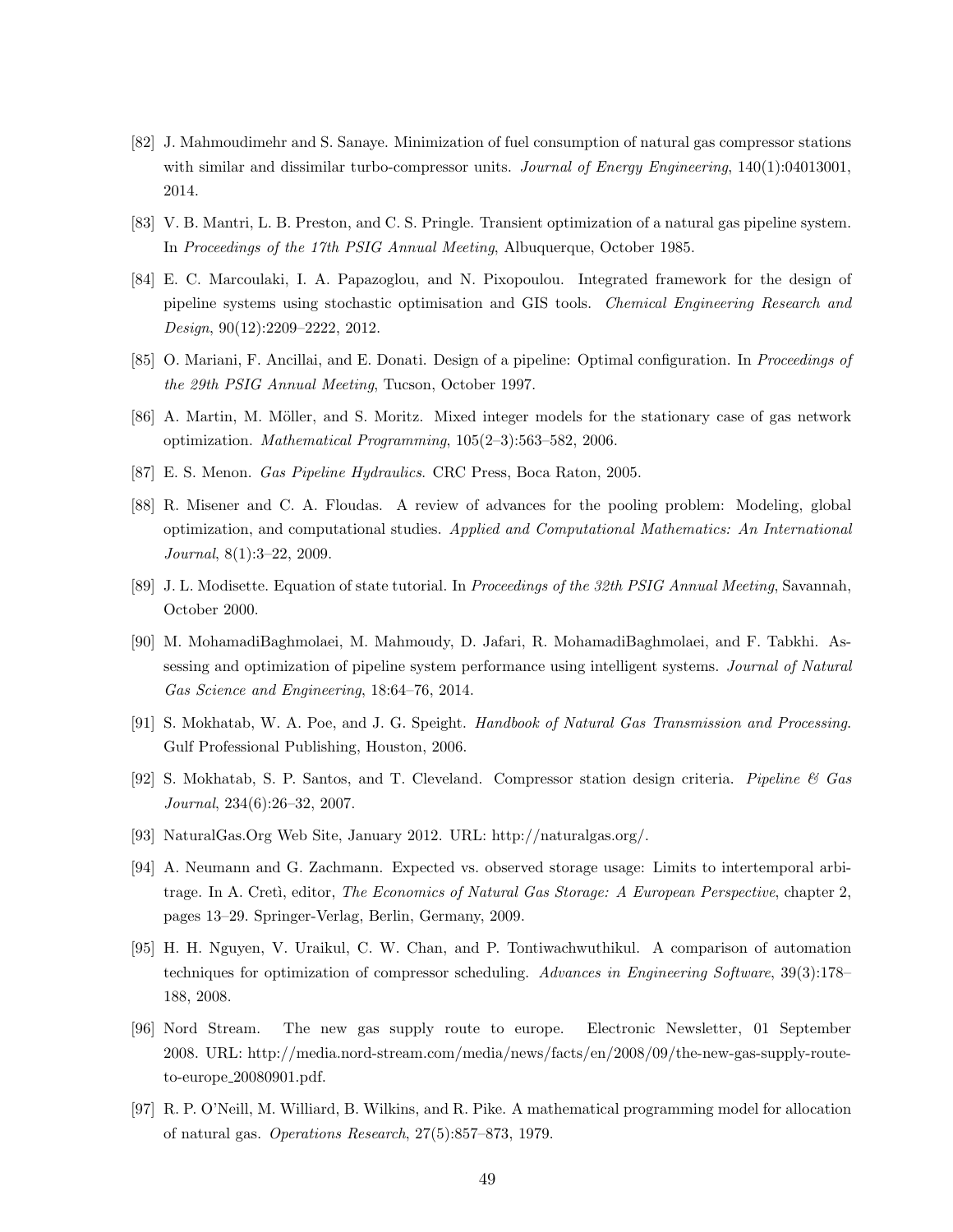- [98] A. J. Osiadacz. Nonlinear programming applied to the optimum control of a gas compressor station. *International Journal for Numerical Methods in Engineering*, 15(9):1287–1301, 1980.
- [99] A. J. Osiadacz. *Simulation and Analysis of Gas Networks*. Gulf Publishing Company, Houston, 1987.
- [100] A. J. Osiadacz. Dynamic optimization of high pressure gas networks using hierarchical systems theory. In *Proceedings of the 26th PSIG Annual Meeting*, San Diego, October 1994.
- [101] A. J. Osiadacz. Hierarchical control of transient flow in natural gas pipeline systems. *International Transactions on Operational Research*, 5(4):285–302, 1998.
- [102] A. J. Osiadacz and D. J. Bell. A simplified algorithm for optimization of large-scale gas networks. *Optimal Control Applications and Methods*, 7(1):95–104, 1986.
- [103] A. J. Osiadacz and Chaczykowski. Comparison of isothermal and non-isothermal pipeline gas flow models. *Chemical Engineering Journal*, 81(1):41–51, 2001.
- [104] A. J. Osiadacz and M. Górecki. Optimization of pipe sizes for distribution gas network design. In *Proceedings of the 27th PSIG Annual Meeting*, Albuquerque, October 1995.
- [105] A. J. Osiadacz and S. Swierczewski. Optimal control of gas transportation systems. In *Proceedings of the 3rd IEEE Conference on Control Applications*, pages 795–796, Glasgow, UK, August 1994. ISBN: 0-7803-1872-2.
- [106] P. B. Percell and J. D. Van Reet. A compressor station optimizer for planning gas pipeline operation. In *Proceedings of the 21st PSIG Annual Meeting*, El Paso, October 1989.
- [107] P. B. Percell and M. J. Ryan. Steady-state optimization of gas pipeline network operation. In *Proceedings of the 19th PSIG Annual Meeting*, Tulsa, October 1987.
- [108] K. F. Pratt and J. G. Wilson. Optimisation of the operation of gas transmission systems. *Transactions of the Institute of Measurement and Control*, 6(5):261–269, 1984.
- [109] R. Z. Ríos-Mercado. Natural gas pipeline optimization. In P. M. Pardalos and M. G. C. Resende, editors, *Handbook of Applied Optimization*, chapter 18.8.3, pages 813–825. Oxford University Press, New York, 2002.
- [110] R. Z. Ríos-Mercado, S. Kim, and E. A. Boyd. Efficient operation of natural gas transmission systems: A network-based heuristic for cyclic structures. *Computers & Operations Research*, 33(8):2323–2351, 2006.
- [111] R. Z. Ríos-Mercado, S. Wu, L. R. Scott, and E. A. Boyd. A reduction technique for natural gas transmission network optimization problems. *Annals of Operations Research*, 117(1–4):217–234, 2002.
- [112] S. Sanaye and J. Mahmoudimehr. Optimal design of a natural gas transmission network layout. *Chemical Engineering Research & Design*, 91(12):2465–2476, 2013.
- [113] S. P. Santos. Series or parallel arrangement for a compressor station: A recurring question that needs a convincing answer. In *Proceedings of the 36th PSIG Annual Meeting*, Palm Springs, October 2004.
- [114] J. L. Savidge. Compressibility of natural gas. Intellisite Technical Library, Paper 1040, pages 12–26. URL: http://help.intellisitesuite.com/Hydrocarbon/papers/1040.pdf.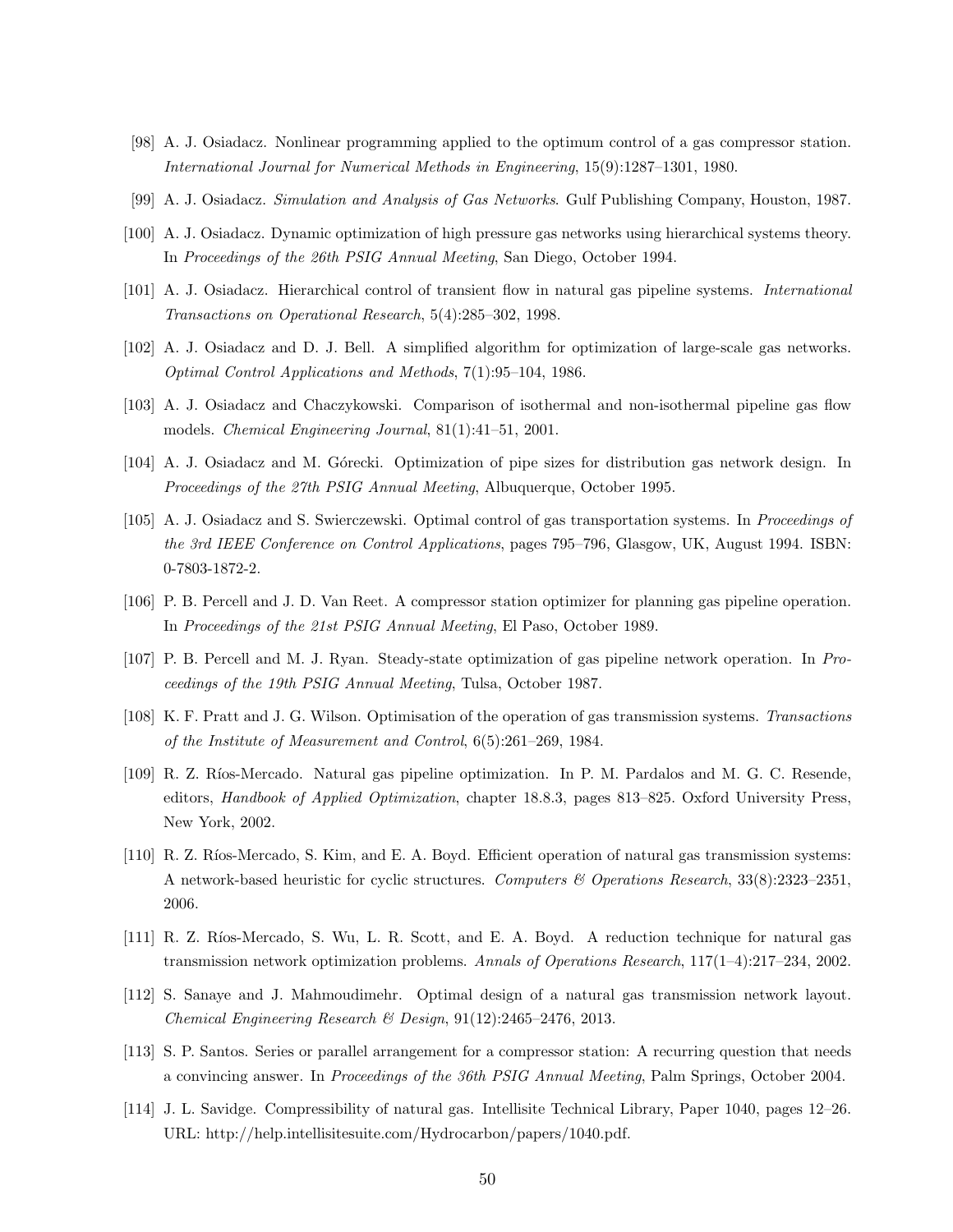- [115] H. D. Sherali and W. P. Adams. *A Reformulation-Linearization Technique for Solving Discrete and Continuous Nonconvex Problems*. Kluwer, Dordrecht, The Netherlands, 1999.
- [116] F. Tabkhi, L. Pibouleau, G. Hernandez-Rodriguez, C. Azzaro-Pantel, and S. Domenech. Improving the performance of natural gas pipeline networks fuel consumption minimization problems. *AIChE Journal*, 56(4):946–964, 2010.
- [117] W. Q. Tao and H. C. Ti. Transient analysis of gas pipeline network. *Chemical Engineering Journal*, 69(1):47–52, 1998.
- [118] M. Tawarmalani and N. V. Sahinidis. Global optimization of mixed-integer nonlinear programs: A theoretical and computational study. *Mathematical Programming*, 99(3):563–591, 2004.
- [119] M. Tawarmalani and N. V. Sahinidis. A polyhedral branch-and-cut approach to global optimization. *Mathematical Programming*, 103(2):225–249, 2005.
- [120] R. J. Tsal, E. Gordon, K. O. Simpson, and R. R. Olson. Optimal gas pipeline design via dynamic programming with variable stages. In *Proceedings of the 18th PSIG Annual Meeting*, New Orleans, October 1986.
- [121] U.S. Energy Information Administration. Annual energy outlook 2011 with projections to 2035. Technical Report DOE/EIA–0383(2011), U.S. Department of Energy, April 2011. URL: http://www.eia.gov/forecasts/aeo/.
- [122] U.S. Energy Information Administration. International energy outlook 2011. Technical Report DOE/EIA–0484(2011), EIA, Office of Communication, September 2011. URL: http://www.eia.gov/ieo/pdf/0484(2011).pdf.
- [123] U.S. Environmental Protection Agency. Greenhouse gas emissions reporting from the petroleum and natural gas industry. Technical report, U.S. Environmental Protection Agency, Climate Change Division, Washington, DC, 2010.
- [124] U.S. Environmental Protection Agency. Inventory of U.S. greenhouse gas emissions and sinks: 1990– 2009. Technical report EPA 430–R–11–005, U.S. Environmental Protection Agency, Washington, DC, April 2011. URL: http://www.epa.gov/climatechange/emissions/downloads11/US-GHG-Inventory-2011-Complete Report.pdf.
- [125] Y. Villalobos-Morales and R. Z. Ríos-Mercado. Preprocesamiento efectivo de un problema de minimización de combustible en sistemas de transporte de gas natural. *Revista Ingeniería de Sistemas*, 19:79–103, 2005. In Spanish.
- [126] V. Visweswaran and C. A. Floudas. Computational results for an efficient implementation of the GOP algorithms and its variants. In I. E. Grossmann, editor, *Global Optimization in Engineering Design*, Nonconvex Optimization and Its Applications, pages 111–154. Kluwer, Dordrecht, The Netherlands, 1996.
- [127] T. H. Welch, J. G. Smith, J. P. Rix, and R. D. Reader. Meeting seasonal peak demands for natural gas. *Journal of the Operational Research Society*, 22(s1):93–106, 1971.